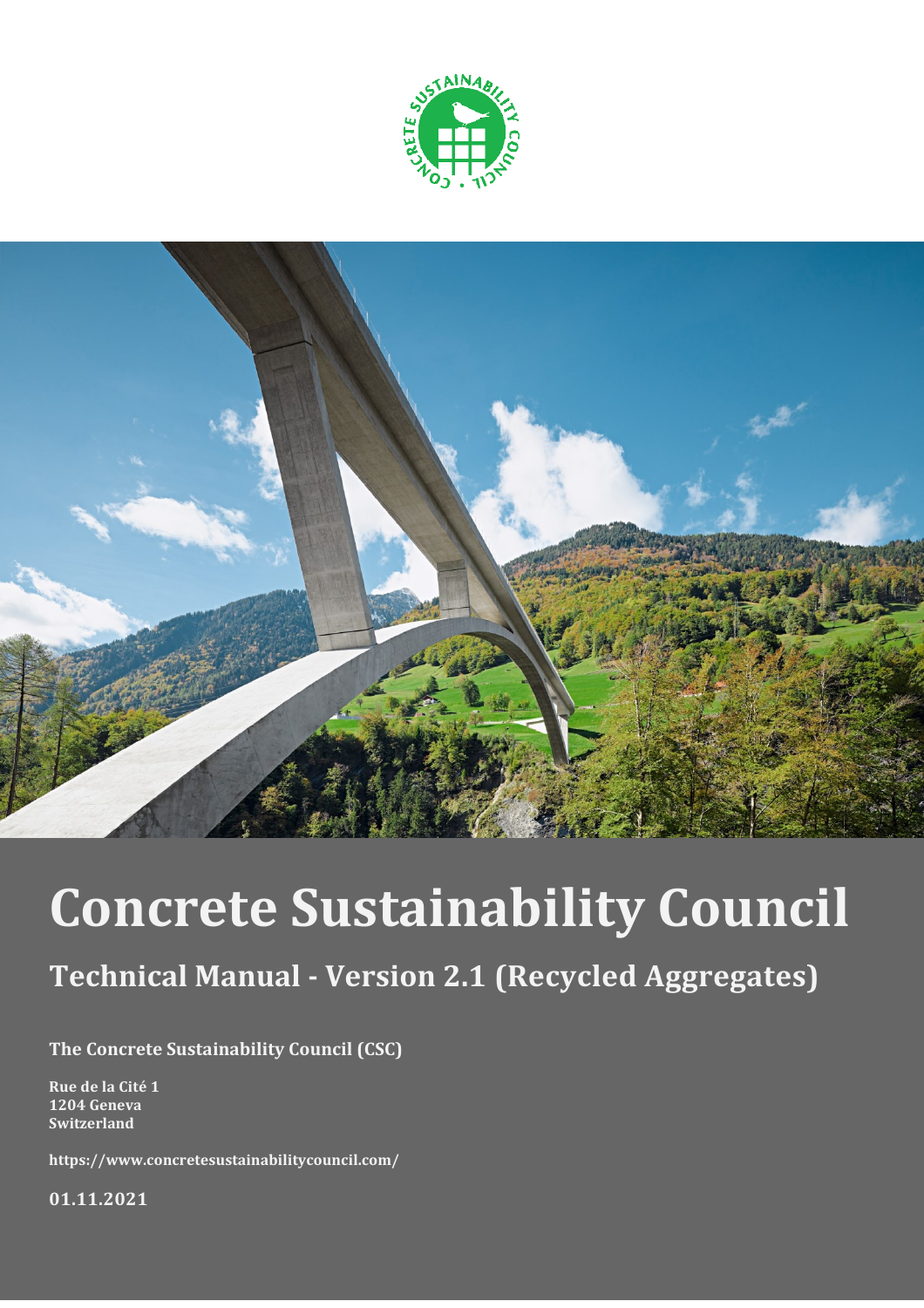

# <span id="page-1-0"></span>**Table of Contents**

| <b>Table of Contents</b>                        | 1                       |
|-------------------------------------------------|-------------------------|
| Copyright                                       | $\overline{\mathbf{2}}$ |
| <b>CSC System for Recycled Aggregate Plants</b> | 3                       |
| <b>Prerequisites</b>                            | 4                       |
| P1 - Ethical and Legal Compliance               | 4                       |
| P2 - Human Rights                               | 6                       |
| P5 - Traced Materials                           | 9                       |
| <b>Management</b>                               | 10                      |
| M1 - Sustainable Purchasing                     | 10                      |
| M2 - Environmental Management                   | 13                      |
| M3 - Quality Management                         | 14                      |
| M4 - Health & Safety Management                 | 16                      |
| M5 - Benchmarking                               | 18                      |
| <b>Environmental</b>                            | 20                      |
| E1 - Life Cycle Impact                          | 20                      |
| E2 - Land Use                                   | 23                      |
| E3 - Energy & Climate                           | 25                      |
| E4 - Air Quality                                | 30                      |
| E5 - Water                                      | 31                      |
| E8 - Transport                                  | 35                      |
| <b>Social</b>                                   | 37                      |
| S1 - Local Community                            | 37                      |
| S3 - Occupational Health & Safety               | 42                      |
| S4 - Labor Practices                            | 49                      |
| <b>Economics</b>                                | 55                      |
| B1 - Local Economy                              | 55                      |
| <b>B2 - Ethical Business</b>                    | 56                      |
| B <sub>3</sub> - Innovation                     | 59                      |
| B4 - Feedback Procedure                         | 60                      |
|                                                 |                         |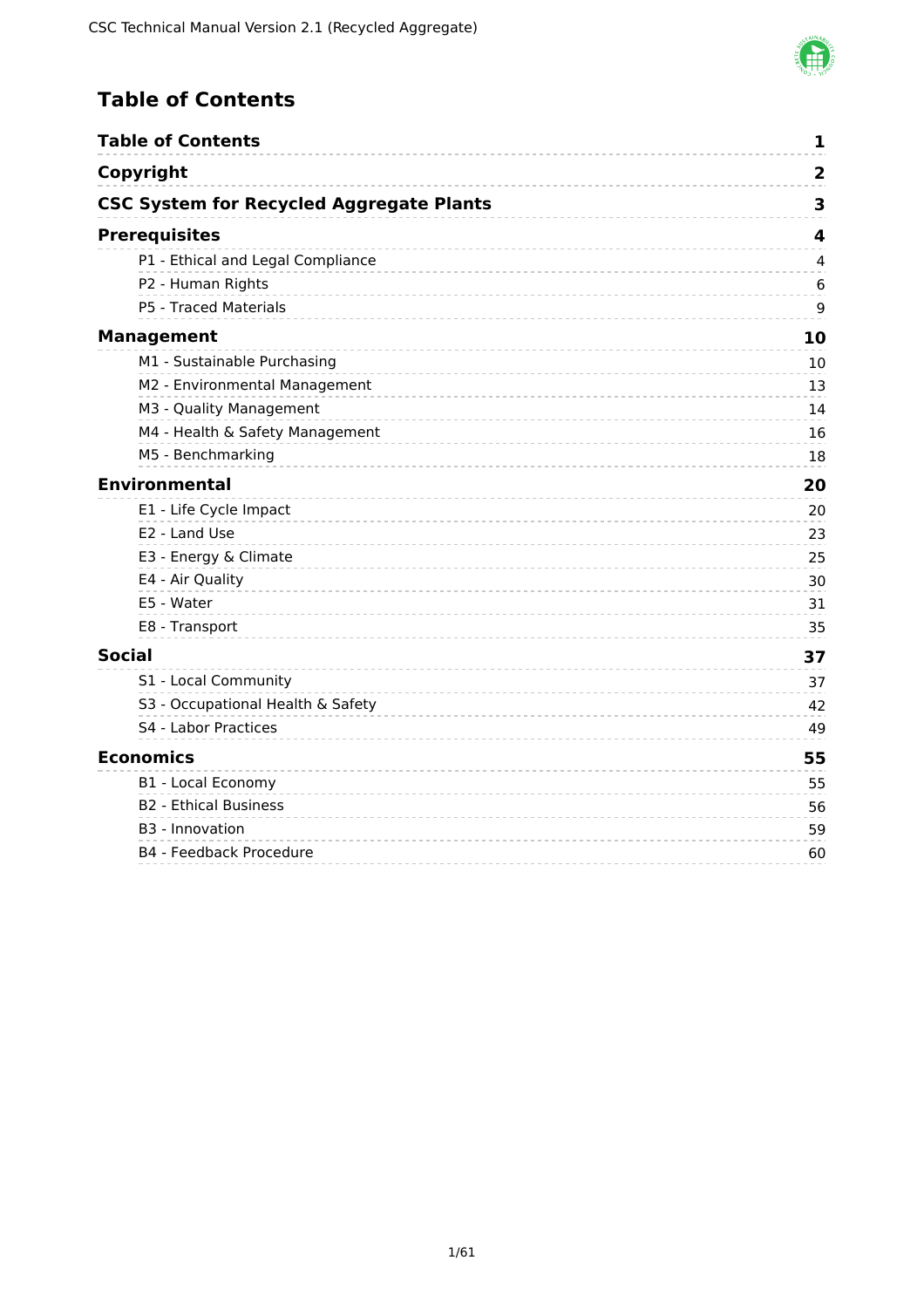

# <span id="page-2-0"></span>**Copyright**

Any and all intellectual property and other rights (including, but not limited to, registered or non-registered trademark rights, copyrights, database rights, inventions, patent rights, design rights, know-how, etc.) ("Intellectual Property Rights") attaching to the Concrete Sustainability Council (CSC) System shall remain with and belong to CSC.

As set hereof, the CSC Manual is protected by International copyright laws. Reproduction and distribution of parts or all its content without written permission of the Concrete Sustainability Council is prohibited.

©2021 Concrete Sustainability Council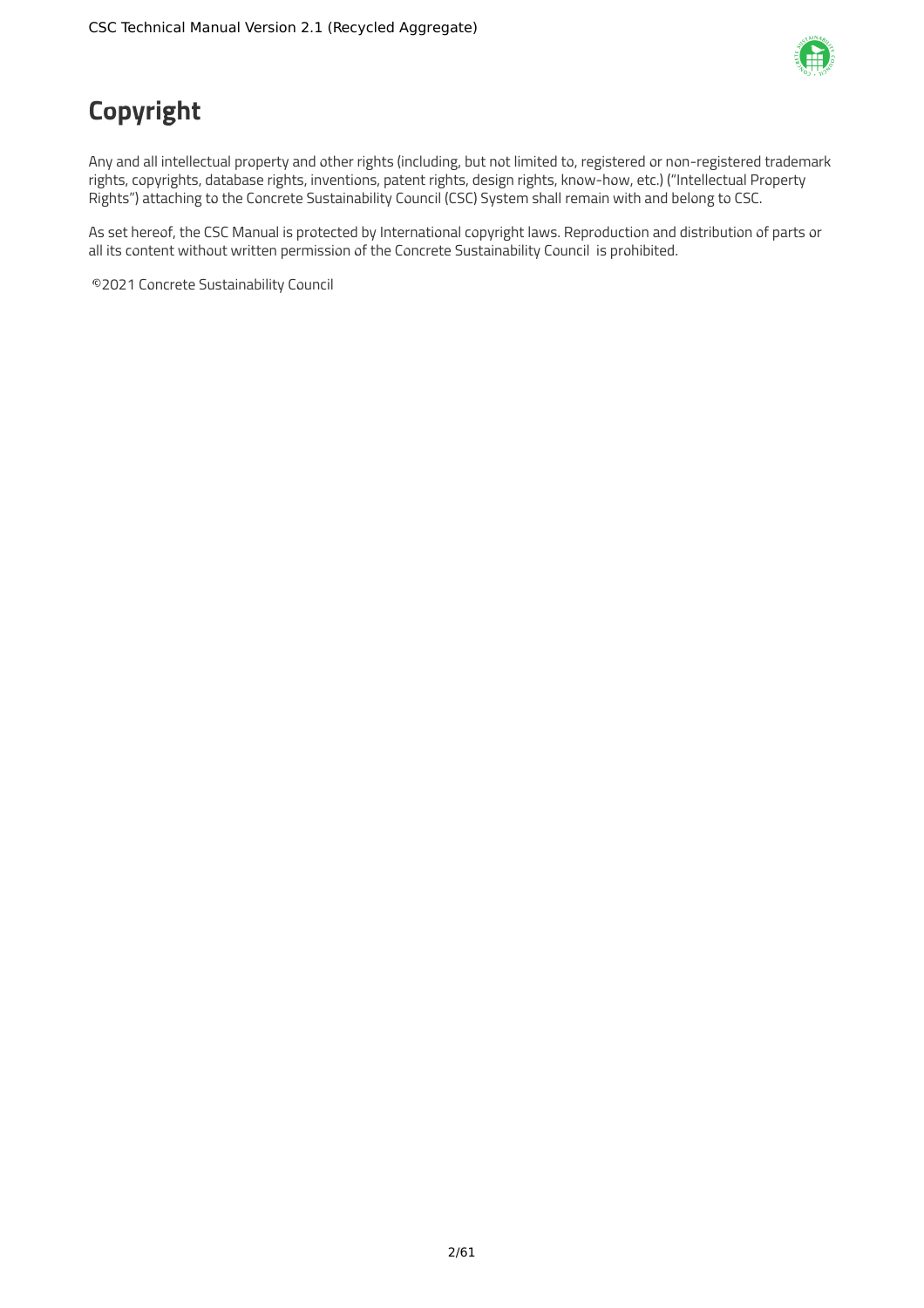

# <span id="page-3-0"></span>**CSC System for Recycled Aggregate Plants**

# **CSC Supplier Certificate - Aggregates**

Recycled aggregates plants: Recycling plants are using secondary raw materials for producing sand and aggregates. Main material sources include construction and demolition waste (C&DW), concrete rubble and hardened returned concrete. The processing of these materials into sand and aggregates is similar as of hardrock and includes crushing, sieving and possibly other process steps such as sorting and washing. Unlike traditional aggregate producers, recycling plants do not maintain a quarry.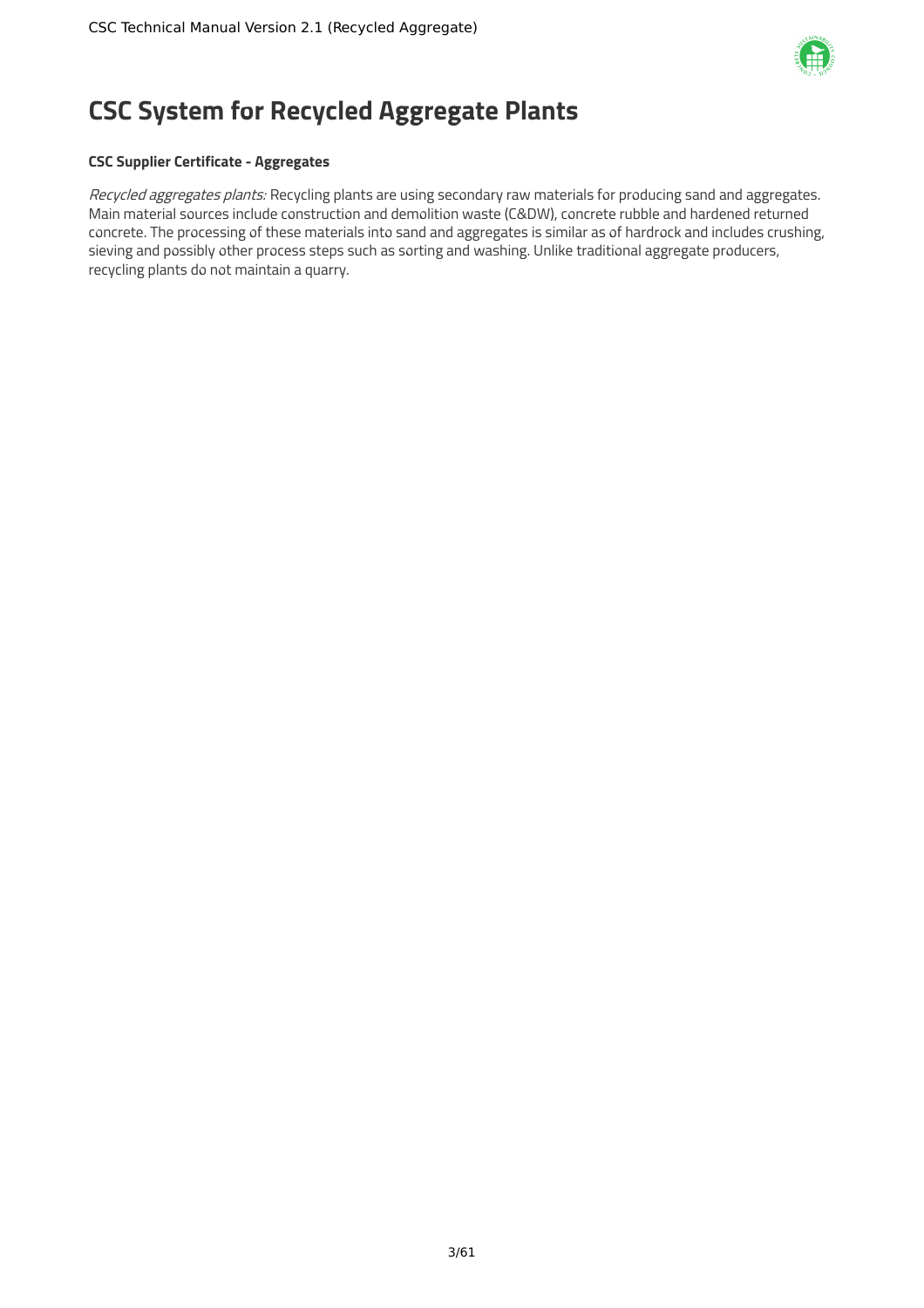# <span id="page-4-0"></span>**Prerequisites**

# <span id="page-4-1"></span>**P1 - Ethical and Legal Compliance**

#### **Aim**

To ensure compliance with all applicable legislation.

This credit is a prerequisite for certification. No points can be achieved.

# **Total points achievable for this credit**

**Aggregate:** 0 points

# P1.01 Legal Compliance

# **Criterium Type**

Company

# **Points achievable for this criterion**

**Aggregate:** 0 points

### **Prerequisite to obtain**

|           | <b>Bronze</b> | Silver    | Gold      | Platinum |
|-----------|---------------|-----------|-----------|----------|
| Aggregate | $\sqrt{ }$    | $\lambda$ | $\lambda$ |          |

The organization must declare that all efforts have been made that may reasonably be expected of the organization in order to ensure that all of its operations comply with all applicable legal legislation, requirements, regulations, laws and by-laws.

# **Required evidence**

Written declaration by senior management satisfying the assessment criteria.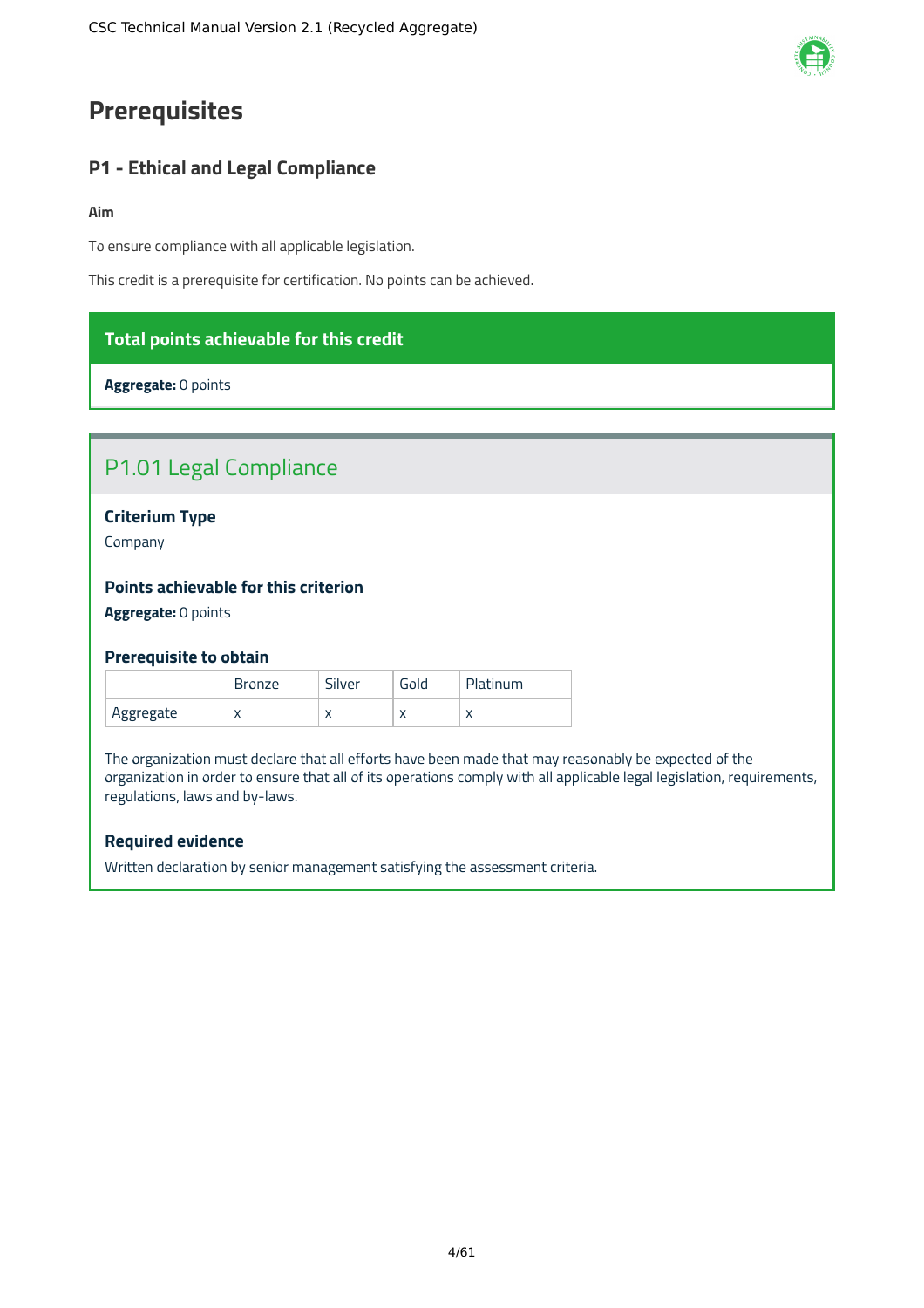

# P1.02 Anti Corruption

# **Criterium Type**

Company

# **Points achievable for this criterion**

# **Aggregate:** 0 points

### **Prerequisite to obtain**

|           | <b>Bronze</b> | Silver    | Gold      | Platinum |
|-----------|---------------|-----------|-----------|----------|
| Aggregate | $\sqrt{ }$    | $\lambda$ | $\lambda$ |          |

The organization must declare that all efforts have been made that may reasonably be expected of the organization and its suppliers in order to prevent corruption.

The organization expects its suppliers to adhere to the highest standard of moral and ethical conduct, to respect local laws and not engage in any form of corrupt practices such as extortion, fraud, or bribery.

# **Required evidence**

1A: Written declaration by senior management satisfying the assessment criteria.

**AND**

1B: Evidence that the Company has a Supplier Code of Conduct in place

2A: Company specific guidelines, directives, policies addressing the risk of corruption.

**OR**

2B: B2 Ethical Business 'B2.01 Ethical risk assessment' or B2.02 'Policy or code for ethical business' is achieved.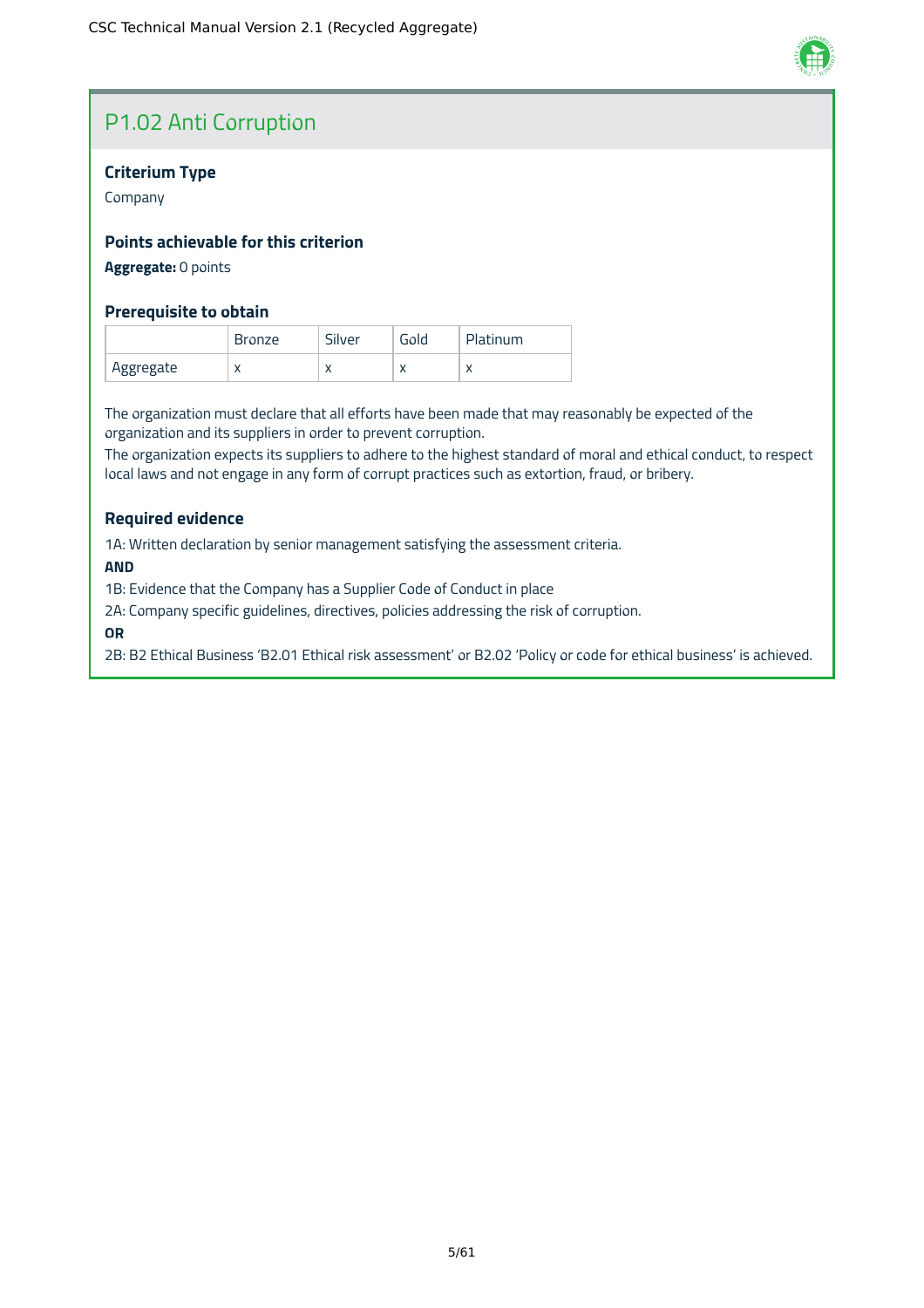

# <span id="page-6-0"></span>**P2 - Human Rights**

**Aim**

To ensure compliance with human rights. This credit is a prerequisite for certification. No points can be achieved.

# **Total points achievable for this credit**

**Aggregate:** 0 points

# P2.01 Human rights

# **Criterium Type**

Company

# **Points achievable for this criterion**

**Aggregate:** 0 points

### **Prerequisite to obtain**

|           | Bronze    | $\overline{\phantom{a}}$<br>ilverد | Gold      | Platinum   |
|-----------|-----------|------------------------------------|-----------|------------|
| Aggregate | $\lambda$ | ↗                                  | $\lambda$ | $\sqrt{ }$ |

The organization must declare that all efforts have been made that may reasonably be expected of the organization in order to ensure that all of its operations comply with the Universal Declaration of Human Rights (UDHR).

Topics that must be addressed in the declaration are:

- Human rights risk situations;
- Avoidance of complicity;
- Resolving grievances;
- Discrimination, vulnerable groups and equal opportunity for women and men in the world of work (ILO convention 100, 111);
- Civil and political rights;
- Economic, social and cultural rights;
- Fundamental principles and rights at work (ILO convention 87, 98, appendix D)
- Child labor (ILO convention 138 and 182)
- Forced labor (ILO convention 29, 105, 203)

#### **Required evidence**

Written declaration by senior management satisfying the requirements

**OR**

an SA8000 certificate covering the scope of this certification, not older than three years

**OR**

publicly available company commitment to follow the OECD guidelines for multinational enterprises.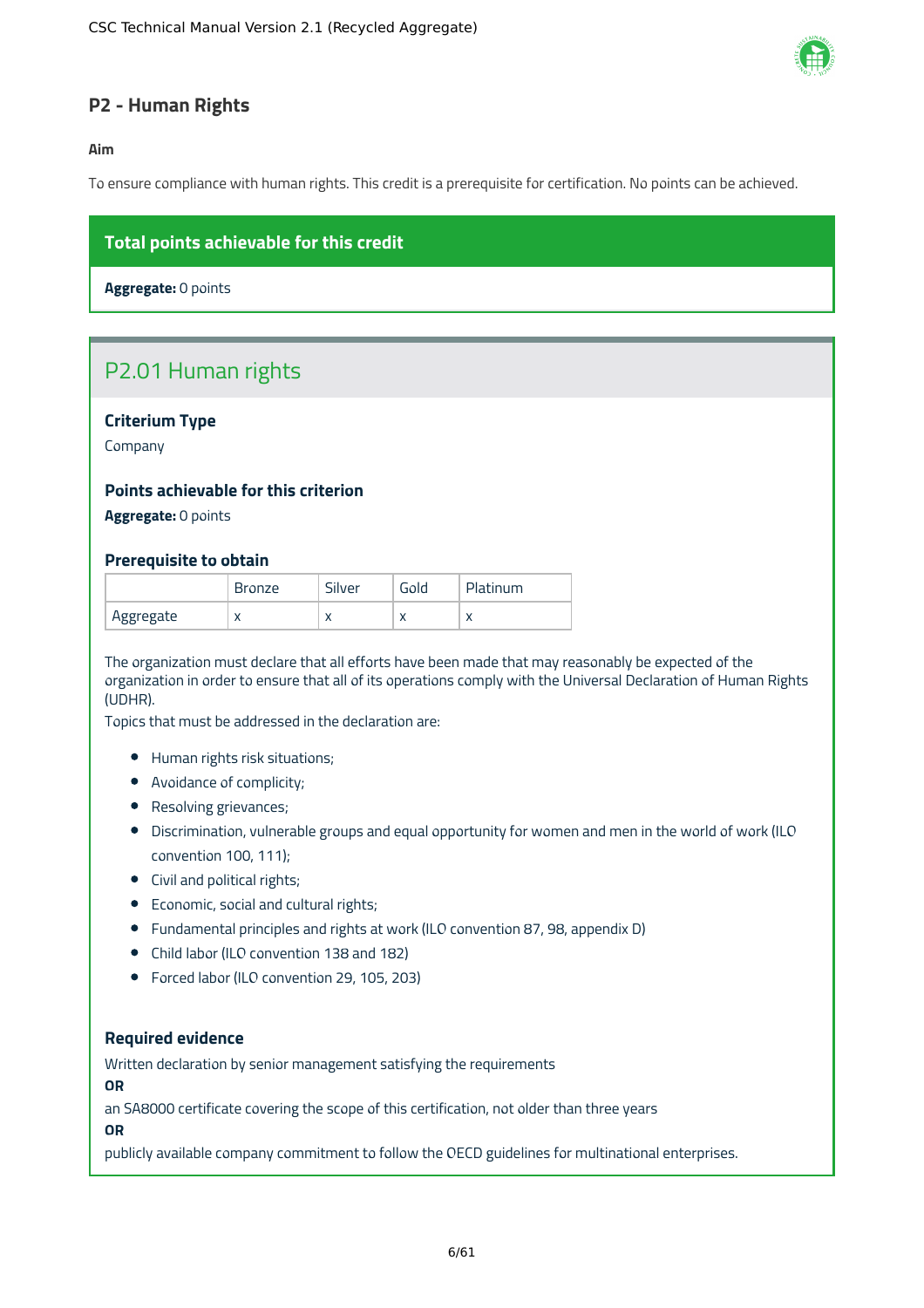

# P2.02 Fair wages

# **Criterium Type**

Company

# **Points achievable for this criterion**

# **Aggregate:** 0 points

### **Prerequisite to obtain**

|           | ronze?"   | Silver    | Gola      | Platinum  |
|-----------|-----------|-----------|-----------|-----------|
| Aggregate | $\lambda$ | $\lambda$ | $\lambda$ | $\lambda$ |

In order to address the topics mentioned in ILO Convention 131 wages and salaries paid by the organization must meet the following requirements:

- Wage and salary rates
	- Wage and salary rates in all circumstances meet or exceed legal minimum rates, where such rates exist.
	- Wherever applicable, wage and salary rates for permanent and agency workers meet or exceed: i. minimum concrete, cement or aggregates industry, respectively, minimum standards; or ii. other recognized industry wage agreements; or iii. living wages it these are higher than legal minimum wages.
	- When no minimum wage levels exist, wages are established through culturally appropriate engagement with workers and/or formal and informal workers organizations.
- Wages and salaries are paid on time.

### **Required evidence**

Written declaration by senior management satisfying the assessment criteria.

**OR**

publicly available company commitment to follow the OECD guidelines for multinational enterprises.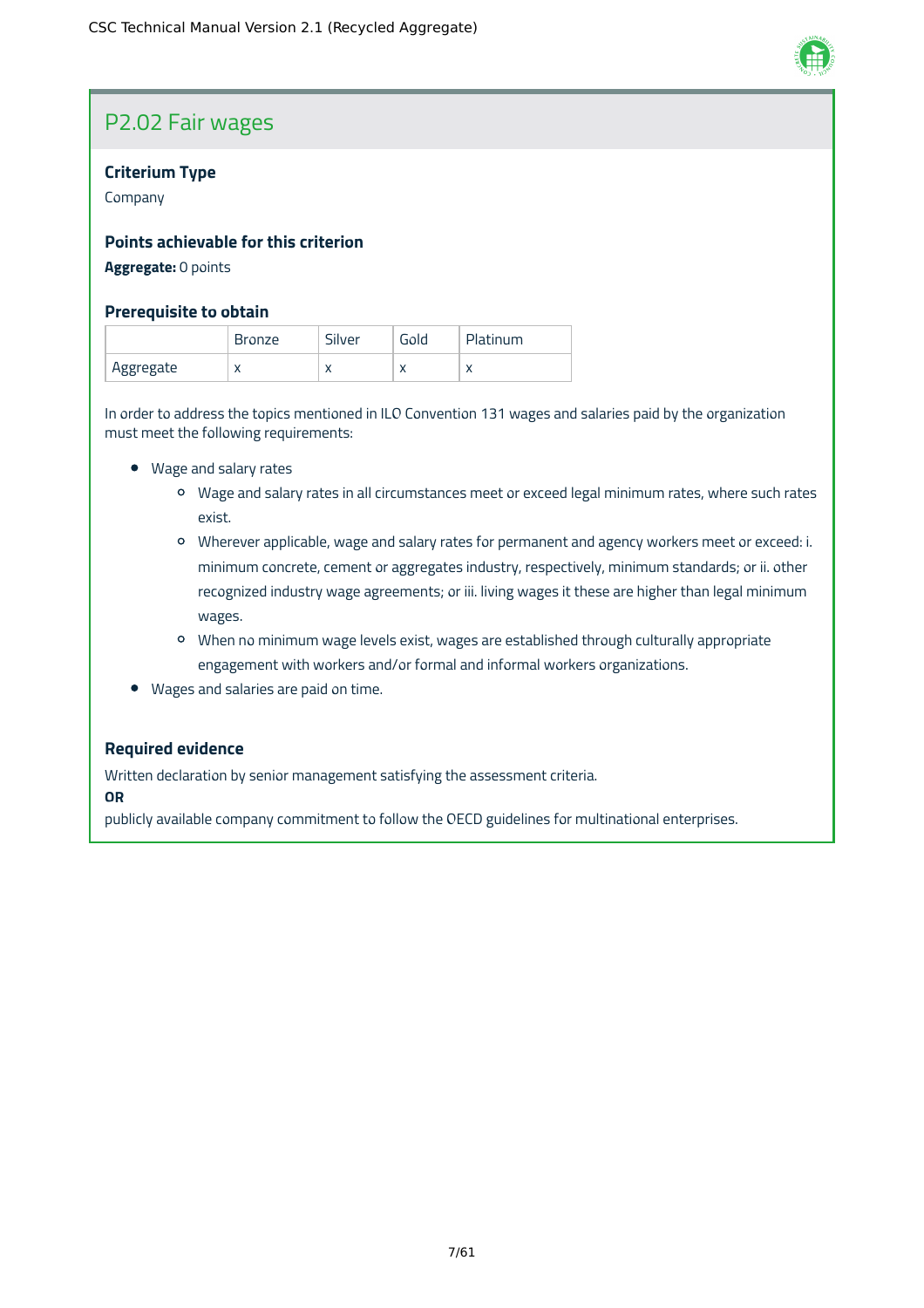

# P2.03 Safety Procedures

# **Criterium Type**

Company

# **Points achievable for this criterion**

**Aggregate:** 0 points

# **Prerequisite to obtain**

|           | <b>Bronze</b> | Silver    | Gola      | Platinum |
|-----------|---------------|-----------|-----------|----------|
| Aggregate | $\lambda$     | $\lambda$ | $\lambda$ |          |

The company has documented health and safety procedures in place.

# **Required evidence**

Validation by the auditor that the company has documented health and safety procedures in place. OR

Criterion M4.01 is met.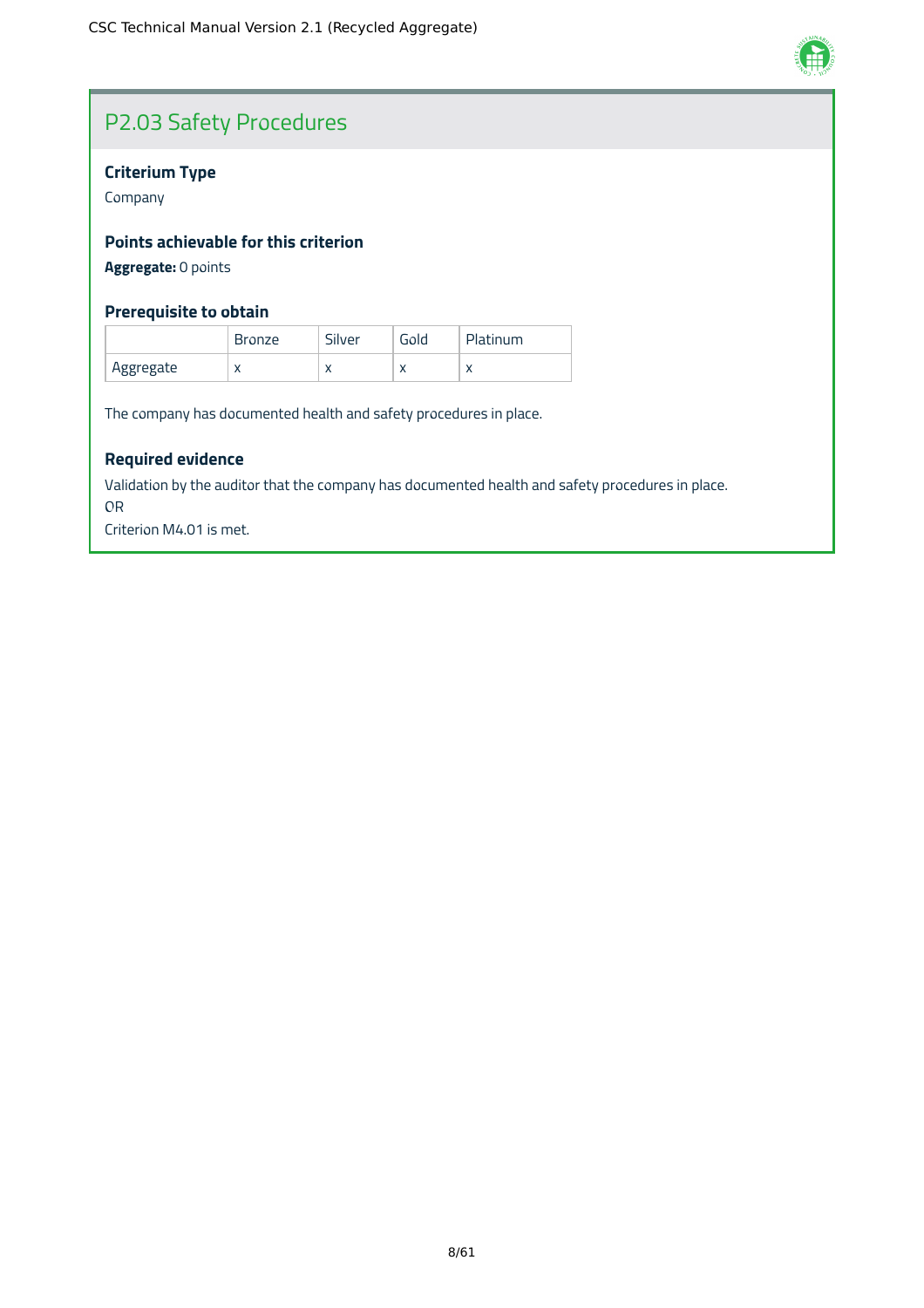

# <span id="page-9-0"></span>**P5 - Traced Materials**

# **Aim**

To ensure that all materials are from traceable sources.This credit is a prerequisite for certification. No points can be achieved for this credit.

# **Total points achievable for this credit**

**Aggregate:** 0 points

# P5.01 Traceability of materials

# **Criterium Type**

Plant

# **Points achievable for this criterion**

**Aggregate:** 0 points

# **Prerequisite to obtain**

|           | <b>Bronze</b> | Silver    | Gold      | Platinum  |
|-----------|---------------|-----------|-----------|-----------|
| Aggregate | $\lambda$     | $\lambda$ | $\lambda$ | $\lambda$ |

The plant must demonstrate (via Environmental Management System or similar) that solid constituent materials (by mass) are from traceable sources.

The materials of all tier one suppliers have to be included in the scope.

CSC Bronze/Silver: >= 90% of materials must come from traceable sources

CSC Gold/Platinum: >= 98% of materials must come from traceable sources

### **Required evidence**

Exemplary material list giving an overview on the suppliers AND

Written declaration by senior management satisfying the assessment criteria.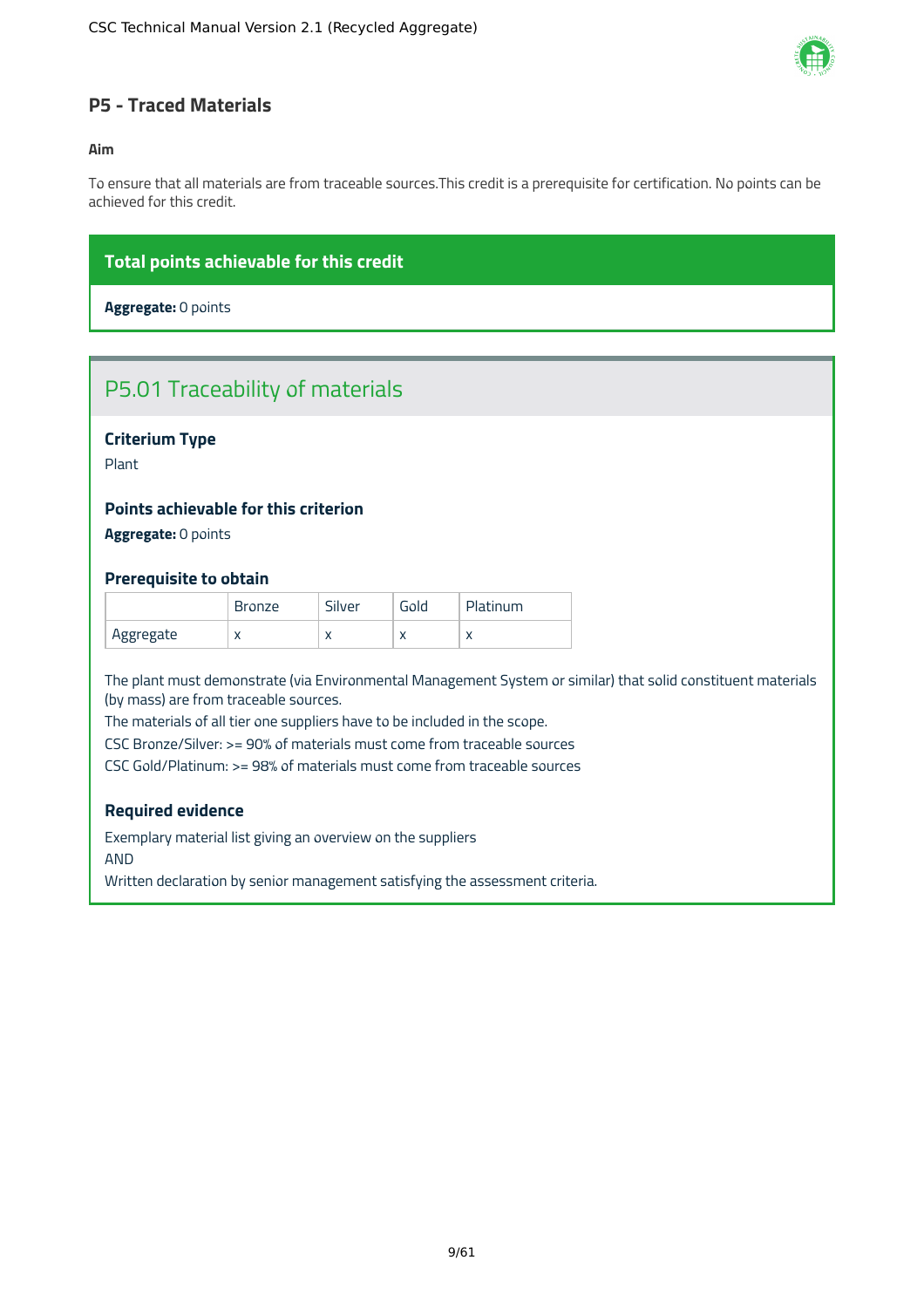# <span id="page-10-0"></span>**Management**

# <span id="page-10-1"></span>**M1 - Sustainable Purchasing**

**Aim**

To ensure an embedded long-term focus on and implementation of responsible sourcing.

# **Total points achievable for this credit**

**Aggregate:** 14 points

| <b>Points achievable for this criterion</b> |  |
|---------------------------------------------|--|
| <b>Criterium Type</b><br>Company            |  |
|                                             |  |
| <b>M1.01 Purchasing Policy</b>              |  |

**Aggregate:** 2 points

### **Prerequisite to obtain**

|           | Bronze | Silver | Gold      | Platinum |
|-----------|--------|--------|-----------|----------|
| Aggregate |        |        | $\lambda$ |          |

The company has a purchasing policy covering social and environmental aspects. The policy is valid & operational. In case of continuous non-compliance with sustainability related aspects, the policy mentions performance improvement requirements and/or that business relations with suppliers can consequently be terminated. The purchasing policy has been approved by the management responsible for the scope of this assessment.

### **Required evidence**

A copy of the purchasing policy, with reference to social and environmental aspects including "performance improvement requirement" clause and/or a "business termination" clause and evidence that senior management has formally approved the policy.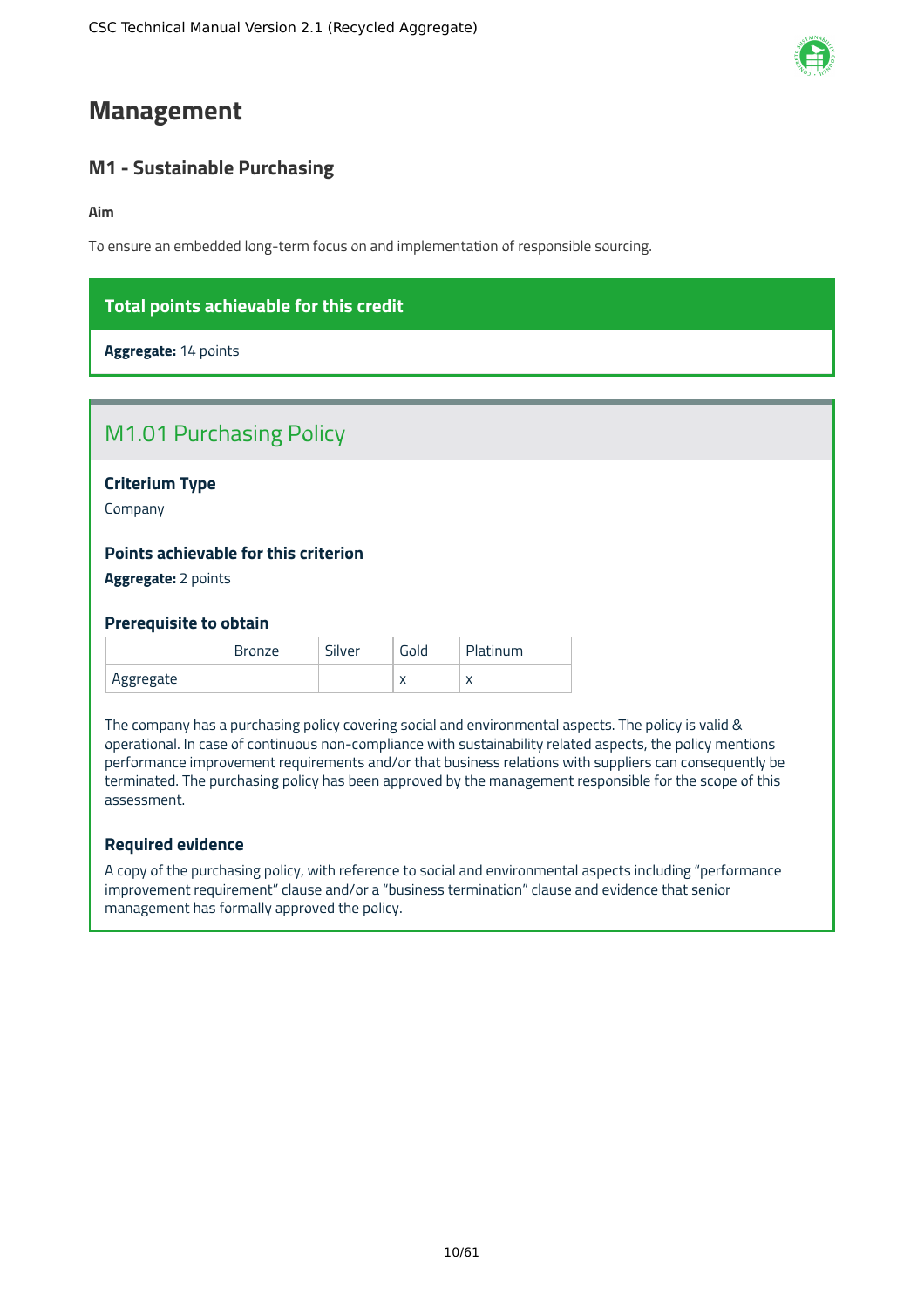# M1.02 Supplier assessment

# **Criterium Type**

Company

# **Points achievable for this criterion**

**Aggregate:** 2 points

The company has a process of assessing its main suppliers regarding the social, and environmental aspects in the sense of this system (by online tool/on site audit or similar).

# **Required evidence**

Documentation that the process has taken place (e.g. minutes, assessment results, used tools or similar).

# M1.03 Monitoring performance of suppliers

# **Criterium Type**

Company

# **Points achievable for this criterion**

**Aggregate:** 2 points

The company can provide evidence that the performance of its suppliers regarding the social and environmental aspects of this system are being maintained or improving.

# **Required evidence**

Documentation of the results of an assessment process (e.g. minutes, assessment results, used tools or similar).

# M1.04 Training on Responsible Sourcing

### **Criterium Type**

Company

# **Points achievable for this criterion**

**Aggregate:** 2 points

The company applies learning by and development of its employees to cover the principles of responsible sourcing in introduction programs and in all relevant professional and functional training.

# **Required evidence**

Evidence that the principles of responsible sourcing (e.g. content of criteria M1.01 to M1.03) are communicated to relevant employees.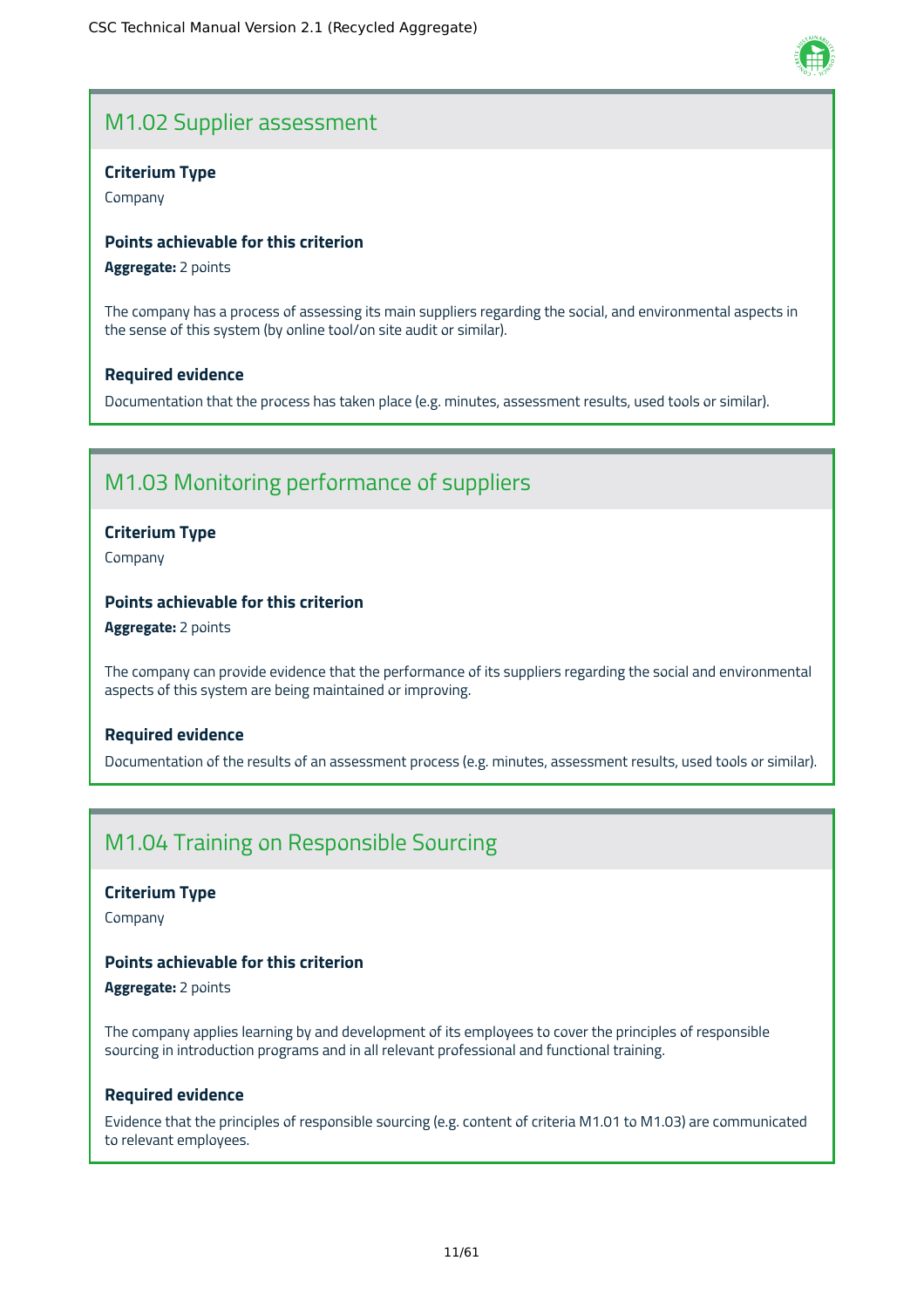

# M1.05 Promotion of Responsible Sourcing

### **Criterium Type**

Company

#### **Points achievable for this criterion**

**Aggregate:** 2 points

The company promotes, where applicable, responsible sourcing in public communications, such as websites and (financial) reporting.

#### **Required evidence**

Evidence of promotion, for example, website links and copies of reports, publications, etc.

# M1.06 Responsible sourcing as a criterion in the procurement process

### **Criterium Type**

Company

# **Points achievable for this criterion**

**Aggregate:** 2 points

The company includes responsible sourcing as a criterion in its procurement process.

### **Required evidence**

Evidence of practical implementation of the purchasing policy/plan

# M1.07 Sample check

### **Criterium Type**

Company

# **Points achievable for this criterion**

**Aggregate:** 2 points

Random sample by the auditor, defined by the auditor, on the site(s) visited, to check if one current material available at the location matches with the material list in the administration and that the material can be traced back to its origin. In case of a multiple site assessment, the criteria is awarded for all plants in the scope of assessment.

#### **Required evidence**

Statement from the auditor/assessor that constituent check has been performed and that it matches with the constituent list.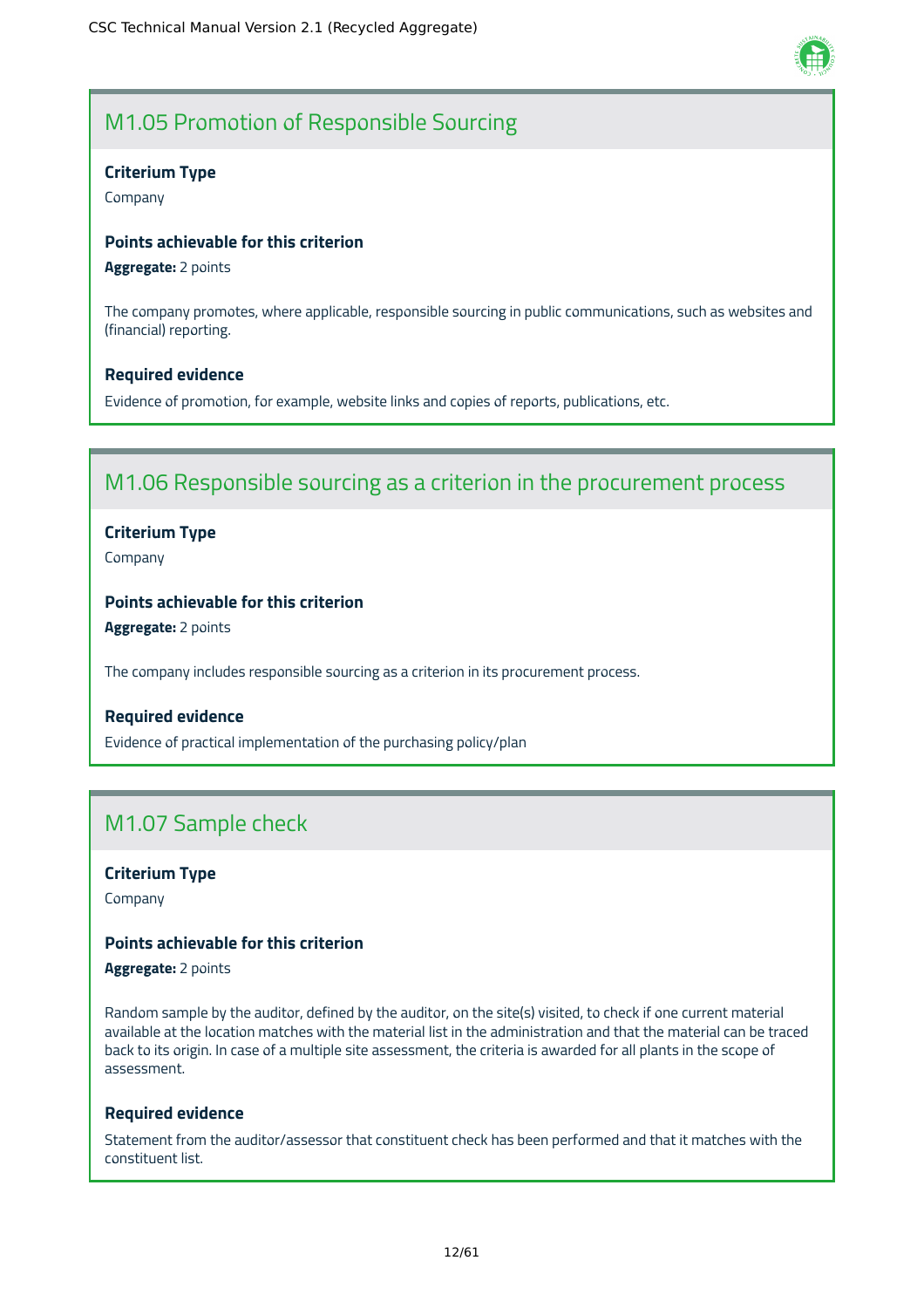

# <span id="page-13-0"></span>**M2 - Environmental Management**

# **Aim**

To promote the use of an environmental management system (EMS in the supply chain).

# **Total points achievable for this credit**

**Aggregate:** 4 points

# M2.01 Environmental management system (EMS)

# **Criterium Type**

Company

# **Points achievable for this criterion**

**Aggregate:** 1 point

### **Prerequisite to obtain**

|           | Bronze | $\sim$<br>Sılver | Gold      | Platinum  |
|-----------|--------|------------------|-----------|-----------|
| Aggregate |        | $\lambda$        | $\lambda$ | $\lambda$ |

The company has a documented EMS in place.The EMS shall include the relevant scope: the key processes for raw material extraction and primary material production and/or production of concrete.

# **Required evidence**

Validation by the auditor that the company has a documented EMS (see the Annex).

# M2.02 Certified environmental management system (EMS)

# **Criterium Type**

Company

# **Points achievable for this criterion**

**Aggregate:** 3 points

The company has a certified EMS in place (see the annex).

### **Required evidence**

Copy of the valid EMS certificate.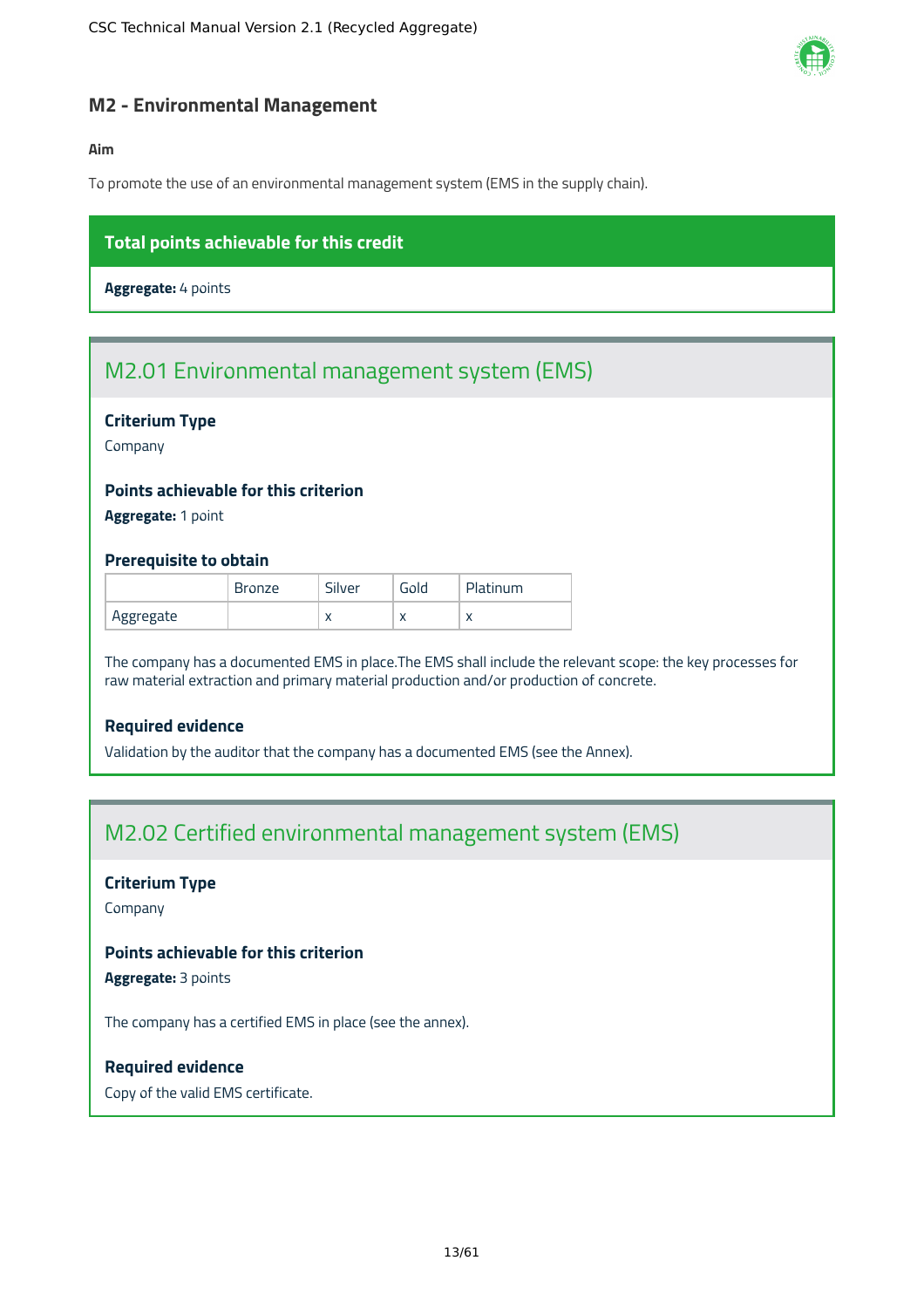

# <span id="page-14-0"></span>**M3 - Quality Management**

# **Aim**

To promote the use of a quality management system in the supply chain.

# **Total points achievable for this credit**

**Aggregate:** 4 points

# M3.01 Quality management system (QMS)

# **Criterium Type**

Company

# **Points achievable for this criterion**

**Aggregate:** 1 point

### **Prerequisite to obtain**

|           | <b>Bronze</b> | Silver    | Gold      | Platinum  |
|-----------|---------------|-----------|-----------|-----------|
| Aggregate |               | $\lambda$ | $\lambda$ | $\lambda$ |

The company has a documented quality management system in place.

# **Required evidence**

Validation by the auditor that the company has a documented quality management system.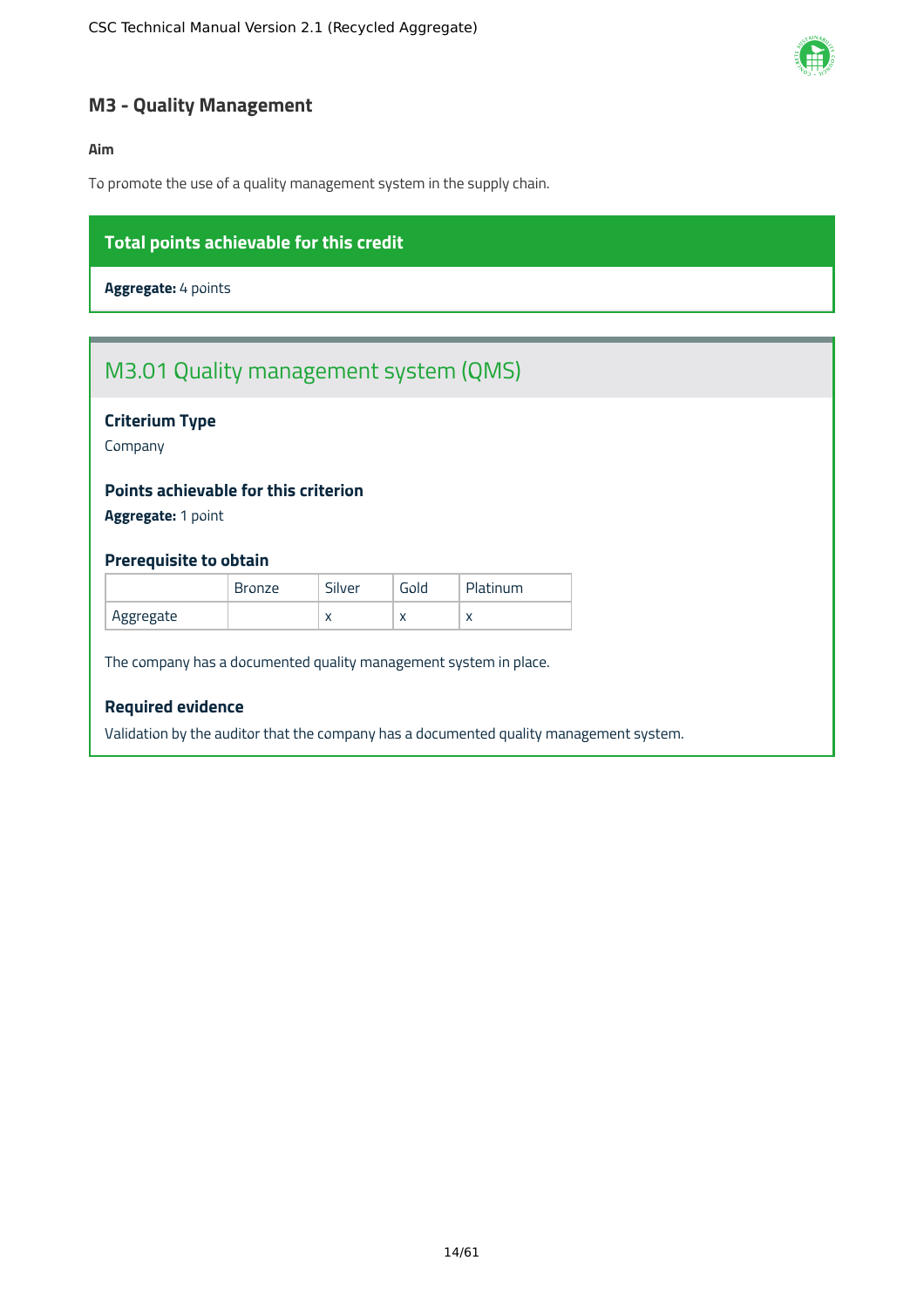

# M3.02 Certified Quality management system (QMS)

# **Criterium Type**

Company

# **Points achievable for this criterion**

**Aggregate:** 3 points

# **Prerequisite to obtain**

|            | <b>Bronze</b> | Silver | Gold | Platinum |
|------------|---------------|--------|------|----------|
| `Aggregate |               |        |      | 2 points |

#### **Score at least 2 points to obtain Platinum.**

A certified quality management system is in place (see the annex).

#### **Required evidence**

Copy of the valid QMS certificate.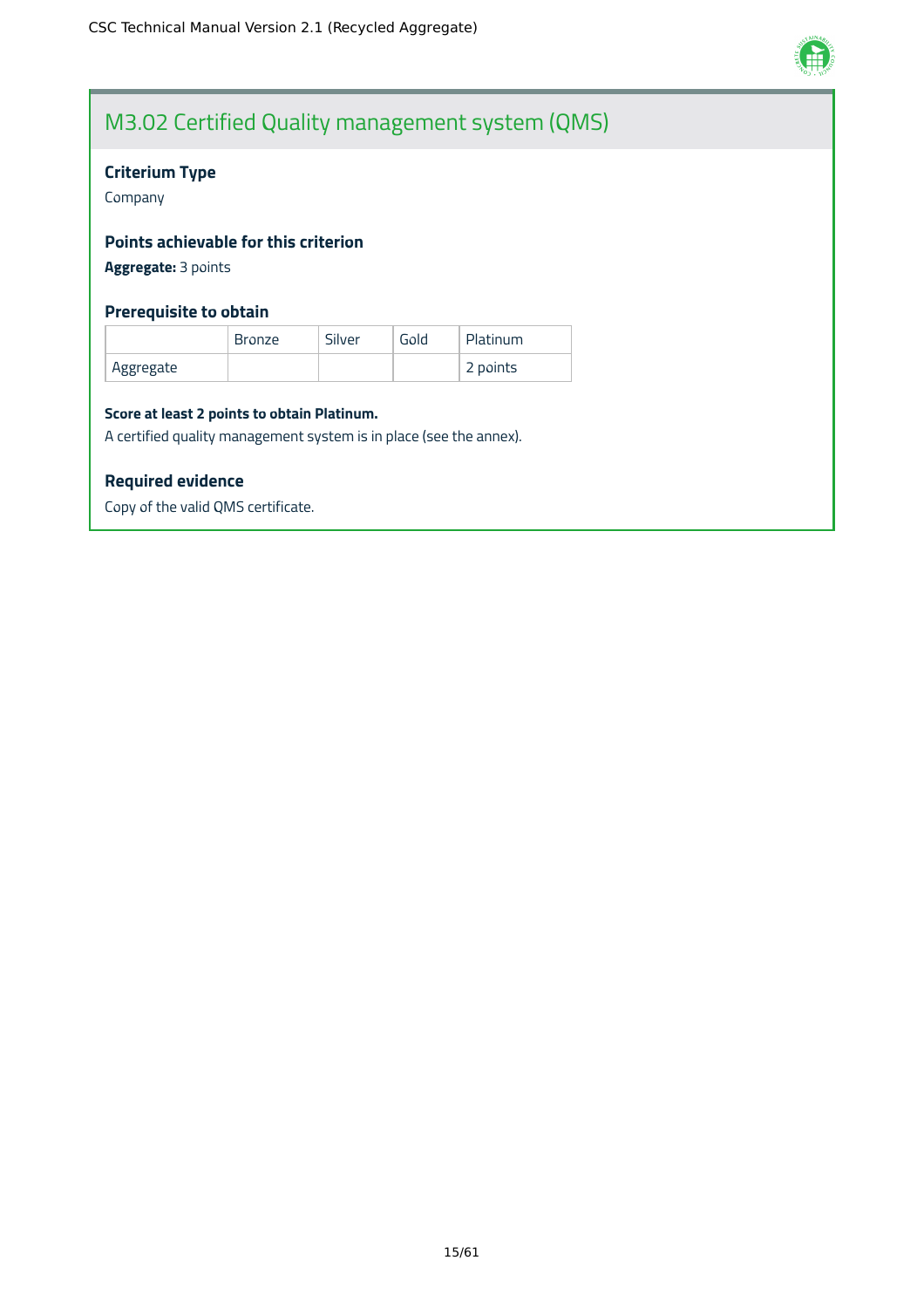

# <span id="page-16-0"></span>**M4 - Health & Safety Management**

### **Aim**

To promote the use of health and safety management systems.

# **Total points achievable for this credit**

**Aggregate:** 4 points

# M4.01 Health and safety management system

# **Criterium Type**

Company

# **Points achievable for this criterion**

**Aggregate:** 1 point

### **Prerequisite to obtain**

|           | <b>Bronze</b> | Silver       | Gold      | Platinum |
|-----------|---------------|--------------|-----------|----------|
| Aggregate |               | $\mathbf{v}$ | $\lambda$ |          |

The company has a health and safety management system in place.

# **Required evidence**

Validation by the auditor that the company has a documented health and safety management system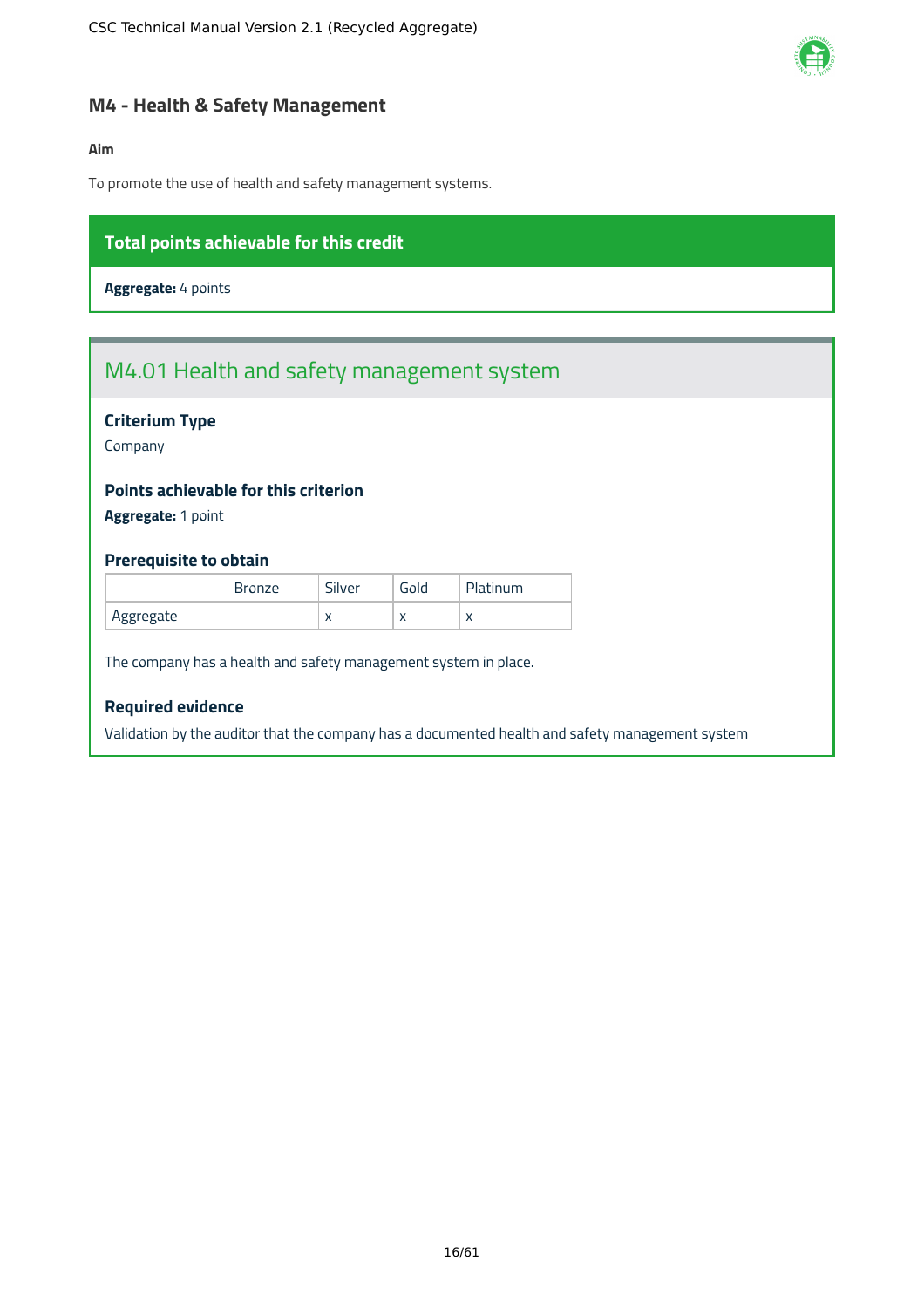

# M4.02 Certified health and safety management system

# **Criterium Type**

Company

# **Points achievable for this criterion**

**Aggregate:** 3 points

# **Prerequisite to obtain**

|           | <b>Bronze</b> | Silver | Gold | Platinum |
|-----------|---------------|--------|------|----------|
| Aggregate |               |        |      | 2 points |

#### **Score at least 2 points to obtain Platinum.**

The company has a certified health and safety management system in place (see the annex).

### **Required evidence**

Copy of the valid Health & Safety certificate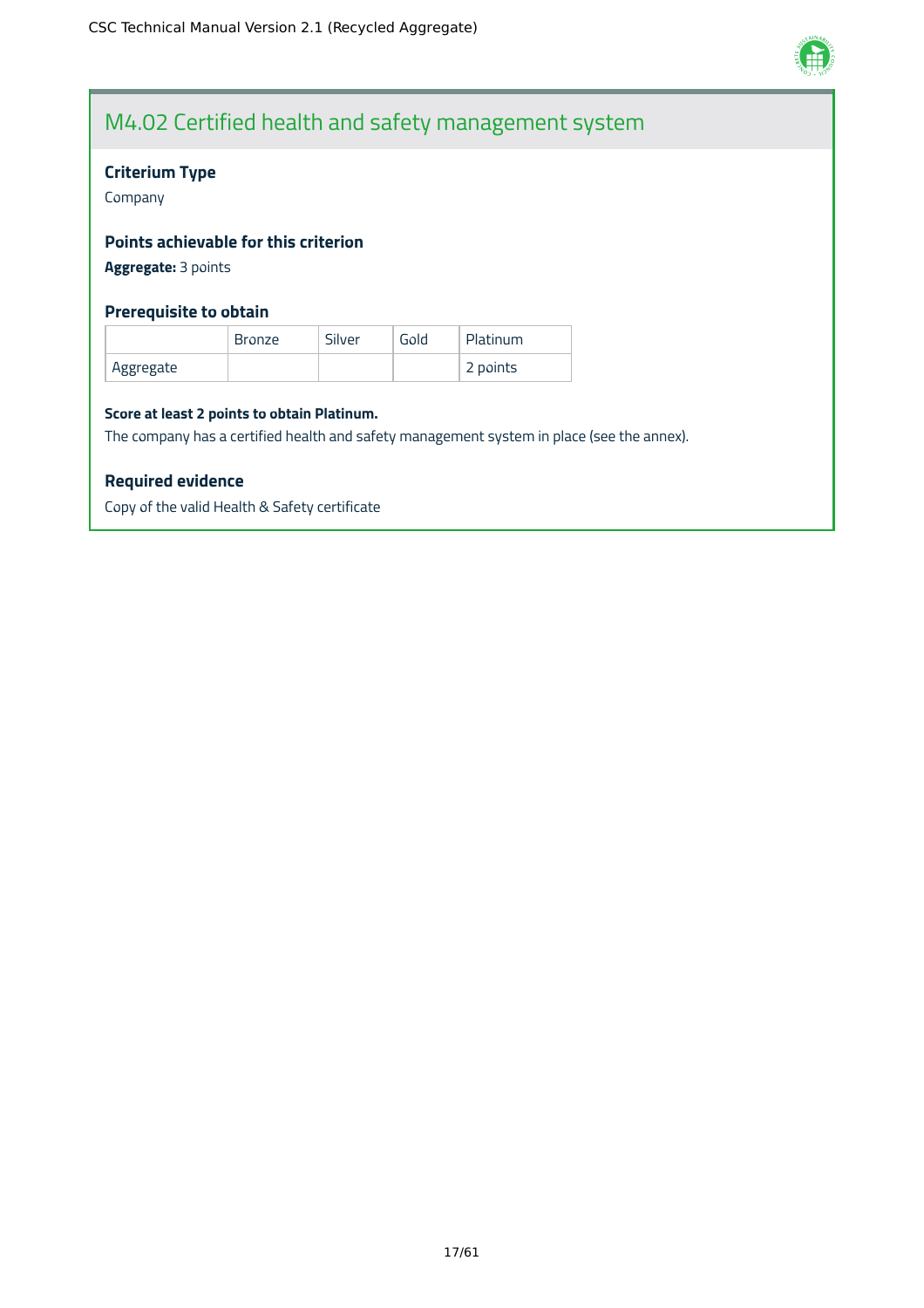

# <span id="page-18-0"></span>**M5 - Benchmarking**

#### **Aim**

Publish actual performance data.

# **Total points achievable for this credit**

**Aggregate:** 7 points (+1EP)

# M5.01 Publishing annual performance data (KPIs)

### **Criterium Type**

Company

# **Points achievable for this criterion**

**Aggregate:** 5 points

The company publishes annual performance data (KPIs) on a regular basis by publishing an annual sustainability report (see the annex).

The performance data must cover the following relevant topics with a minimum of five of the listed topics (if the company offers concrete or aggregates, at least one indicator must also address concrete, respectively aggregates):

- Use of secondary materials;
- Use of fossil fuels;
- Production of renewable energy/ % of renewable energy;
- Carbon dioxide emissions;
- Clinker content (if applicable);
- % of transport (raw material and or to client) within total emissions;
- Use of potable water;
- Incidents/injuries/accidents;
- **•** Employee health & well-being;
- Returned concrete (%reused/returned, %reused/produced);
- Waste (%hazardous, %non-hazardous, %sent to recovery operations, %sent to disposal operations).

# **Required evidence**

Copy of / link to the latest sustainability report (not older than 1 1/2 years) available upon certification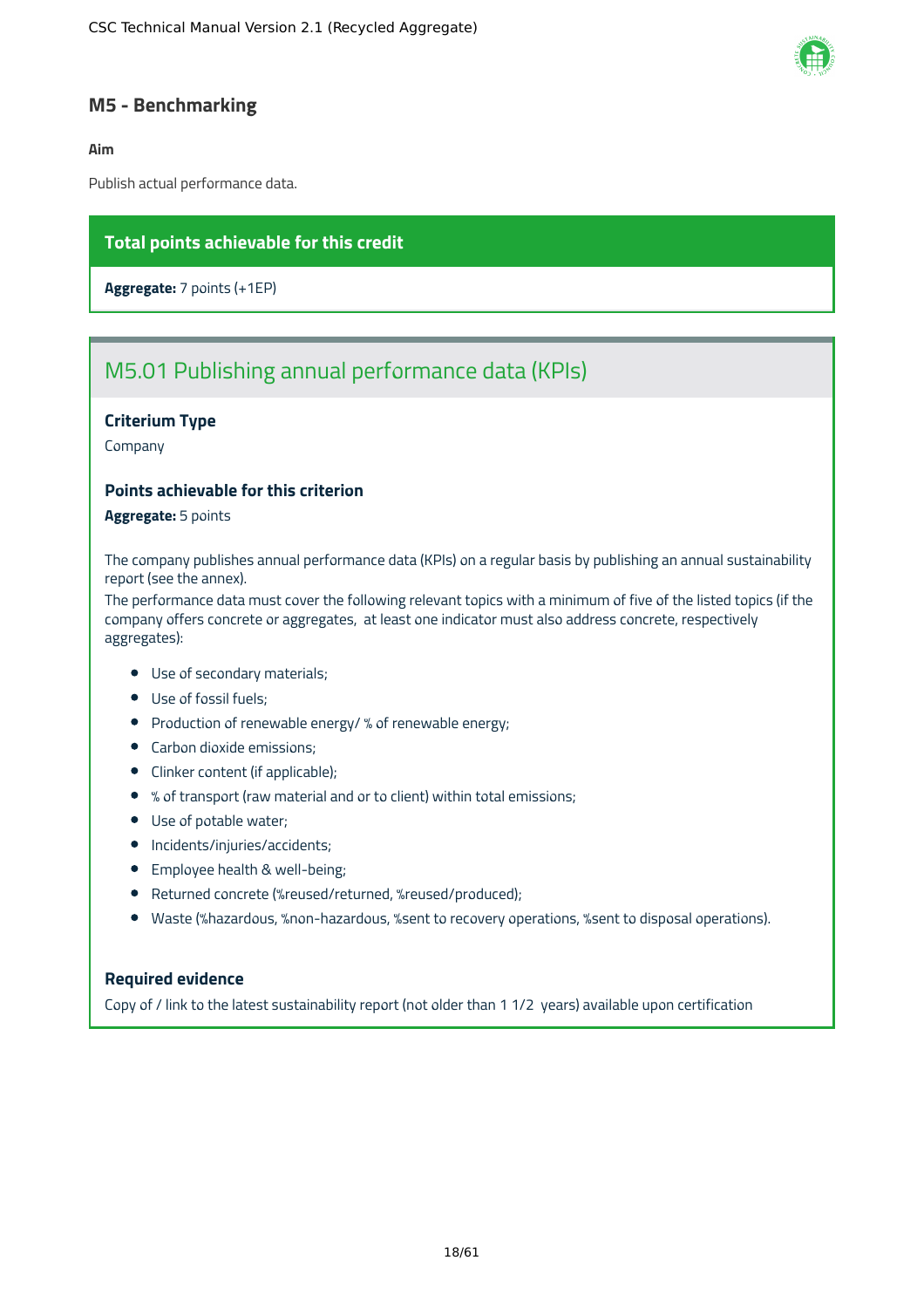

# M5.02 Externally verified KPIs

# **Criterium Type**

Company

# **Points achievable for this criterion**

**Aggregate:** 2 points

The KPIs are externally verified (see the annex).

# **Required evidence**

Evidence of the publicly available external verification OR Evidence that the company has been audited against the CSI/GCCA Charter within the last five years.

# M5.03 (EP) Participation to a benchmarking study

# **Criterium Type**

Company

# **Points achievable for this criterion**

**Aggregate:** 1 point

#### Exemplary Performance criteria:

The company participates in the region of certification in an annual benchmark that covers at least 20% of the market, see the annex**.** The performance data must cover the following relevant topics with a minimum of five of the listed topics:

- Use of secondary materials;
- Use of fossil fuels;
- Production of renewable energy/ % of renewable energy;
- Carbon dioxide emissions;
- Clinker content (if applicable)
- % of transport (raw material and or to client) within total emissions;
- Use of potable water;
- Incidents/injuries/accidents;
- **•** Employee health & well-being;
- Returned concrete (%reused/returned, %reused/produced)
- Waste (%hazardous, %non-hazardous, %sent to recovery operations, %sent to disposal operations)

# **Required evidence**

Evidence of participation in a benchmark, for accepted schemes see the annex.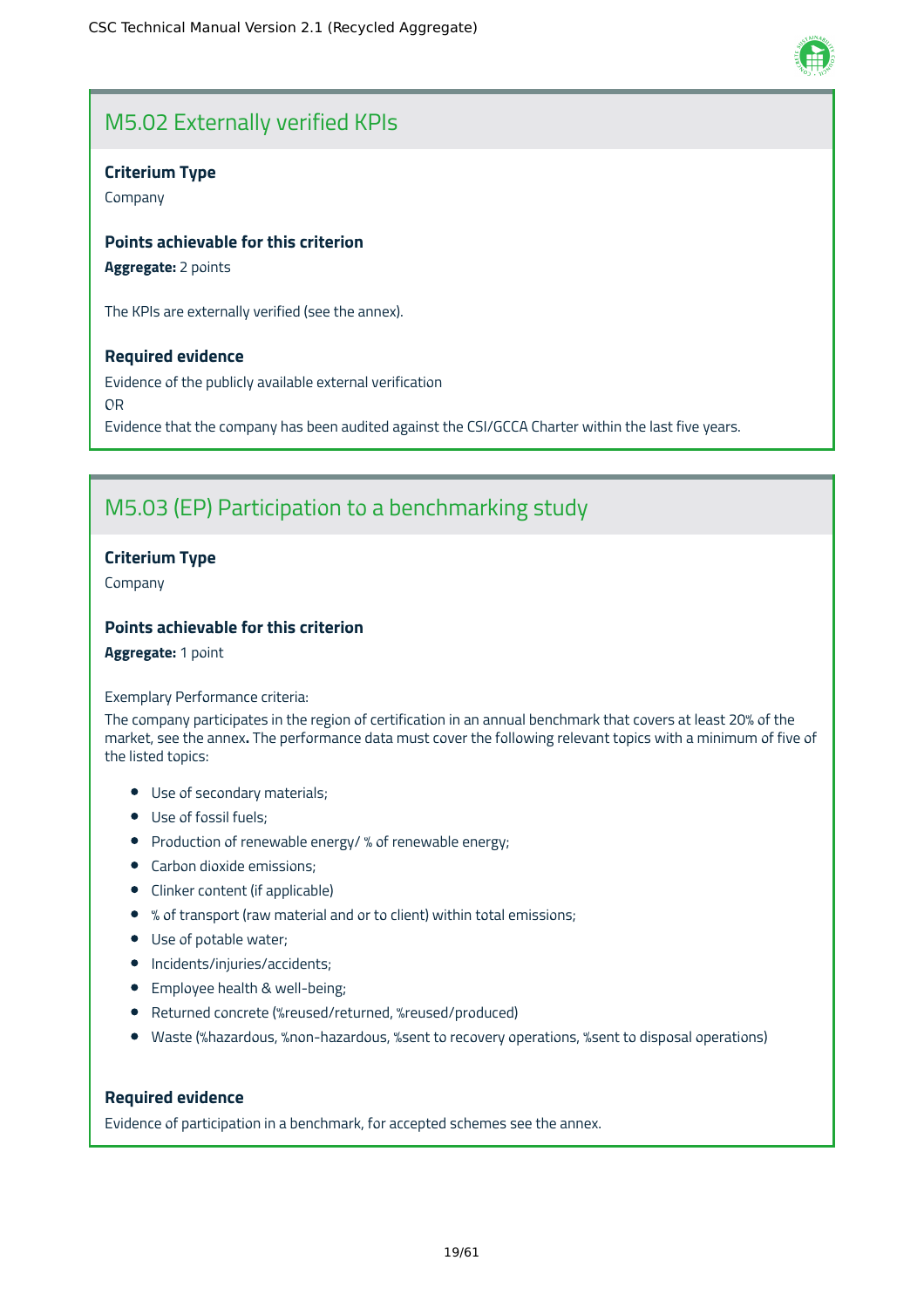# <span id="page-20-0"></span>**Environmental**

# <span id="page-20-1"></span>**E1 - Life Cycle Impact**

### **Aim**

Provide transparency and encourage the use of products and materials with an improved life-cycle impact.

# **Total points achievable for this credit**

**Aggregate:** 6 points (+1EP)

# E1.01 Sectoral environmental product declaration

# **Criterium Type**

Company

# **Points achievable for this criterion**

**Aggregate:** 2 points

### **Prerequisite to obtain**

|           | <b>Bronze</b> | Silver | Gold | <b>Platinum</b> |
|-----------|---------------|--------|------|-----------------|
| Aggregate |               |        |      |                 |

The company contributes to the generation of sectoral Environmental Product Declarations (EPD) in the region of the assessed plant(s) for their products by providing representative average LCA data. The EPD's are conforming to national EPD standards.

# **Required evidence**

Evidence confirming that the company has contributed - by providing data - to the generation of at least one industry-wide concrete/Cement/Aggregate EPD in the country where the plant requesting certification is located. The EPD needs to be either valid or in the preparation phase. The requested evidence needs to be issued or confirmed by the sectoral EPD owner or coordinator.

#### OR

Confirmation by the local sector association that no EPD is available or in the preparation phase in the country where the plant requesting certification is located.

OR

E1.03 is fulfilled.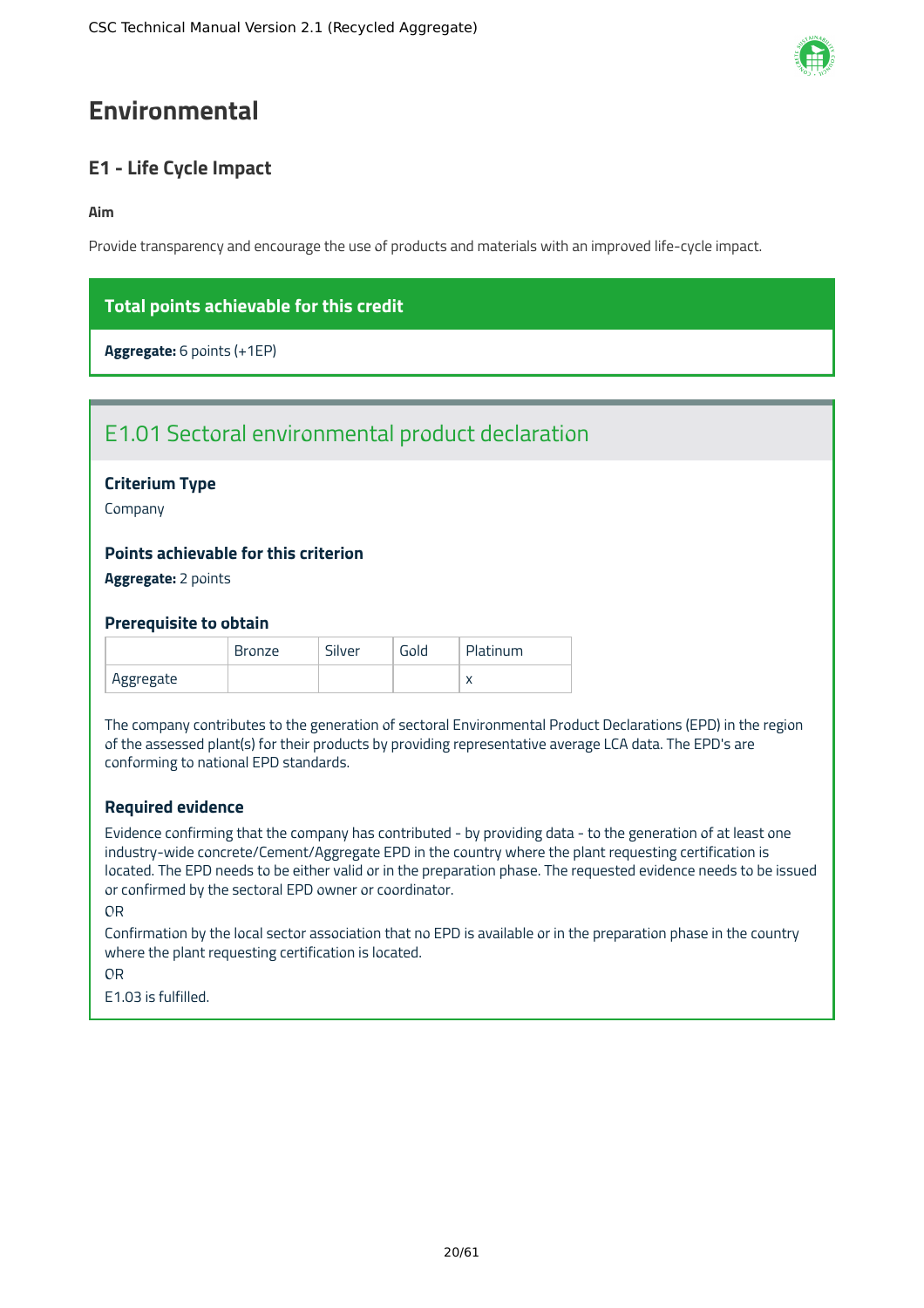

# E1.02 Implementation of life cycle assessment (LCA)

# **Criterium Type**

Company

# **Points achievable for this criterion**

**Aggregate:** 2 points

# **Prerequisite to obtain**

|           | <b>Bronze</b> | Silver    | Gold      | Platinum |
|-----------|---------------|-----------|-----------|----------|
| Aggregate |               | $\lambda$ | $\lambda$ |          |

The company performs company-specific LCA's.

# **Required evidence**

Subscription and demonstrated use of the GCCA Industry EPD Tool. OR Subscription or ownership and use of other LCA-tools (see the annex). OR E1.03 is fulfilled.

# E1.03 Release of environmental product declarations (EPDs)

# **Criterium Type**

Company

# **Points achievable for this criterion**

**Aggregate:** 2 points

The company has released at least one EPD. The EPD follows international or national standards and is third party verified (see the annex).

### **Required evidence**

Electronic copy of the EPD OR Publically available internet link to the EPD.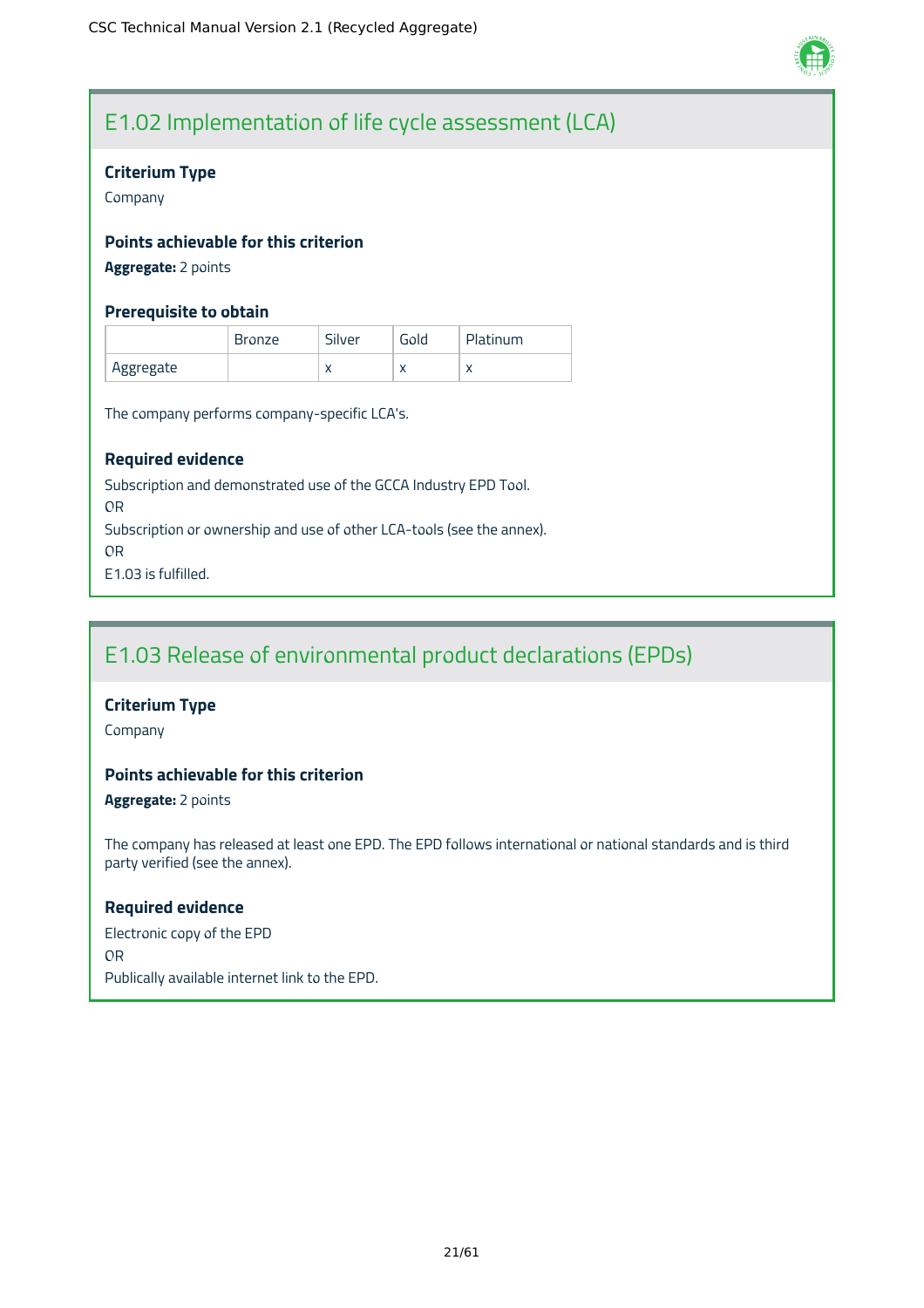

# E1.04 (EP) Reporting of product specific carbon emissions

# **Criterium Type**

Company

# **Points achievable for this criterion**

**Aggregate:** 1 point

Exemplary Performance credit: The company offers product specific carbon calculations to customers on request.

### **Required evidence**

Exemplary product carbon calculation provided to customer OR Product specific EPD OR Publically available offer of product specific carbon calculation (e.g. brochure, mailing, internet page).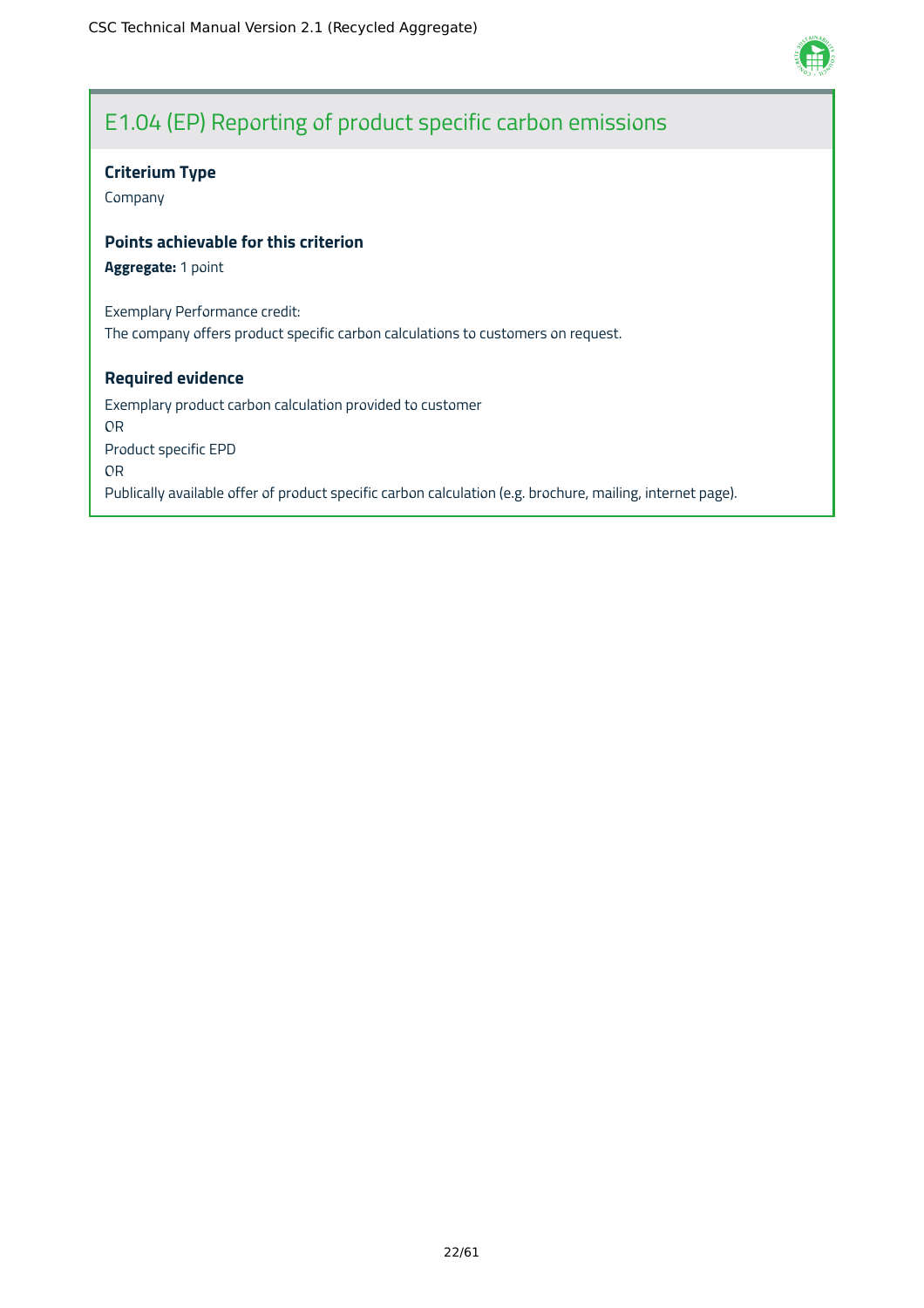

# <span id="page-23-0"></span>**E2 - Land Use**

### **Aim**

To ensure land is used in a rightful way, that land-use conflicts are minimized, and that the land is reclaimed at the end of use in accordance with the planning consent or, if there are no requirements in the planning consent, reclaimed in a way that meets the approval of the local community.

# **Total points achievable for this credit**

**Aggregate:** 4 points

# E2.02 Responsible land use

**Criterium Type**

Plant

### **Points achievable for this criterion**

**Aggregate:** 3 points

#### **Prerequisite to obtain**

|           | <b>Bronze</b> | Silver    | <b>Gold</b> | Platinum |
|-----------|---------------|-----------|-------------|----------|
| Aggregate |               | $\lambda$ | $\lambda$   |          |

The plant ensures the responsible use of land.

### **Required evidence**

#### **Concrete**:

Site layout showing the locations of the main plant installations including roadways, stormwater drains, retention basins, etc. The layout plan includes an explanation as to why/how the site layout enables using the land in a particularly efficient way (e.g. biodiversity, efficient traffic flow, stormwater management, efficient storage / processing of materials).

#### **Cement / Aggregates:**

A quarry development plan is in place which includes the extraction plan and reclamation plan.

#### **AND**

Evidence that progressive reclamation is pursued where reasonably practical and permitted under local requirements.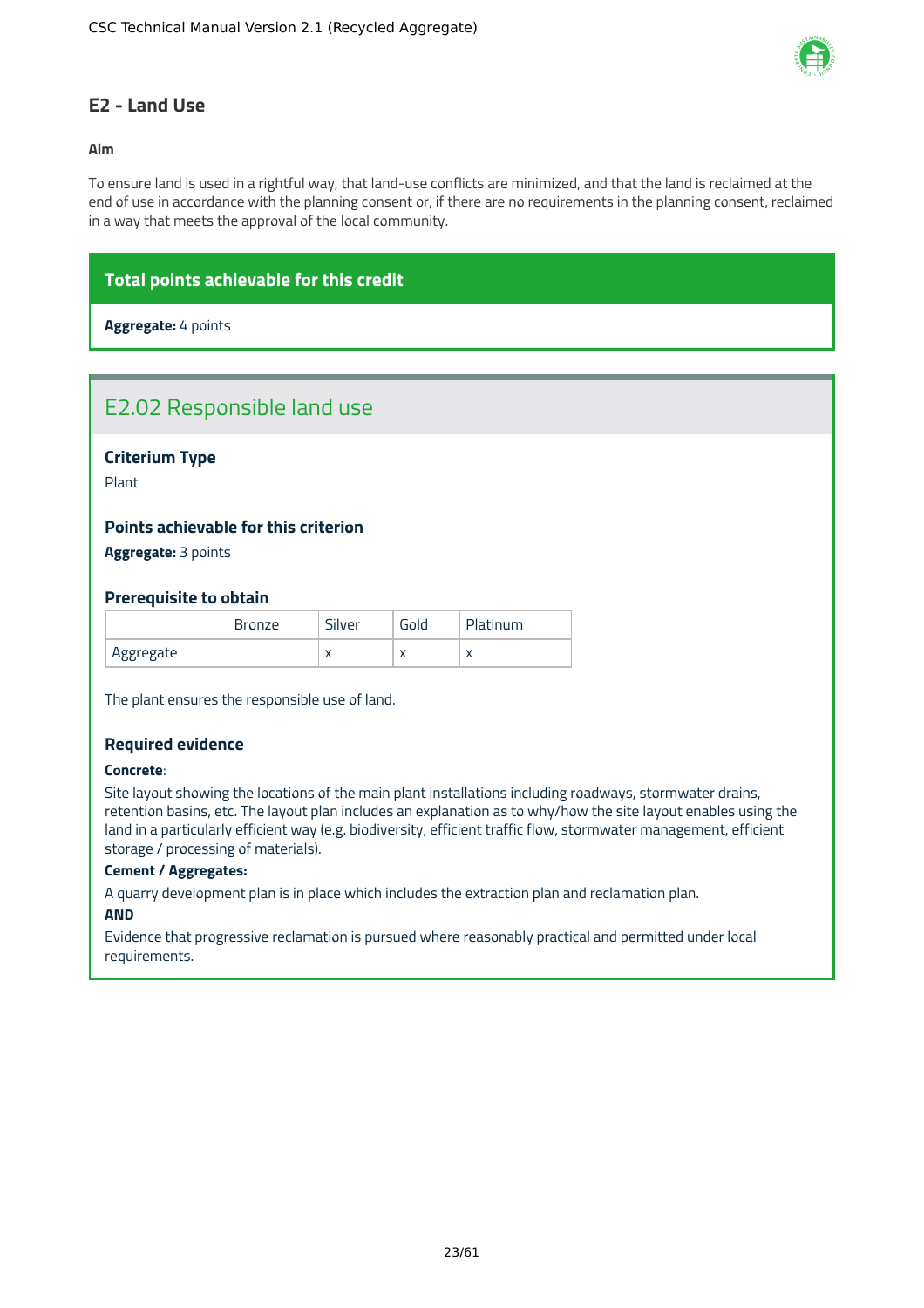

# E2.03 Protection from pollution

# **Criterium Type**

Plant

# **Points achievable for this criterion**

# **Aggregate:** 1 point

# **Prerequisite to obtain**

|           | <b>Bronze</b> | Silver    | <b>Gold</b> | Platinum  |
|-----------|---------------|-----------|-------------|-----------|
| Aggregate |               | $\lambda$ | $\sqrt{ }$  | $\lambda$ |

The plant has facilities where chemicals (including fuels) are stored in conditions where any spillage, including accidental, does not contaminate the land.

# **Required evidence**

Photographs of the storage facilities for chemicals and fuels OR The plant is ISO 14001 certified. OR The criterion is awarded by default if no chemicals and fuels are used and stored on the site.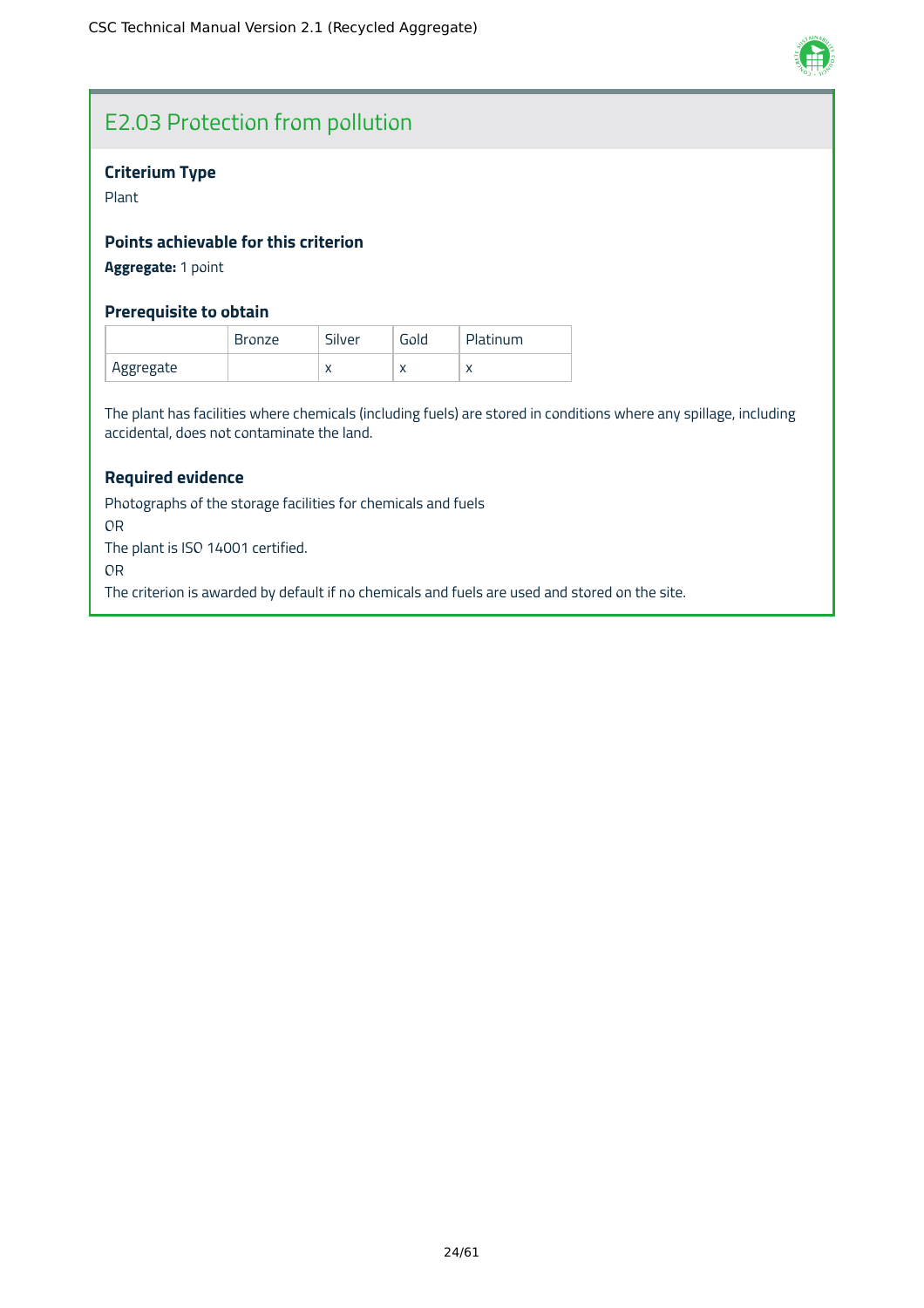

# <span id="page-25-0"></span>**E3 - Energy & Climate**

**Aim**

To promote the responsible use of energy and the reduction of Greenhouse Gas (GHG) emissions.

# **Total points achievable for this credit**

**Aggregate:** 22 points

# E3.01 Climate policy

# **Criterium Type**

Company

# **Points achievable for this criterion**

**Aggregate:** 2 points

### **Prerequisite to obtain**

|           | <b>Bronze</b> | Silver | Gold | Platinum |
|-----------|---------------|--------|------|----------|
| Aggregate |               |        |      |          |

The company is committed to measuring, reporting and reducing its GHG emissions.

# **Required evidence**

Publically available policy / commitment to measuring, reporting and reducing the company's greenhouse gas emissions.

OR

Membership to a sector organization (e.g. GCCA) that is publicly committed to measuring, reporting and reducing GHG emissions, and were committing to these principles is required to join the organization.

OR (for aggregates only)

A publically available policy / commitment to measuring, reporting and reducing the company's energy consumption.

Evidence for the commitment to measure GHG emissions is automatically covered via a reporting commitment.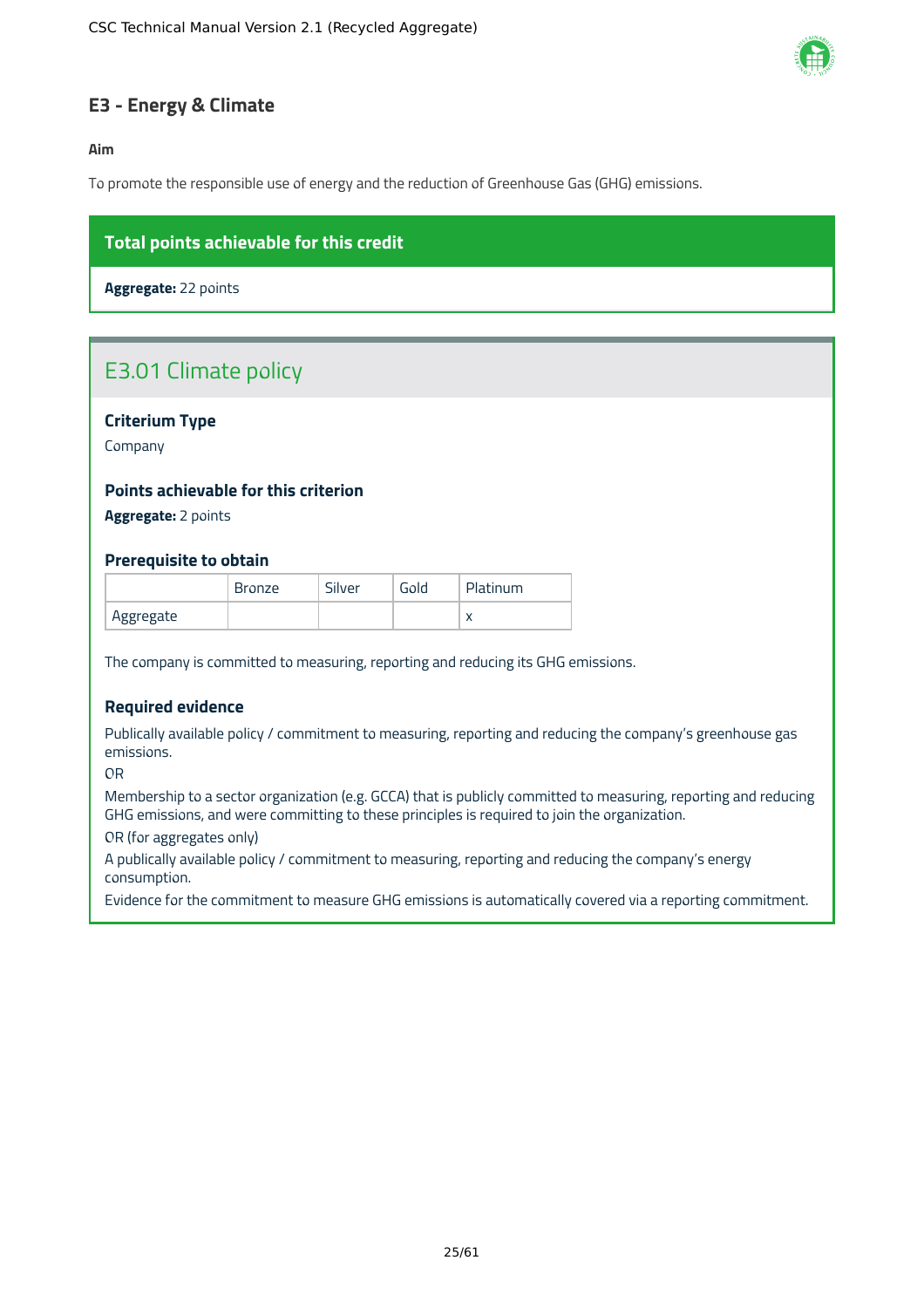# E3.02 Monitoring of GHG emissions

# **Criterium Type**

Company

# **Points achievable for this criterion**

**Aggregate:** 3 points

The company monitors its relevant GHG emissions. **Concrete**: GHG emissions relating to own operations and concrete delivery. **Cement**: GHG emissions as defined in the CSI/GCCA protocol or equivalent (see the annex). **Aggregates**: GHG emissions relating to own operations and aggregate delivery.

### **Required evidence**

Extract of the monitoring results and the related GHG emission calculations OR (for cement and concrete only) Proof that the Company was successfully audited against the CSI/GCCA charter within the last five years

# E3.03 Public reporting of monitoring results

# **Criterium Type**

Company

# **Points achievable for this criterion**

**Aggregate:** 2 points

The company reports monitoring results on a yearly basis.

### **Required evidence**

Copy of the latest publication / link to the latest publication (not older than 1 1/2 years) available upon certification.

OR (for cement and concrete only)

Proof that the Company was successfully audited against the CSI/GCCA charter within the last five years.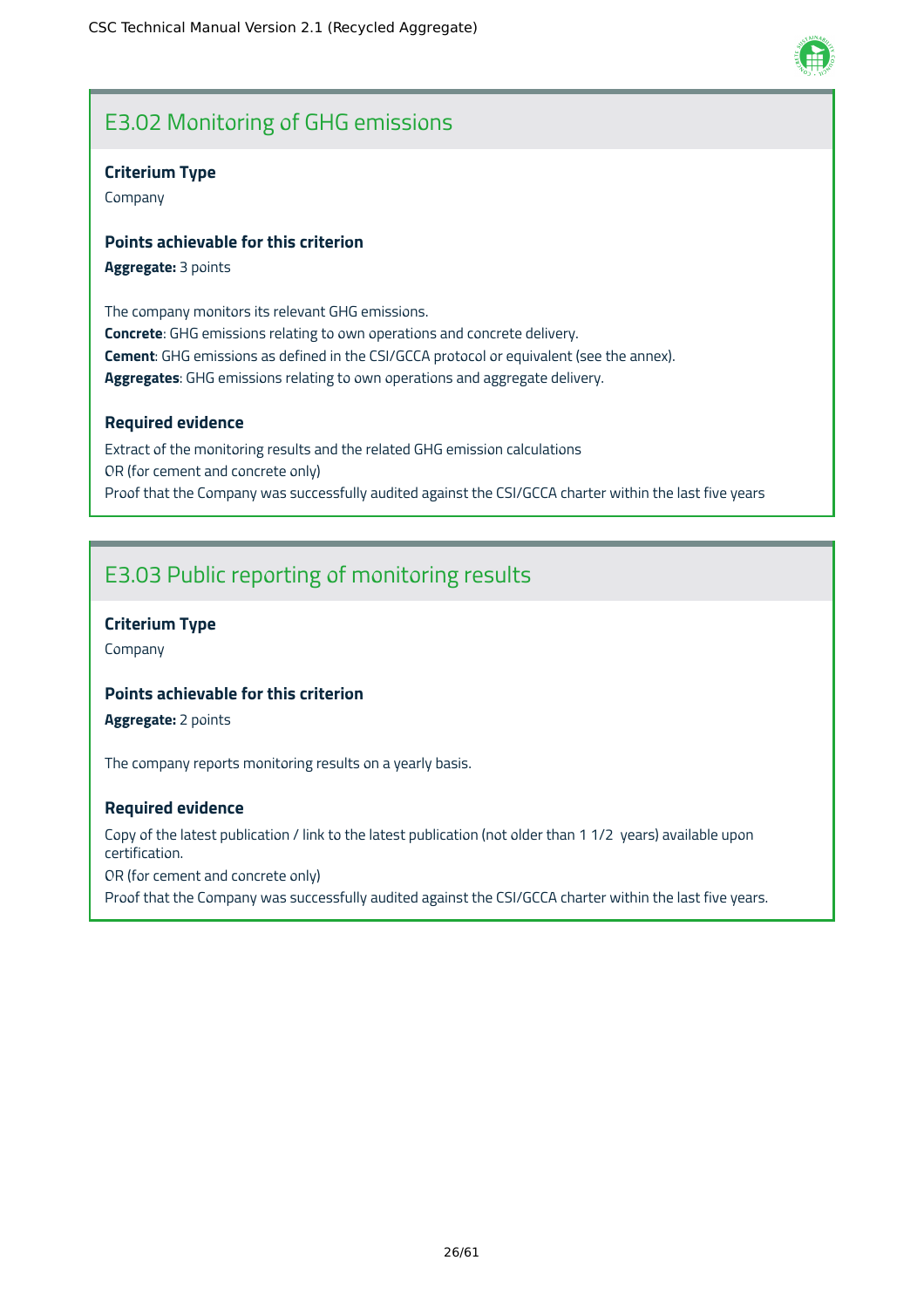

# E3.04 Externally verified reporting of GHG emissions

# **Criterium Type**

Company

# **Points achievable for this criterion**

**Aggregate:** 2 points

The GHG reporting has been externally verified according to accepted standards (see the annex) and to at least a level of limited assurance.

# **Required evidence**

Copy of the verification statement

# E3.06 CO2 emission reduction target

# **Criterium Type**

Company

# **Points achievable for this criterion**

**Aggregate:** 1 point

The company has a public CO2 reduction target.

### **Required evidence**

Publically available CO2 reduction target. Cement: The criterion is automatically fulfilled if the company has a science based CO2 emission reduction target according to E3.07.

# E3.08 Energy reduction potentials

**Criterium Type**

Plant

# **Points achievable for this criterion**

**Aggregate:** 2 points

The plant has identified potential actions to reduce its energy consumption.

# **Required evidence**

Evidence of the site energy audit report or own analysis of energy consumption and energy reduction potentials. OR ISO 50001 certificate

27/61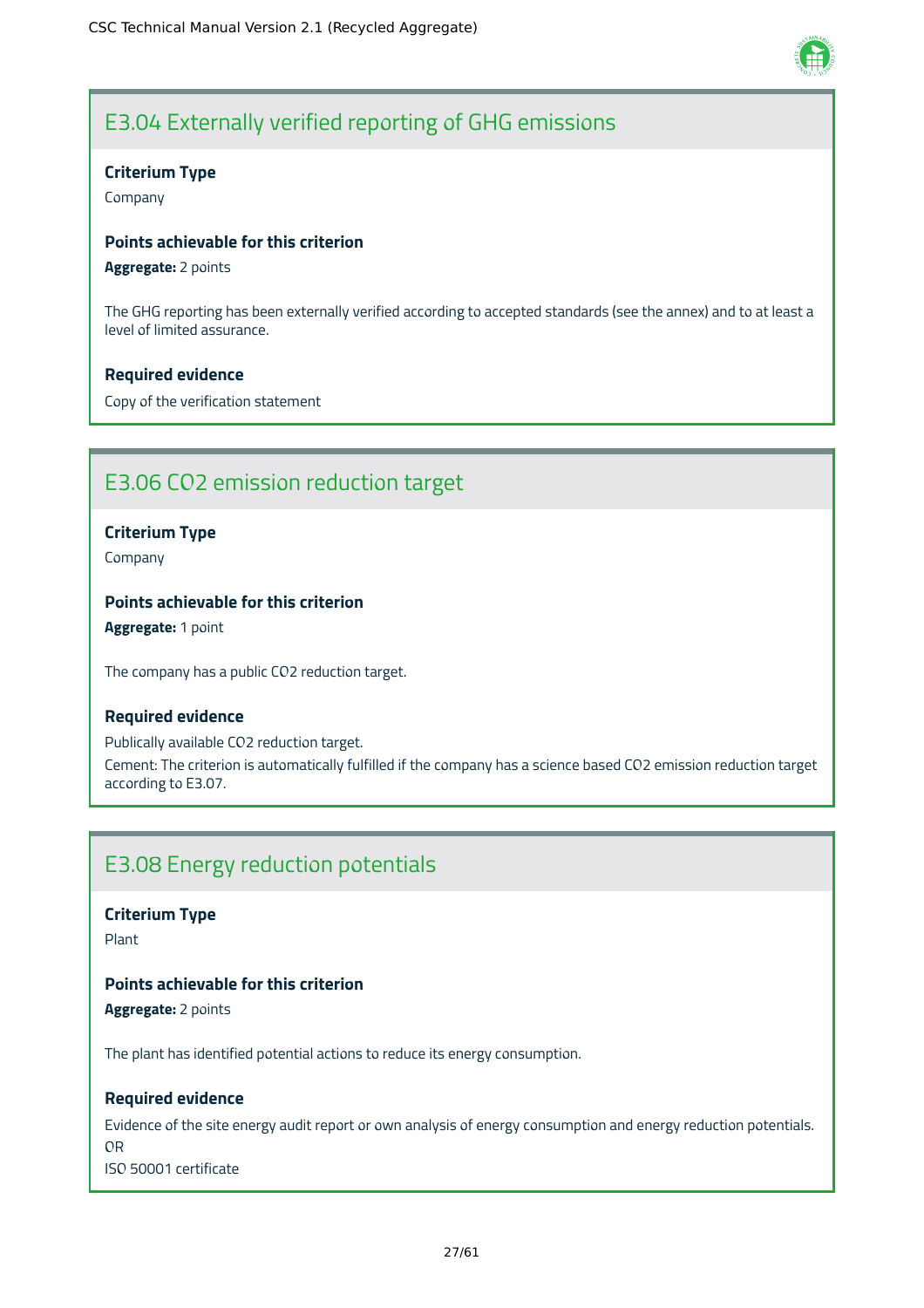

# E3.09 Achievement of CO2 emission reduction target

# **Criterium Type**

Company

# **Points achievable for this criterion**

# **Aggregate:** 1 point

The company is on track to meet its CO2 reduction target according to E3.06 and E3.07, respectively.

### **Required evidence**

Externally verified proof (e.g. externally audited annual report) that the company is on track to achieve its CO2 reduction target (= in line with published reduction path).

# E3.10 Implementation of energy reduction potentials

# **Criterium Type**

Plant

# **Points achievable for this criterion**

**Aggregate:** 3 points

The plant has implemented at least one of the energy reduction potentials identified in E3.08

### **Required evidence**

Proof of implementation including an evaluation of the (expected) energy savings.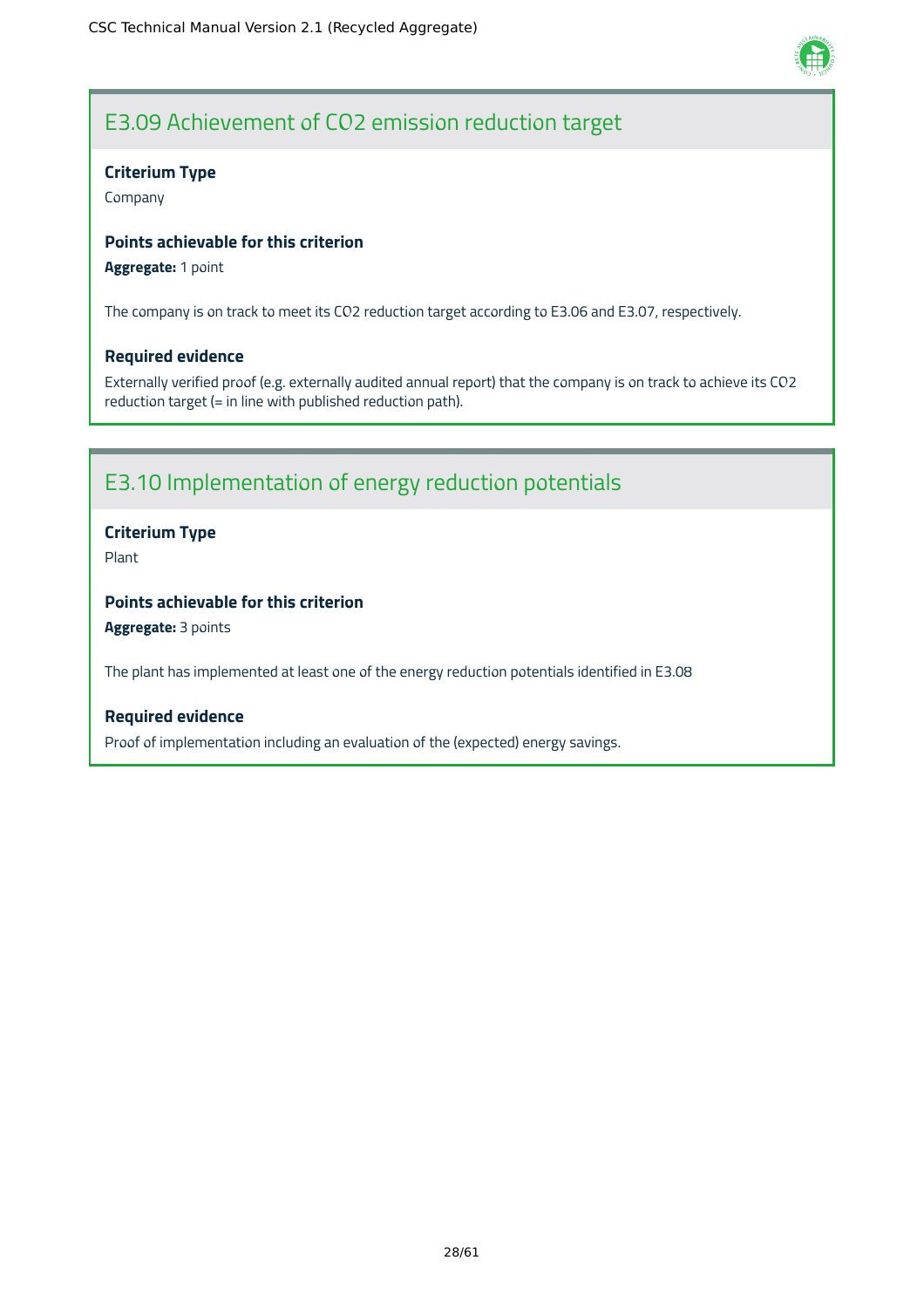

# E3.11 Energy saving awareness creation

#### **Criterium Type**

Plant

# **Points achievable for this criterion**

# **Aggregate:** 1 point

#### **Prerequisite to obtain**

|           | <b>Bronze</b> | Silver    | Gold      | Platinum  |
|-----------|---------------|-----------|-----------|-----------|
| Aggregate |               | $\lambda$ | $\lambda$ | $\lambda$ |

Relevant workers have been made aware of

- the biggest drivers for energy (thermal/electricity) consumption
- and how they can contribute to reducing energy consumption.

### **Required evidence**

Copy of relevant e-mail, notice or other information channel.

# E3.13 Use of renewable electrical energy

# **Criterium Type**

Plant

# **Points achievable for this criterion**

**Aggregate:** 5 points

#### **Prerequisite to obtain**

|           | <b>Bronze</b> | Silver | Gold | Platinum |
|-----------|---------------|--------|------|----------|
| Aggregate |               |        |      | 1 point  |

#### **Score at least 1 point to obtain Platinum.**

The plant uses renewable electrical energy.

- $P = 1$  if share of renewable electrical energy  $> = 20%$
- $P = 2$  if share of renewable electrical energy  $> = 40\%$
- $P = 3$  if share of renewable electrical energy  $> = 60\%$
- $P = 4$  if share of renewable electrical energy  $> = 80\%$
- $P = 5$  if share of renewable electrical energy = 100%

#### **Required evidence**

Applicable national energy mix

OR

Company specific confirmation such as contract or invoice(s) specifying renewable energy (share)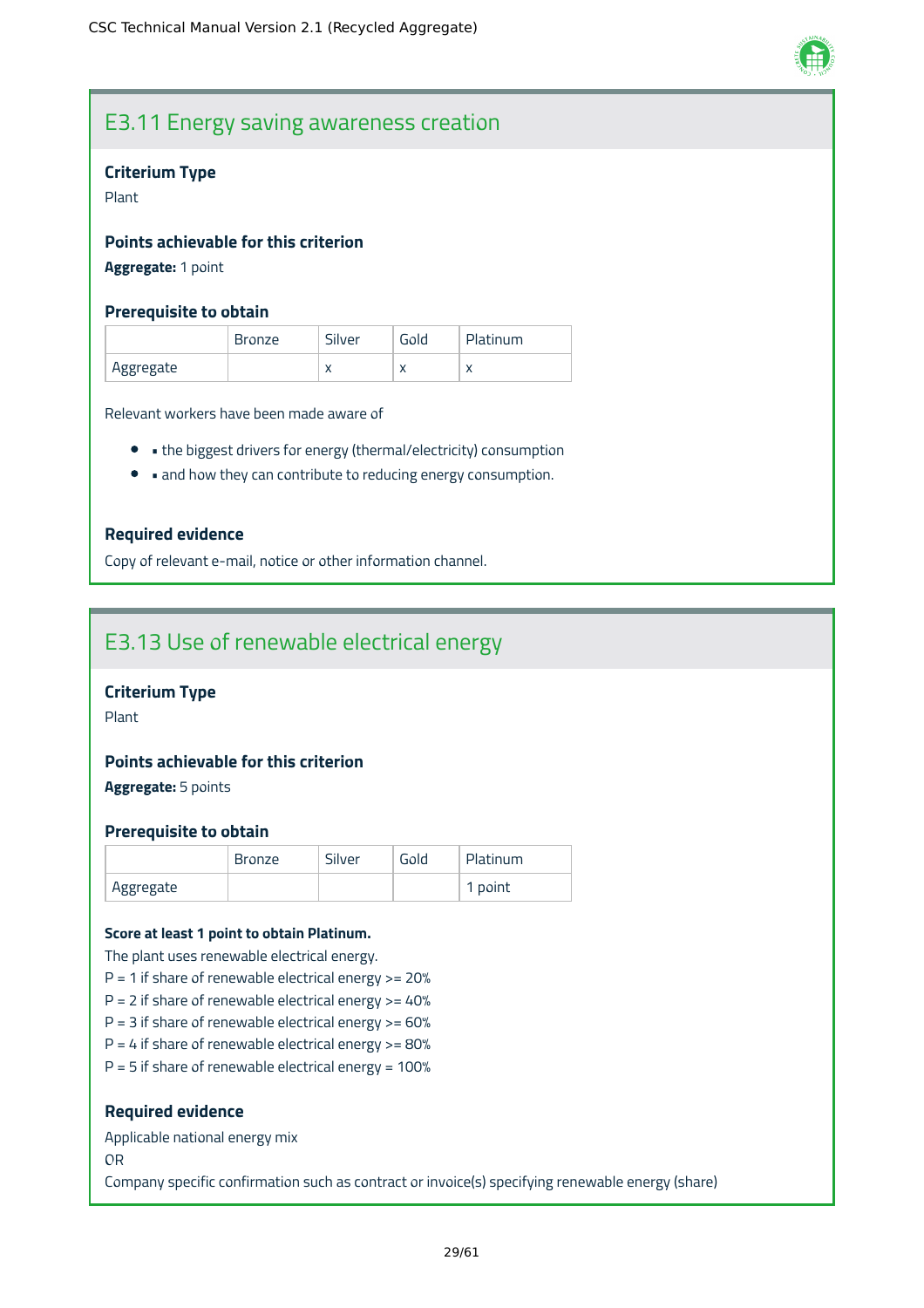

# <span id="page-30-0"></span>**E4 - Air Quality**

**Aim**

To minimize emissions of air pollutants and particulate matter from exhaust gases.

# **Total points achievable for this credit**

**Aggregate:** 4 points

# E4.09 Process and fugitive dust reduction measures

# **Criterium Type**

Plant

### **Points achievable for this criterion**

**Aggregate:** 4 points

#### **Prerequisite to obtain**

|           | <b>Bronze</b> | Silver | Gold | Platinum |
|-----------|---------------|--------|------|----------|
| Aggregate |               |        |      | 2 points |

#### **Score at least 2 points to obtain Platinum.**

Dust suppression measures (see the annex) have been implemented to effectively reduce process and fugitive dust emissions.

#### **Points achievable for this criterion:**

**2 for one measure 4 as of two measures implemented**

**up to 4:**

**up to 4:**

- 
- **2 for one measure**
- **4 as of two measures implemented**
- **Concrete Concrete Cement Concrete Cement Aggregates**

**up to 4:**

- **2 for one measure**
- **4 as of two measures implemented**

#### **Required evidence**

Photographic evidence of one measure taken.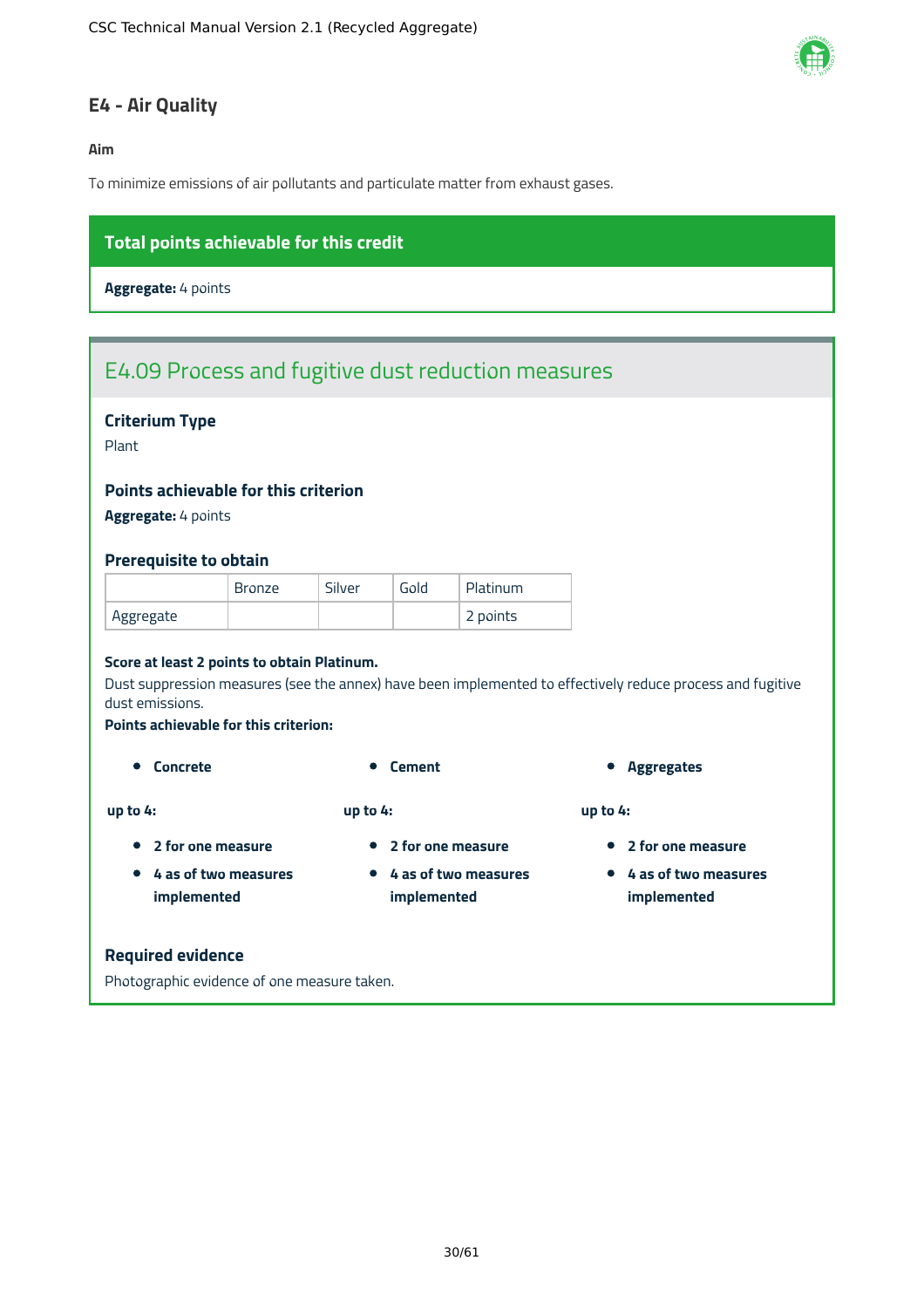

# <span id="page-31-0"></span>**E5 - Water**

### **Aim**

To optimize water use and to ensure that discharged water is of a quality that does not harm the environment.

# **Total points achievable for this credit**

**Aggregate:** 13 points

# E5.01 Water scarcity and impact

# **Criterium Type**

Plant

# **Points achievable for this criterion**

**Aggregate:** 1 point

### **Prerequisite to obtain**

|           | <b>Bronze</b> | Silver    | Gold      | Platinum  |
|-----------|---------------|-----------|-----------|-----------|
| Aggregate |               | $\lambda$ | $\lambda$ | $\lambda$ |

For the area of the plant, water scarcity is assessed using recognized assessments (see the annex).

# **Required evidence**

A copy of the water scarcity analysis incl. risk category.

OR

A copy of the ESIA including a water assessment.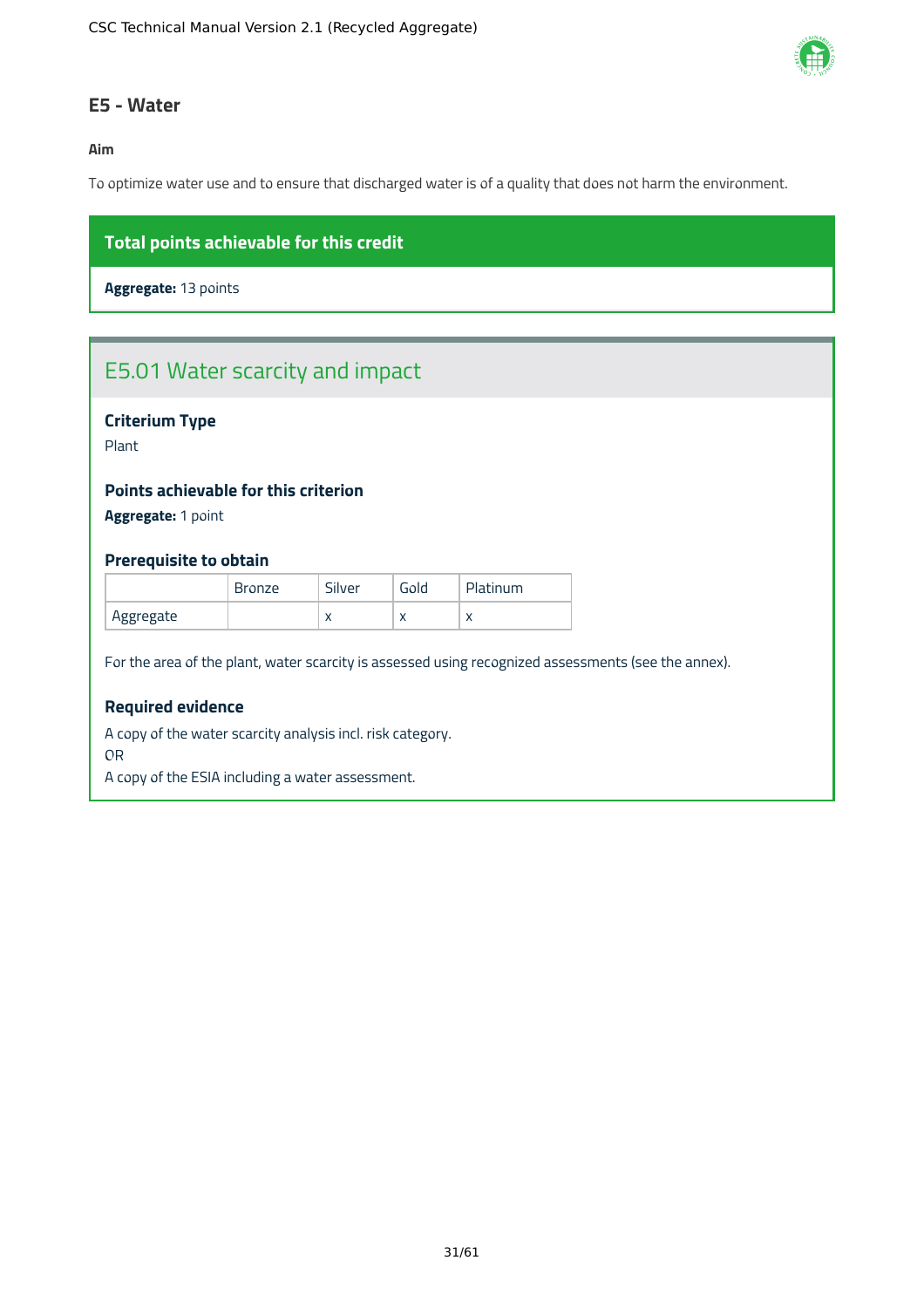

# E5.02 Water monitoring

# **Criterium Type**

Company

# **Points achievable for this criterion**

**Aggregate:** 2 points

### **Prerequisite to obtain**

|           | <b>Bronze</b> | Silver    | <b>Gold</b> | Platinum |
|-----------|---------------|-----------|-------------|----------|
| Aggregate |               | $\lambda$ | $\lambda$   |          |

The company monitors and reports water consumption according to the GCCA Sustainability Guidelines for the monitoring and reporting of water in cement manufacturing or an equivalent water protocol (see the annex).

# **Required evidence**

Proof that the company monitors and reports according to the GCCA Sustainability Guidelines for the monitoring and reporting of water in cement manufacturing or an equivalent water protocol OR

Proof that the company was successfully audited against the GCCA/CSI charter within the last five years.

# E5.03 Water target

### **Criterium Type**

Company

### **Points achievable for this criterion**

**Aggregate:** 2 points

### **Prerequisite to obtain**

|           | <b>Bronze</b> | Silver    | Gold       | Platinum  |
|-----------|---------------|-----------|------------|-----------|
| Aggregate |               | $\lambda$ | $\sqrt{ }$ | $\lambda$ |

#### **Prerequisite to obtain, if the plant is located in water scarce areas according to E5.01.**

The company has at least one publicly declared improvement target related to water withdrawal and regularly reports on its implementation progress. Possible targets include, but are not restricted to, the key performance indicators defined in the GCCA Sustainability Guidelines for the monitoring and reporting of water in cement manufacturing or an equivalent water protocol (see the annex).

### **Required evidence**

Copy of a non-confidential document stating the target or link to the public statement detailing the water related target.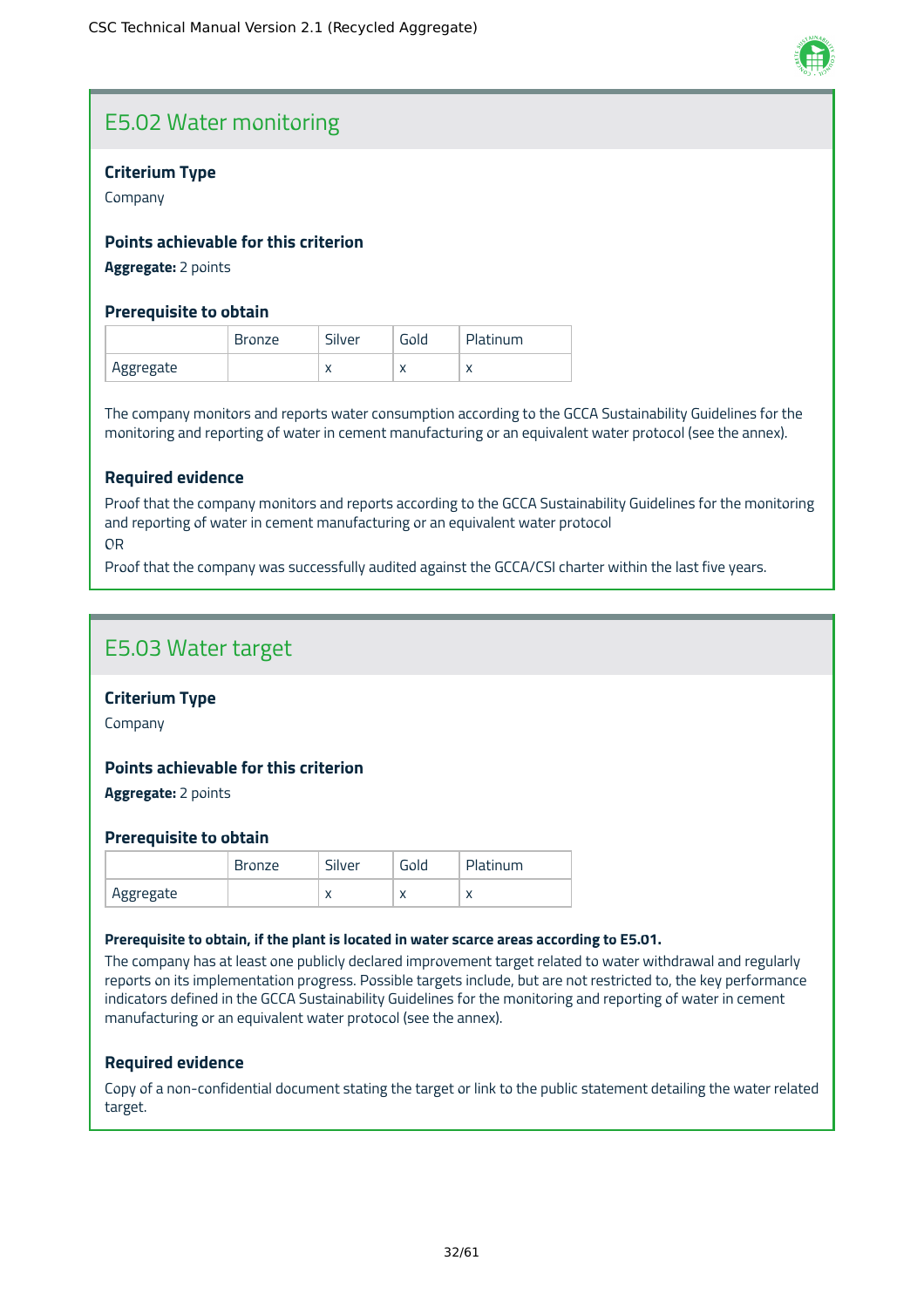

# E5.04 Verification of water reporting

# **Criterium Type**

Company

# **Points achievable for this criterion**

#### **Aggregate:** 2 points

The company carries out assurance at least once every three years using recognized, independent assurance practitioners and the scope of assured data covers at least the total water withdrawal according to the GCCA Sustainability Guidelines for the monitoring and reporting of water in cement manufacturing or an equivalent water protocol (see the annex).

### **Required evidence**

Certification / Assurance report OR Proof that the company was successfully audited against the GCCA/CSI charter within the last five years.

# E5.05 Report on water use and quality of discharged water

# **Criterium Type**

Plant

# **Points achievable for this criterion**

**Aggregate:** 2 points

The plant reports water in terms of quantity of use, quality of the discharged water to its stakeholders on at least an annual basis.

The criterion is also awarded if - at the exception of sanitary water - no water is discharged.

### **Required evidence**

Copy of the public report or link to the public website OR Minutes, letters or similar of the communication to stakeholders. OR Evidence that - at the exception of sanitary water - no water is discharged.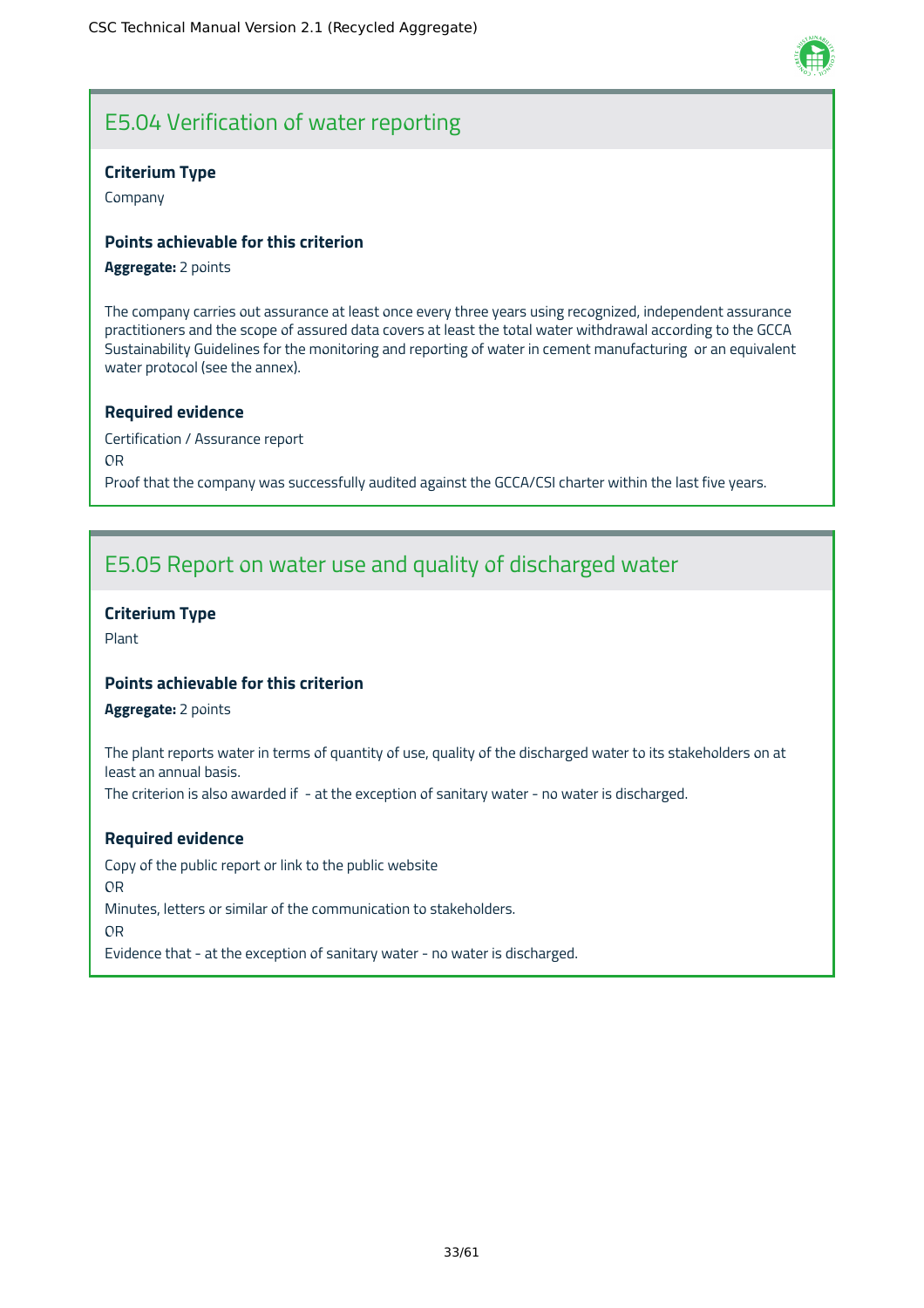

# E5.06 Action for reduction of water consumption

# **Criterium Type**

Company

# **Points achievable for this criterion**

#### **Aggregate:** 2 points

The company has achieved the previous water improvement target (E5.03) or, if the target is in the future, can show that it is on track to meet it.

OR

The plant has a recycling facility, which treats rainwater and water from washing trucks. The criterion is also awarded if - at the exception of sanitary water - no water is discharged.

# **Required evidence**

Proof that the target has been met, or, if the target is in the future, proof that the plant is on track to achieve it (=at least linear progress must be demonstrated)

OR

Evidence that a recycling facility for rainwater and water from washing trucks is in place, e.g.

- Photographic evidence
- Water flow diagrams
- Stormwater management plan incl. the reference to the recycling plant

OR

Evidence that - at the exception of sanitary water - no water is discharged.

# E5.07 Action for improving the quality of discharged water

# **Criterium Type**

Plant

# **Points achievable for this criterion**

**Aggregate:** 2 points

The plant has a system in place to enhance the quality of water discharged, e.g. by filtration or sedimentation. The criterion is also awarded if - at the exception of sanitary water - no water is discharged.

### **Required evidence**

Relevant evidence (e.g. photographic) that a system to enhance water quality is in place. OR

Evidence that - at the exception of sanitary water - no water is discharged.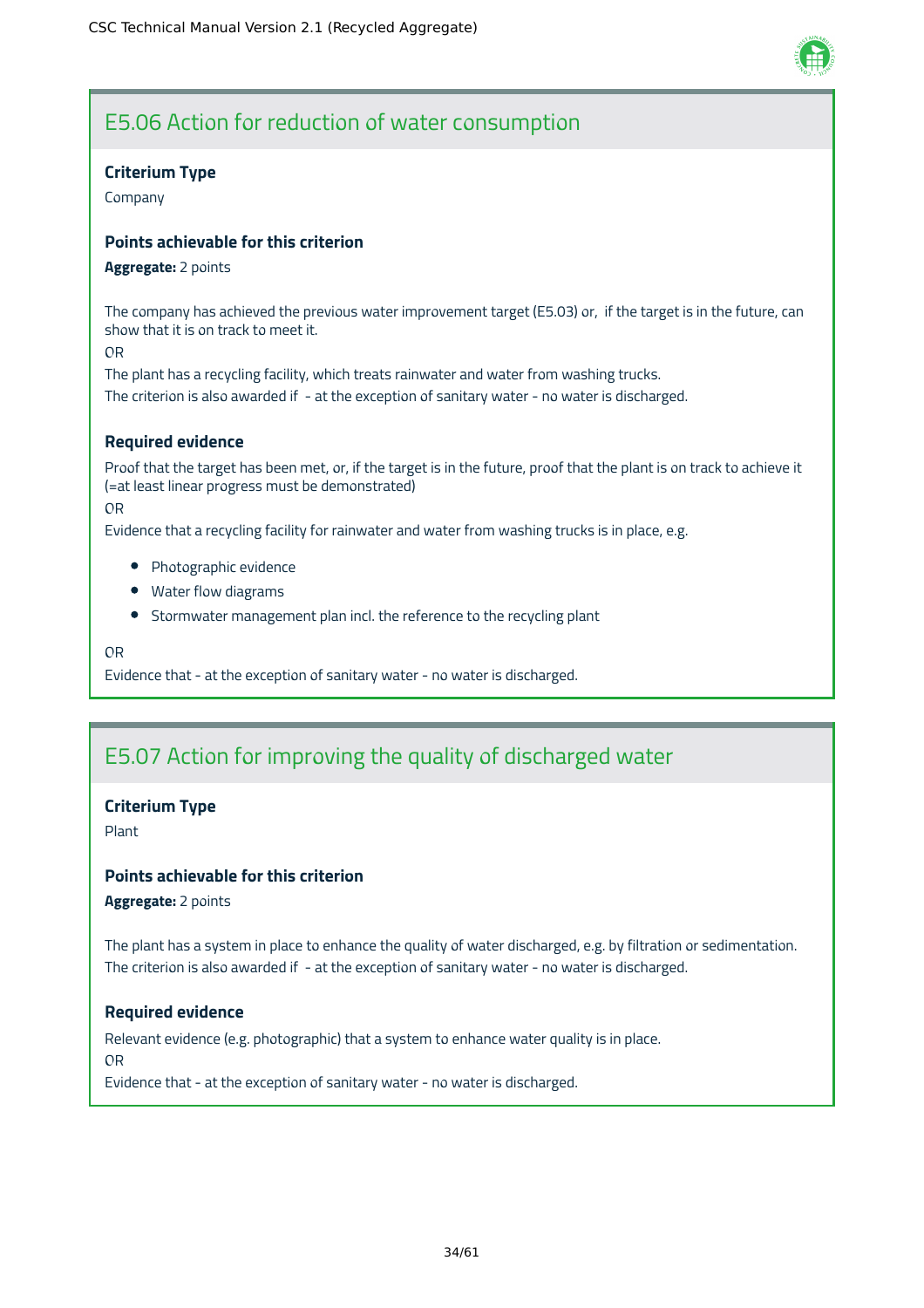

# <span id="page-35-0"></span>**E8 - Transport**

### **Aim**

To minimize environmental impact of transportation.

# **Total points achievable for this credit**

**Aggregate:** 5 points (+2EP)

# E8.01 Transport policy

# **Criterium Type**

Company

#### **Points achievable for this criterion**

**Aggregate:** 2 points

The organization has a policy that addresses the environmental impacts of the transport of materials and products to customers.

#### **Required evidence**

#### A copy of the policy.

If an external company takes over the transport service, it must be ensured that the policy also takes this into account.

# E8.02 Transport management system

#### **Criterium Type**

Plant

#### **Points achievable for this criterion**

**Aggregate:** 2 points

#### **Prerequisite to obtain**

|           | <b>Bronze</b> | Silver    | Gold      | Platinum                 |
|-----------|---------------|-----------|-----------|--------------------------|
| Aggregate |               | $\lambda$ | $\lambda$ | $\overline{\phantom{a}}$ |

The plant has a dispatching system in place that contains e.g. operations related transportation data in terms of modes of transportation and distances covered. Distances travelled by contractors are also covered.

# **Required evidence**

Extract of the transportation management system (or logistical disposition system) showing that it contains the required items.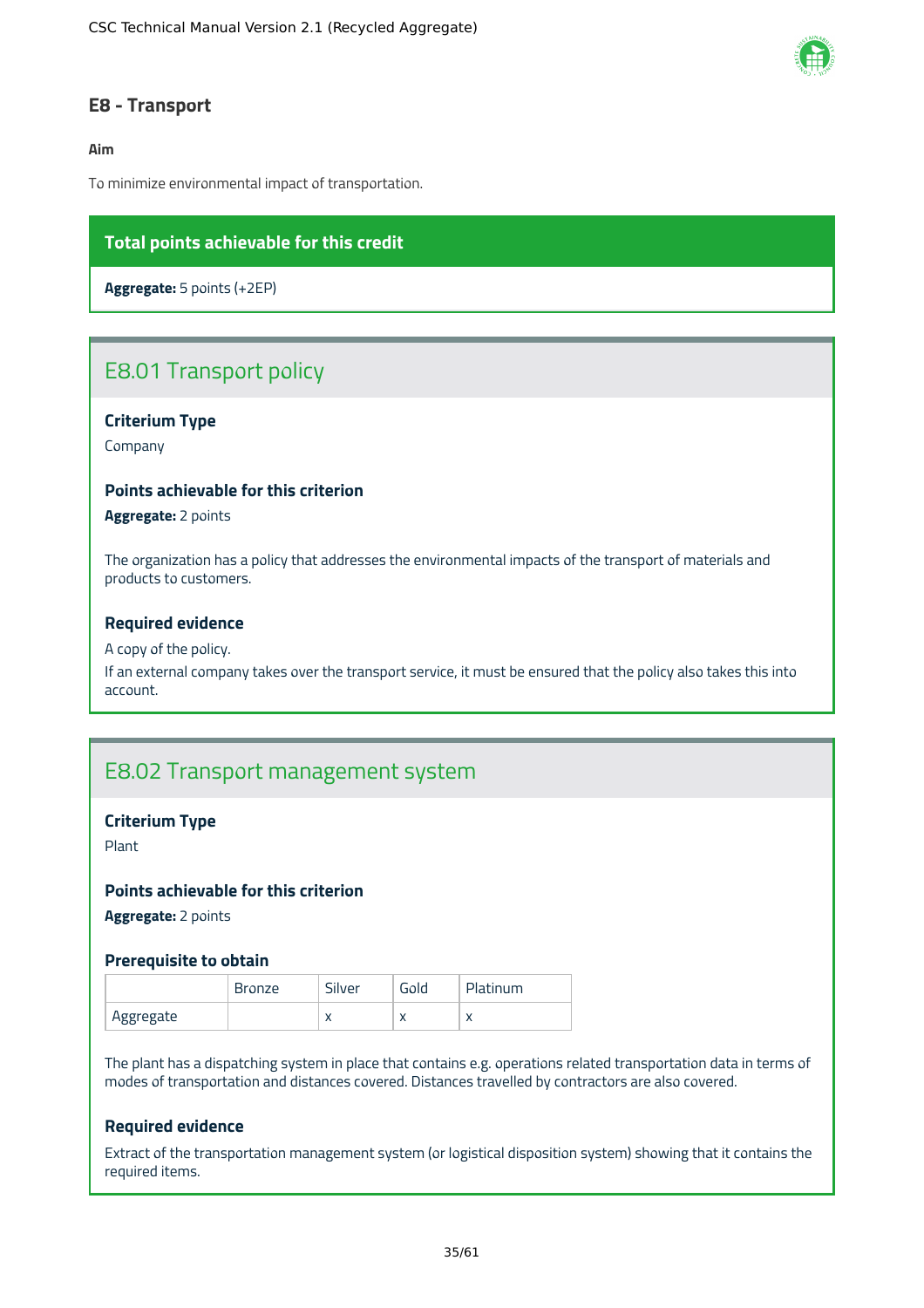

# E8.03 Fuel saving awareness training

# **Criterium Type**

Company

# **Points achievable for this criterion**

**Aggregate:** 1 point

The organization performs training of its own and/or external drivers to create awareness for fuel efficient driving.

### **Required evidence**

Copy of relevant training material/information AND participant list.

# E8.04 (EP) Next generation trucks

# **Criterium Type**

Plant

# **Points achievable for this criterion**

**Aggregate:** 2 points

Exemplary Performance: The plant uses trucks with innovative, CO2 emission reducing drive technology. Points achievable for this criterion:

| <b>Concrete</b>                                                        | <b>Cement</b>                | <b>Aggregates</b>            |
|------------------------------------------------------------------------|------------------------------|------------------------------|
| Up to 2 Points                                                         |                              |                              |
| 2 points if the innovative technology drives                           | 2 Points                     | 2 Points                     |
| the main engine and drum.                                              | If the innovative technology | If the innovative technology |
| 1 point if the innovative technology drives<br>the rotating drum only. | drives the main engine.      | drives the main engine.      |

### **Required evidence**

Evidence that at least one truck with innovative drive technology is used as a permanent, integral part of the truck fleet.

For accepted innovative, CO2 emission reducing drive technologies see the annex.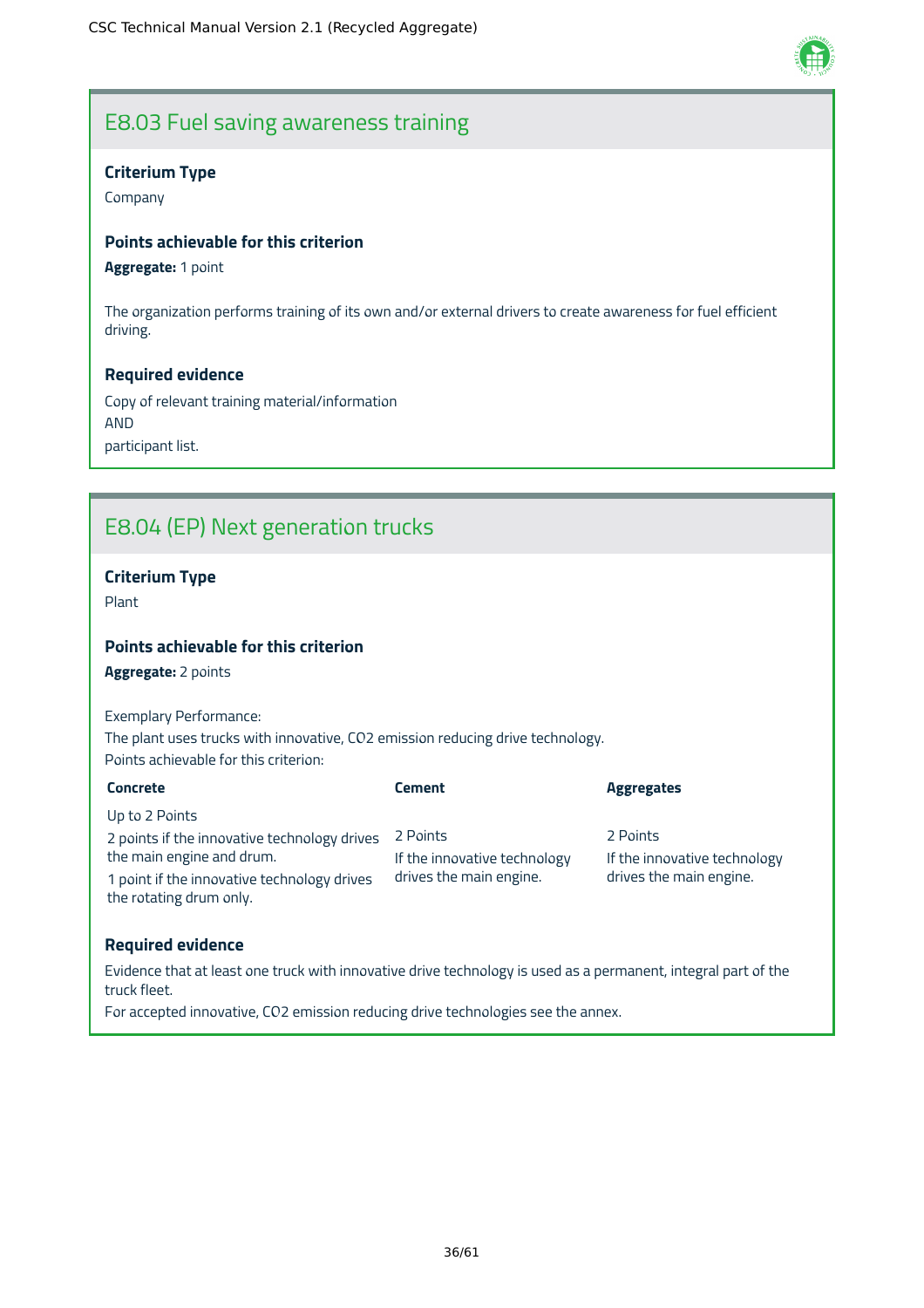# <span id="page-37-0"></span>**Social**

# <span id="page-37-1"></span>**S1 - Local Community**

**Aim**

To contribute to create long-term value in the community in which the company operates.

# **Total points achievable for this credit**

**Aggregate:** 14 points

# S1.01 Policy

**Criterium Type**

Company

# **Points achievable for this criterion**

**Aggregate:** 4 points

The company has a policy in place to engage with the local community on a regular basis (at least once every three years if there are no major changes affecting the local community).

# **Required evidence**

A copy of the policy.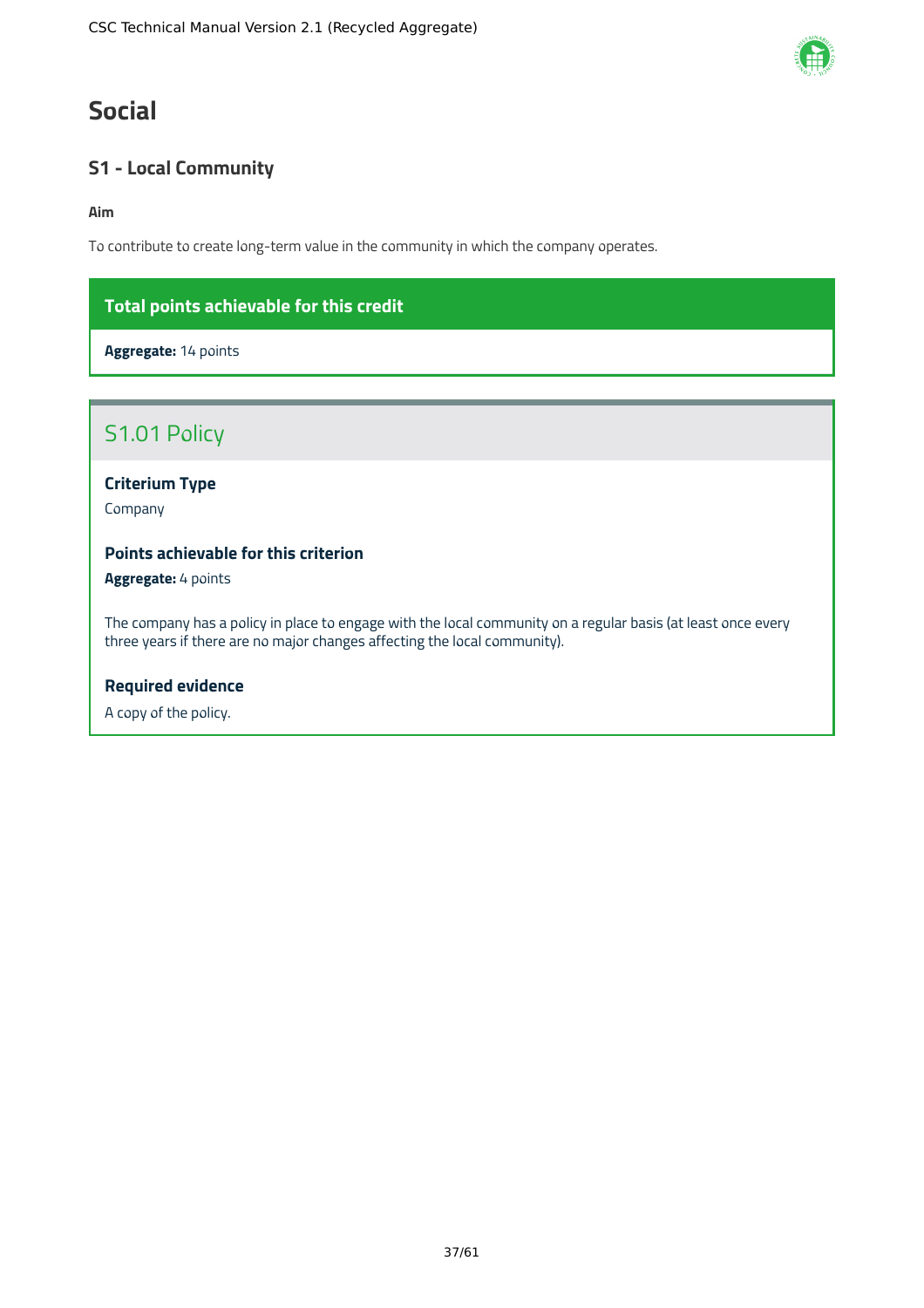

# S1.02 Social investment

# **Criterium Type**

Company

### **Points achievable for this criterion**

#### **Aggregate:** 2 points

#### **Prerequisite to obtain**

|           | <b>Bronze</b> | Silver    | Gold      | Platinum  |
|-----------|---------------|-----------|-----------|-----------|
| Aggregate |               | $\lambda$ | $\lambda$ | $\lambda$ |

The company has a written policy to invest resources in initiatives and programs aimed at improving the social aspects of community life through for example the following:

- taking into account the promotion of community development in planning social investment projects;
- avoiding actions that perpetuate a community's dependence on the company's philanthropic activities, ongoing presence or support;
- partnering with other organizations, including government, business or non-governmental organizations (NGOs) to maximize synergies and make use of complementary resources, knowledge and skills;
- contributing to programs that provide access to food and other essential products for vulnerable or discriminated groups and persons with low income;
- taking into account land devaluation and displacement;
- improving the local infrastructure

# **Required evidence**

A copy of the policy

# S1.03 Communication & information

#### **Criterium Type**

Plant

# **Points achievable for this criterion**

**Aggregate:** 1 point

The plant actively communicates with and informs the local community on all aspects that have or could significantly impact on them, such as increase/decrease of economic activities (extension/reduction of the plant), pollution (land, air, water, noise) and traffic.

### **Required evidence**

Evidence of active communication and information, such as meetings with local authorities,, information sessions, flyers, folders and other forms of communication that actively seek to reach the local community.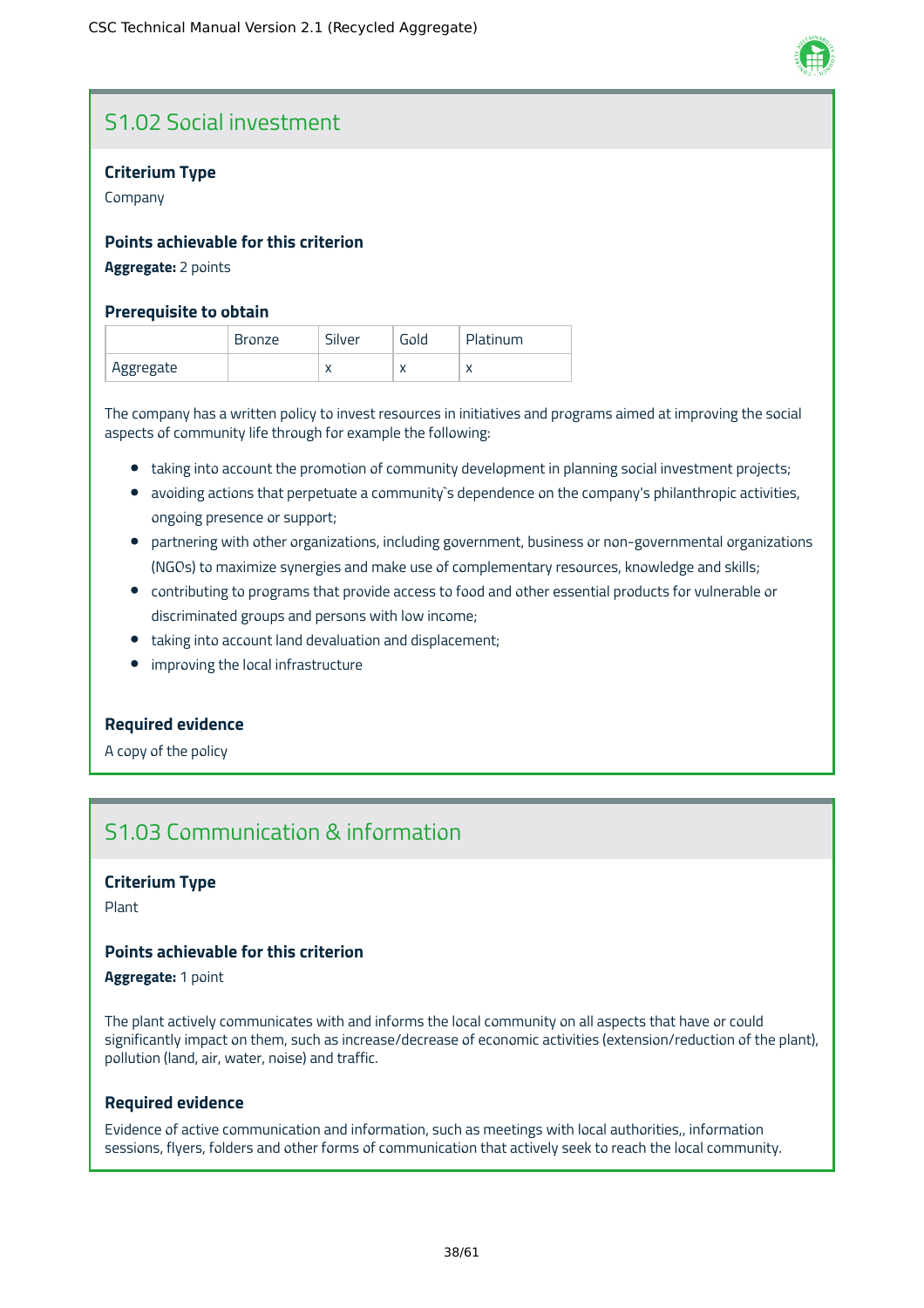

# S1.04 Noise/vibration management plan

### **Criterium Type**

Plant

#### **Points achievable for this criterion**

**Aggregate:** 1 point

- A noise and/or vibration management plan is in place.
- Stakeholders representing the local community have been informed when implementing the plan, unless no residential areas are affected.

#### **Required evidence**

Copy of the noise and/or vibration management plan

OR

equivalent evidence such as e.g. national law or a building/operational permit with a reference to noise limits and/or noise management

Evidence of the stakeholder consultation

OR

equivalent evidence such as e.g. building/operational permit in case a dialogue is part of the requirements and if noise protection is covered by national law

OR

evidence that no residential areas are affected by noise from the plant (e.g. zoning plan or other suitable maps)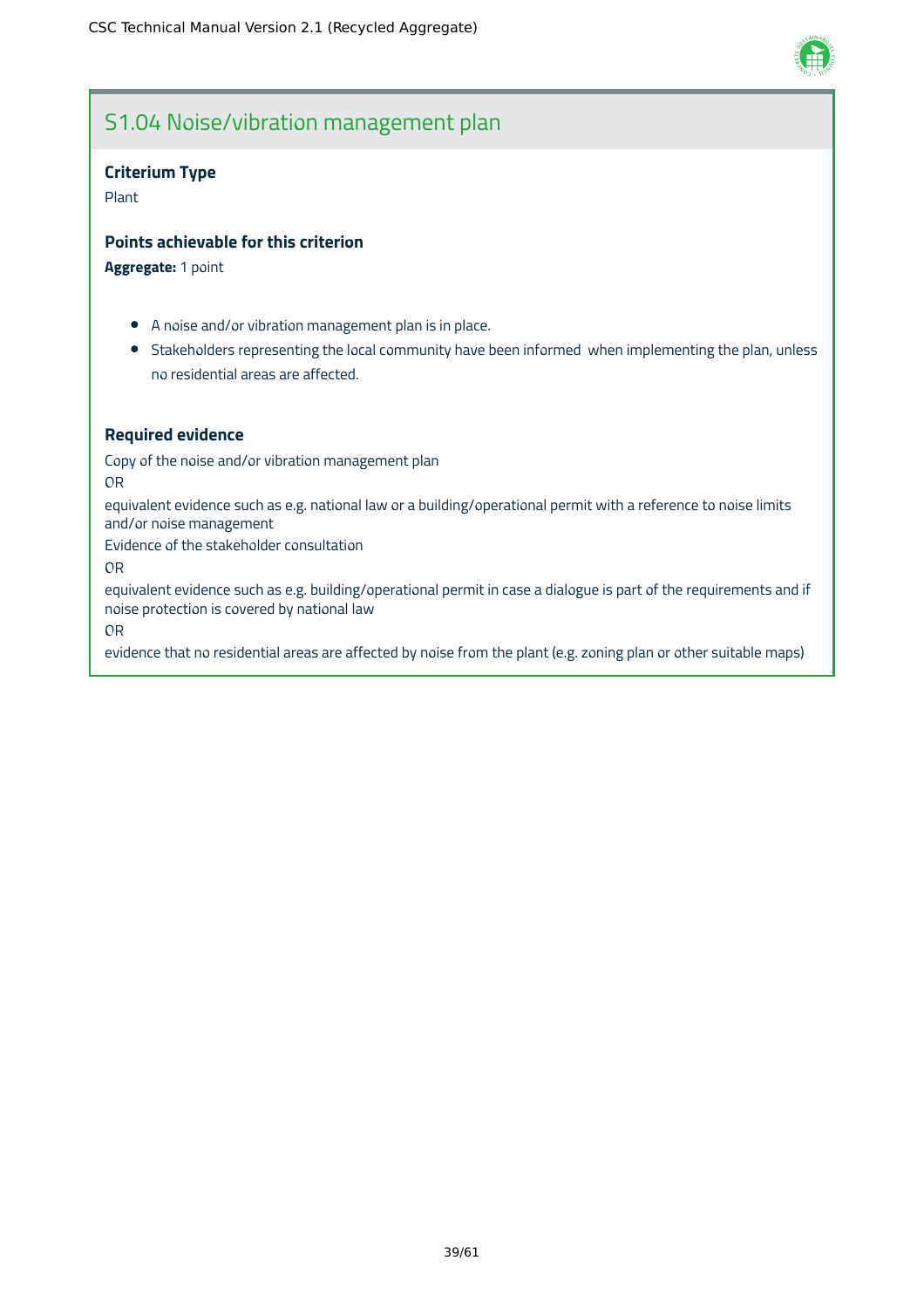

# S1.05 Implementation of the noise/vibration management plan

### **Criterium Type**

Plant

### **Points achievable for this criterion**

**Aggregate:** 3 points

#### Concrete:

The strategies of the noise management plan have been implemented.

Cement and Aggregates:

The strategies of the noise management plan have been implemented, and vibration where blasting is involved If mining operations use blasting, the implemented management plan includes

monitoring vibrations in nearby communities (measurements shall be done in appropriately selected internal and external points)

AND

• showing demonstrable efforts to reduce vibrations in nearby communities (e.g. use of ripping in most sensitive areas, use of pioneering blasting techniques to reduce vibrations beyond the site).

# **Required evidence**

Concrete: Evidence of the measures taken, e.g. photos. Cement, aggregates: Evidence of the measures taken, e.g. monitoring protocols or photos OR A management declaration, if no blasting is done

# S1.06 Safety around site for the local community

### **Criterium Type**

Plant

# **Points achievable for this criterion**

**Aggregate:** 2 points

The plant has taken active safety measures such that risks of injuries to passerby are minimized, such as:

- proper fences or clear identification of the industrial area around the site;
- signs to warn of any risks (e.g. swimming, fishing, high voltage)
- communications for the local community explaining site safety hazards

### **Required evidence**

Evidence (photographs) of the measures taken.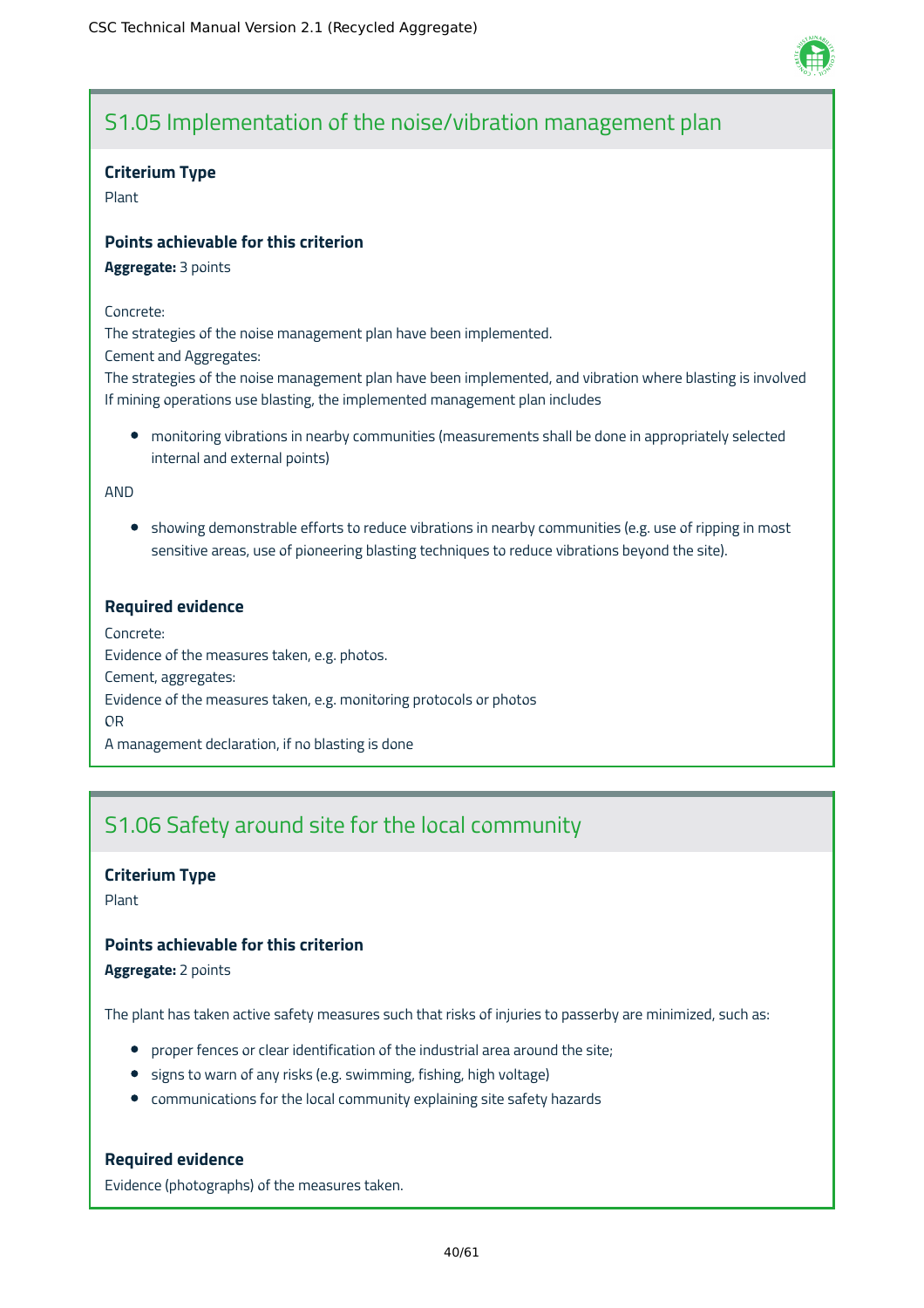

# S1.07 Transport to and from the site

# **Criterium Type**

Plant

# **Points achievable for this criterion**

# **Aggregate:** 1 point

Measures are taken to minimize the risk of accidents in the local community related to site transportation, such as:

- clear routing for trucks to the site(s)
- measures that reduce the risk of accidents (e.g. fences around play areas, accident prevention on trucks)

# **Required evidence**

Evidence (photographs) of the measures taken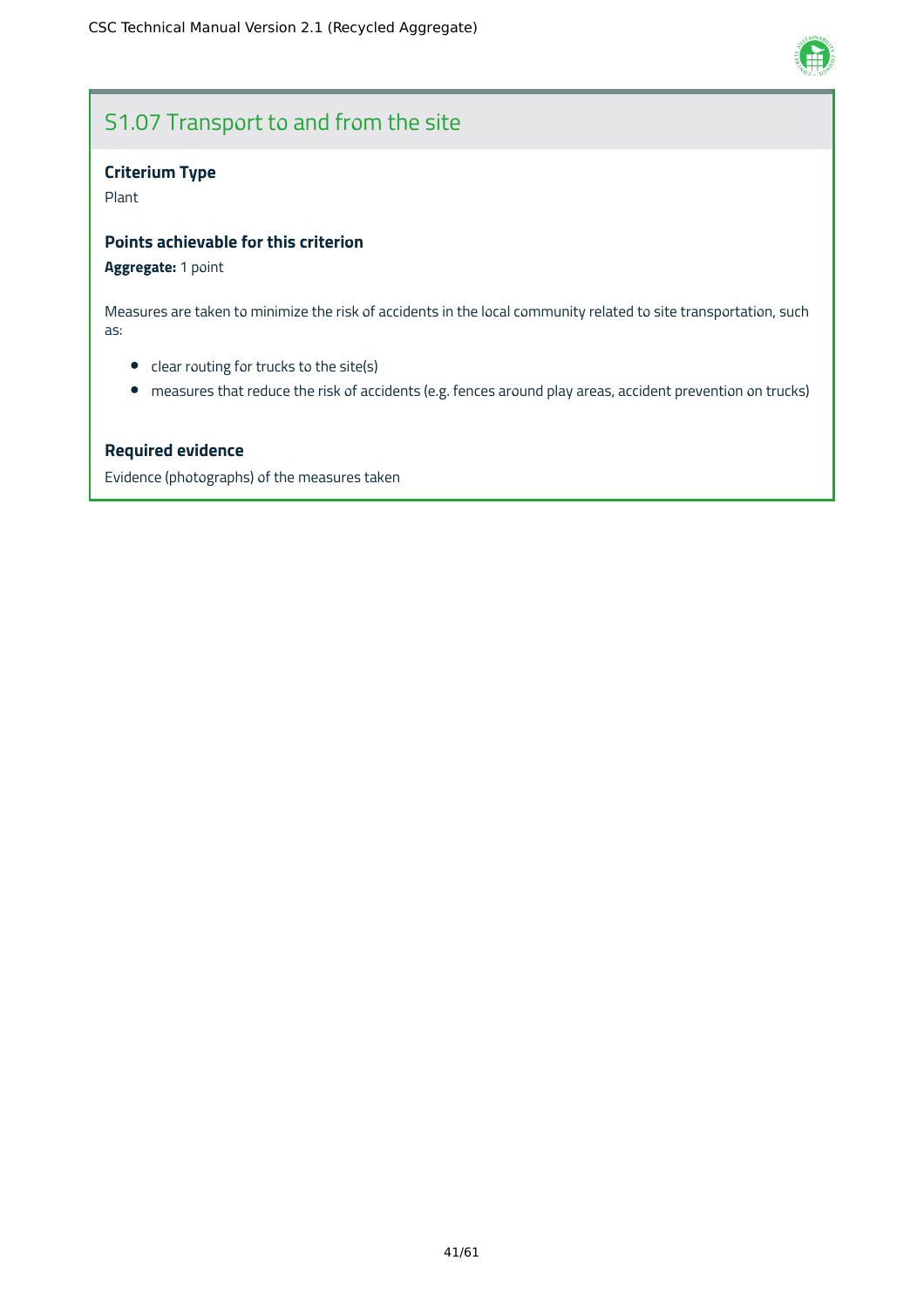

# <span id="page-42-0"></span>**S3 - Occupational Health & Safety**

### **Aim**

- to ensure the inclusion of workers into occupational safety and health (OSH) matters
- to protect the physical, mental and social well-being of workers
- to prevent harm to health caused by working conditions

# **Total points achievable for this credit**

### **Aggregate:** 20 points

# S3.01 Risk analysis

**Criterium Type**

Plant

# **Points achievable for this criterion**

**Aggregate:** 2 points

### **Prerequisite to obtain**

|           | <b>Bronze</b> | Silver    | Gold      | Platinum |
|-----------|---------------|-----------|-----------|----------|
| Aggregate |               | $\lambda$ | $\lambda$ |          |

The company analyses and controls the health and safety risks involved in its activities at least once every two years.

# **Required evidence**

Evidence of the analysis - not older than two years at the moment of certification (e.g. by providing exemplary documents covering plants within the scope of certification).

# S3.02 Risk analysis at least on an annual basis

### **Criterium Type**

Company

# **Points achievable for this criterion**

**Aggregate:** 1 point

The company analyses and controls the health and safety risks involved in its activities at least once every year.

# **Required evidence**

Evidence of the analysis - not older than one year at the moment of certification.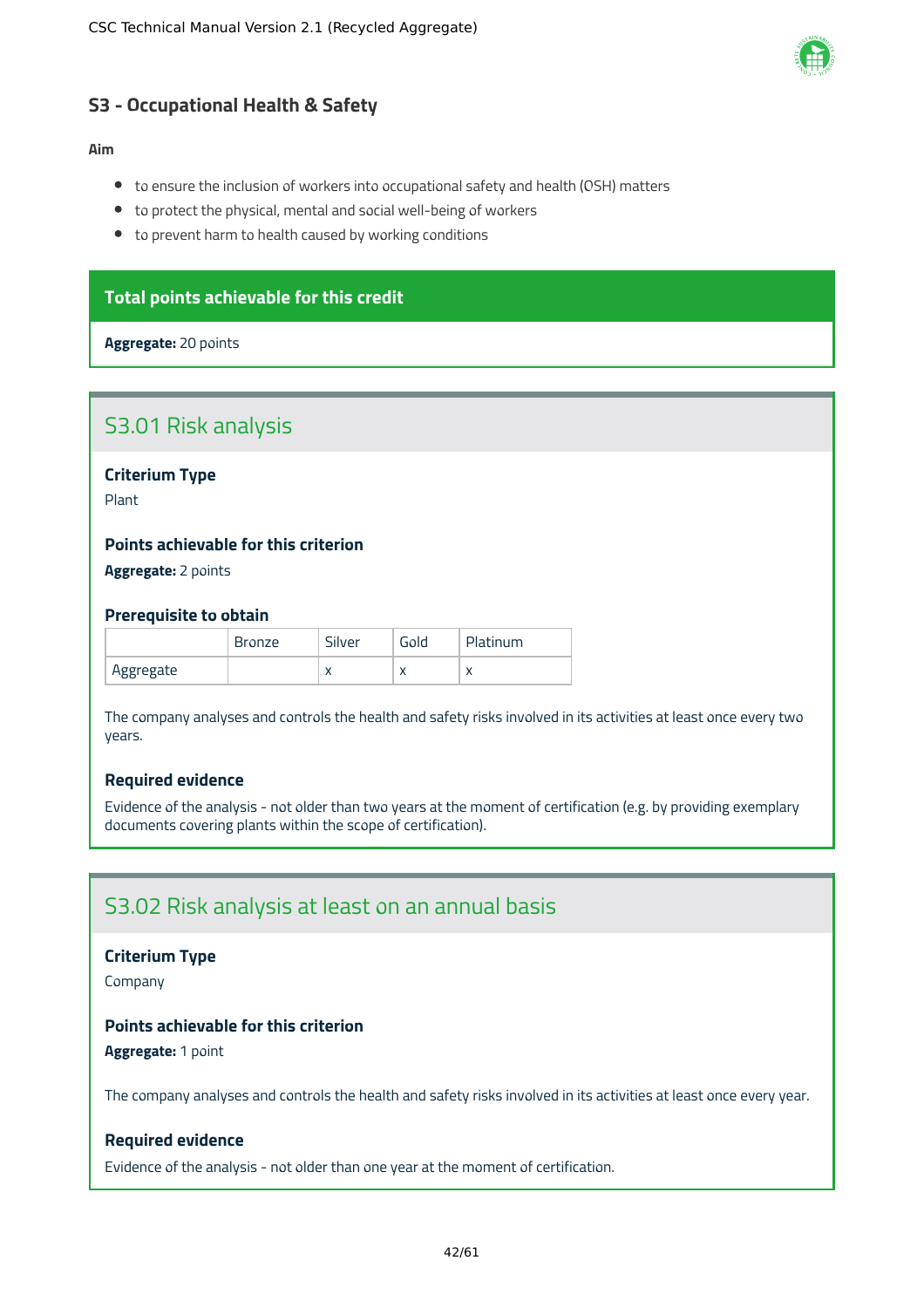

# S3.03 Preventive actions

# **Criterium Type**

Company

# **Points achievable for this criterion**

**Aggregate:** 2 points

### **Prerequisite to obtain**

|           | <b>Bronze</b> | Silver | Gold      | Platinum |
|-----------|---------------|--------|-----------|----------|
| Aggregate |               |        | $\lambda$ |          |

The company takes preventive actions based on the findings of S3.01 and S3.02, including specifying appropriate personal protective equipment (PPE), where appropriate.

# **Required evidence**

Evidence that shows implementation actions, e.g. photographs of new equipments, educational documents, other documents providing evidence that measures have been taken

# S3.04 Occupational health and safety policy

# **Criterium Type**

Company

### **Points achievable for this criterion**

**Aggregate:** 2 points

### **Prerequisite to obtain**

|           | Bronze | Silver    | Gold      | Platinum |
|-----------|--------|-----------|-----------|----------|
| Aggregate |        | $\lambda$ | $\lambda$ |          |

The company has an OHS policy in place which for example refers to:

- the scope of the policy
- training for health and safety
- toolbox instructions
- health and safety related measures
- registration of illness and safety incidents
- **•** responsibilities

# **Required evidence**

Copy of the policy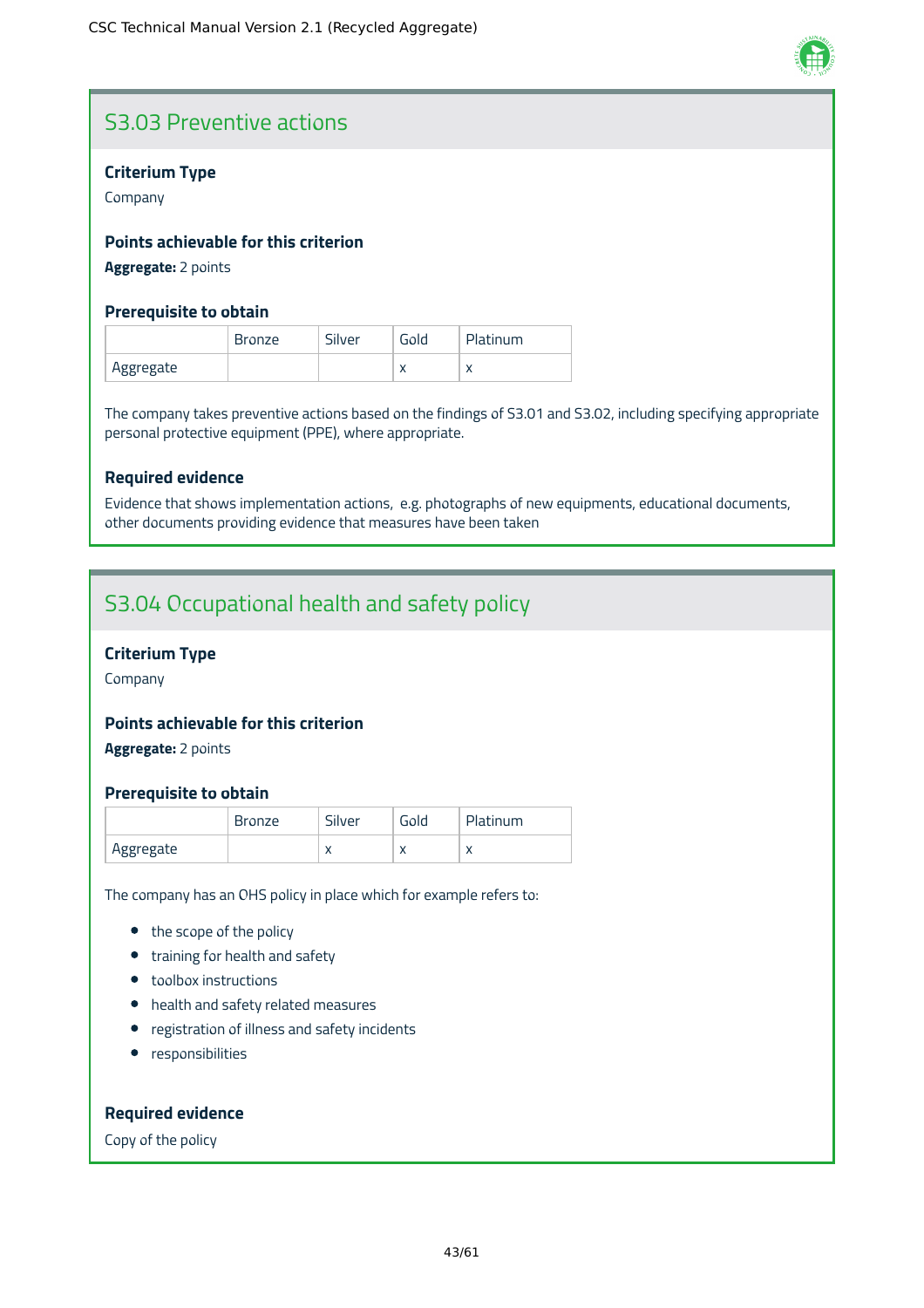

# S3.05 Availability of the OHS policy

# **Criterium Type**

Company

# **Points achievable for this criterion**

**Aggregate:** 1 point

### **Prerequisite to obtain**

|           | Bronze | Silver | Gold      | Platinum  |
|-----------|--------|--------|-----------|-----------|
| Aggregate |        |        | $\lambda$ | $\lambda$ |

The policy is shared with, and is available to every employee.

# **Required evidence**

Evidence that the policy is available to all employees.

# S3.06 Access to medical treatment

# **Criterium Type**

Plant

# **Points achievable for this criterion**

**Aggregate:** 1 point

### **Prerequisite to obtain**

|           | Bronze | Silver    | Gold      | Platinum |
|-----------|--------|-----------|-----------|----------|
| Aggregate |        | $\lambda$ | $\lambda$ |          |

The plant ensures quick access to medical treatment.

AND

If the plant has regularly more than five employees per shift on site, there should be at least one trained first aider in each shift.

### **Required evidence**

Evidence about the availability of 1st aid or medical treatment within reasonable proximity.

Evidence that there is at least one trained first aider in each shift (e.g. shift plans, number of trained first aiders) OR

Evidence that normally not more than five employees per shift are on site (e.g. shift plans).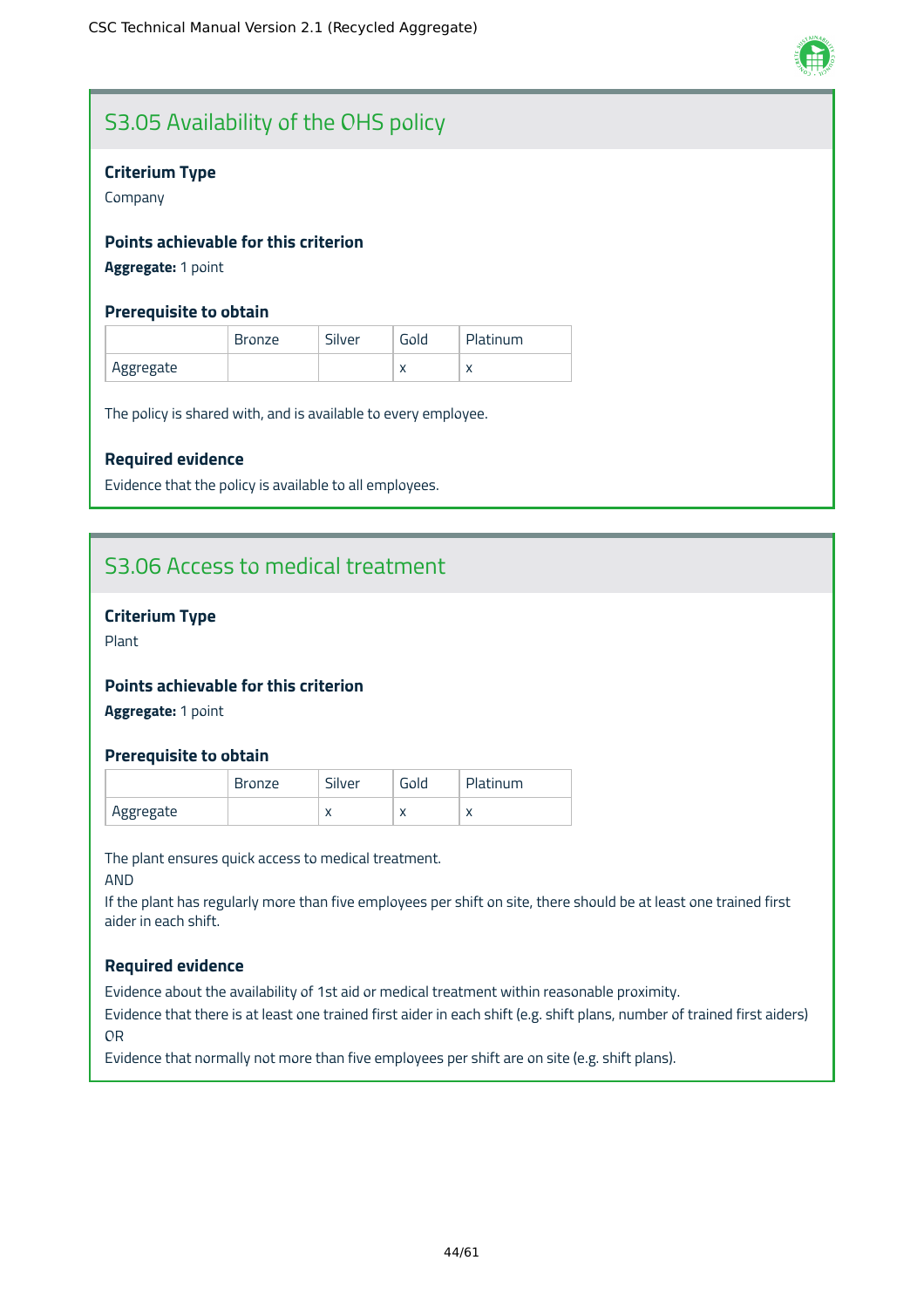

# S3.07 Access to clean drinking water

# **Criterium Type**

Plant

# **Points achievable for this criterion**

**Aggregate:** 1 point

### **Prerequisite to obtain**

|           | <b>Bronze</b> | Silver    | Gold      | Platinum  |
|-----------|---------------|-----------|-----------|-----------|
| Aggregate |               | $\lambda$ | $\lambda$ | $\lambda$ |

Access to clean drinking water and sanitation for all workforces on site must be guaranteed.

### **Required evidence**

Evidence about the access to clean drinking water and sanitation, e.g. signed WASH pledge or photographs of facility or water quality report of municipality.

# S3.08 Training on health and safety

# **Criterium Type**

Plant

### **Points achievable for this criterion**

**Aggregate:** 2 points

### **Prerequisite to obtain**

|           | Bronze | Silver    | Gold      | Platinum  |
|-----------|--------|-----------|-----------|-----------|
| Aggregate |        | $\lambda$ | $\lambda$ | $\lambda$ |

The employees receive an introduction and are regularly trained on health and safety issues related to their work. For example:

- by instructions
- meetings with employees addressing health and safety issues

# **Required evidence**

e.g. minutes of training, scripts of educational training not older than three years at the moment of certification.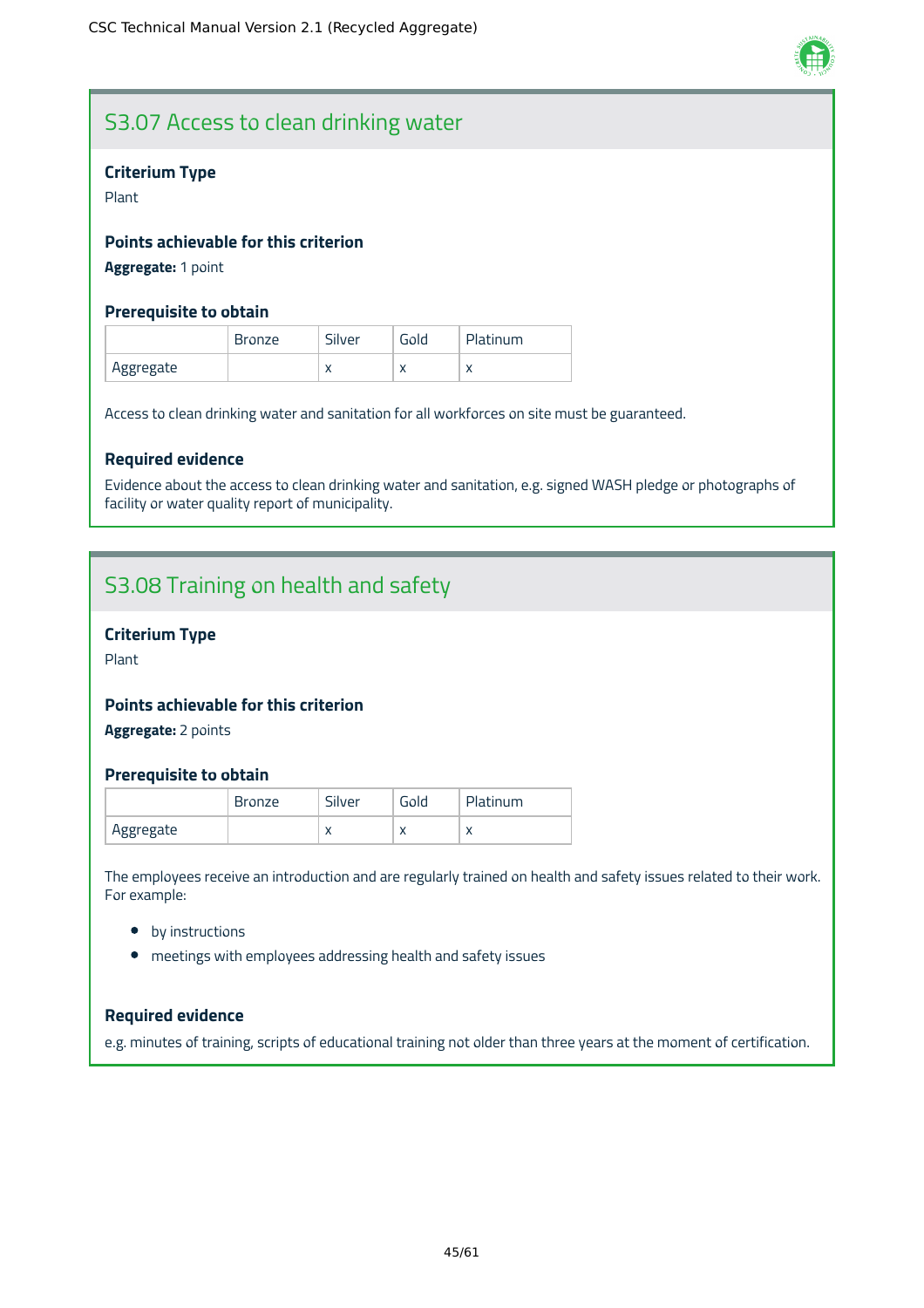

# S3.09 Recording of incidents

# **Criterium Type**

Company

# **Points achievable for this criterion**

**Aggregate:** 2 points

# **Prerequisite to obtain**

|           | <b>Bronze</b> | Silver | Gold      | Platinum   |
|-----------|---------------|--------|-----------|------------|
| Aggregate |               |        | $\lambda$ | $\sqrt{2}$ |

The company records:

- near misses\*;
- medical incidents\*;
- lost time injuries\*;
- fatalities\*

(\*) equivalent terminologies may apply

# **Required evidence**

Record/statistics not older than one and half years at the moment of certification.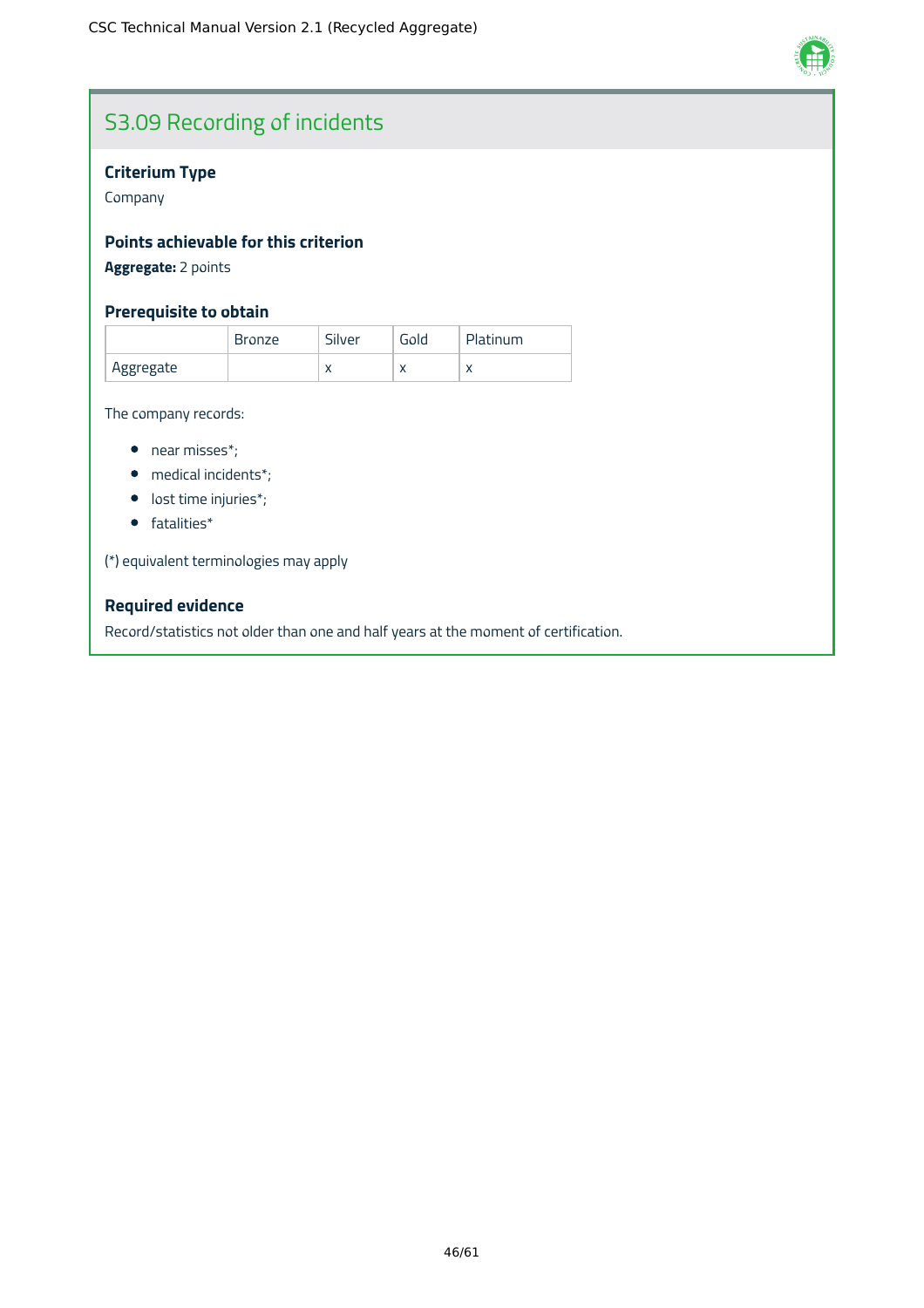

# S3.10 Corrective actions based upon incidents

# **Criterium Type**

Company

# **Points achievable for this criterion**

# **Aggregate:** 2 points

# **Prerequisite to obtain**

|           | Bronze | Silver    | Gold      | Platinum |
|-----------|--------|-----------|-----------|----------|
| Aggregate |        | $\lambda$ | $\lambda$ |          |

The company analyses the following incidents and implements corrective actions:

- **•** fatal incidents
- potential fatal incidents or near misses
- **·** lost time incidents
- medical treatments

# **Required evidence**

Documentation of the analysis and corrective actions, where applicable, taken after an incident

# S3.11 No Lost Time Injuries (LTI) during the last three years

### **Criterium Type**

Plant

# **Points achievable for this criterion**

**Aggregate:** 2 points

The plant has had no Lost Time Injuries (LTI) during the last three years at the moment of certification.

### **Required evidence**

Evidence in the record/statistics that no LTI incidents have occurred at the plant during the last three years at the moment of certification.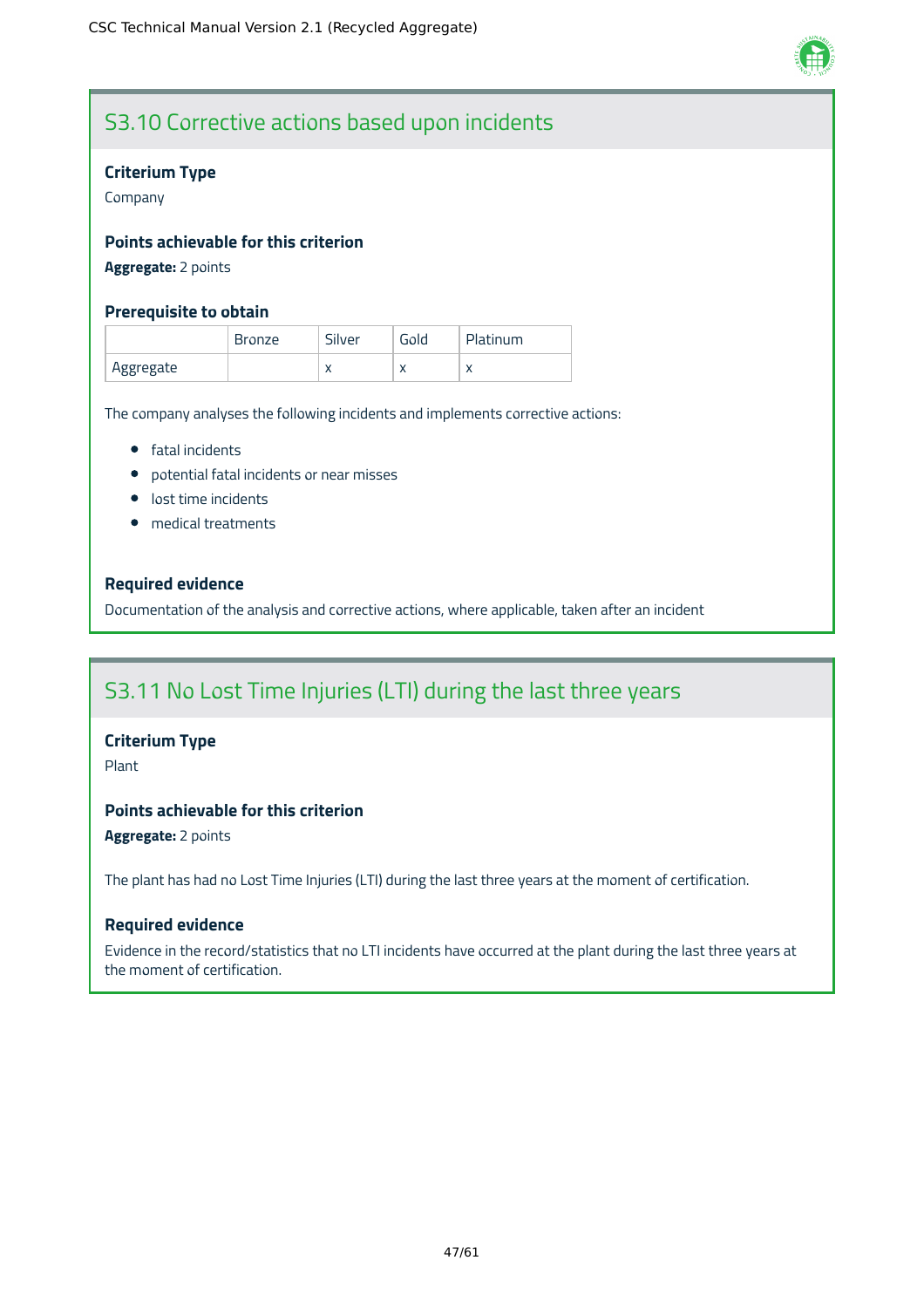

# S3.12 No fatality during last three years

# **Criterium Type**

Plant

# **Points achievable for this criterion**

**Aggregate:** 2 points

# **Prerequisite to obtain**

|           | <b>Bronze</b> | Silver | Gold | <b>Platinum</b> |
|-----------|---------------|--------|------|-----------------|
| Aggregate |               |        |      | $\lambda$       |

The plant has had no fatality involving employees, contractors and third parties during the last three years at the moment of certification.

# **Required evidence**

Evidence in the record/statistics that no fatal incidents have occurred at the plant during the last three years at the moment of certification.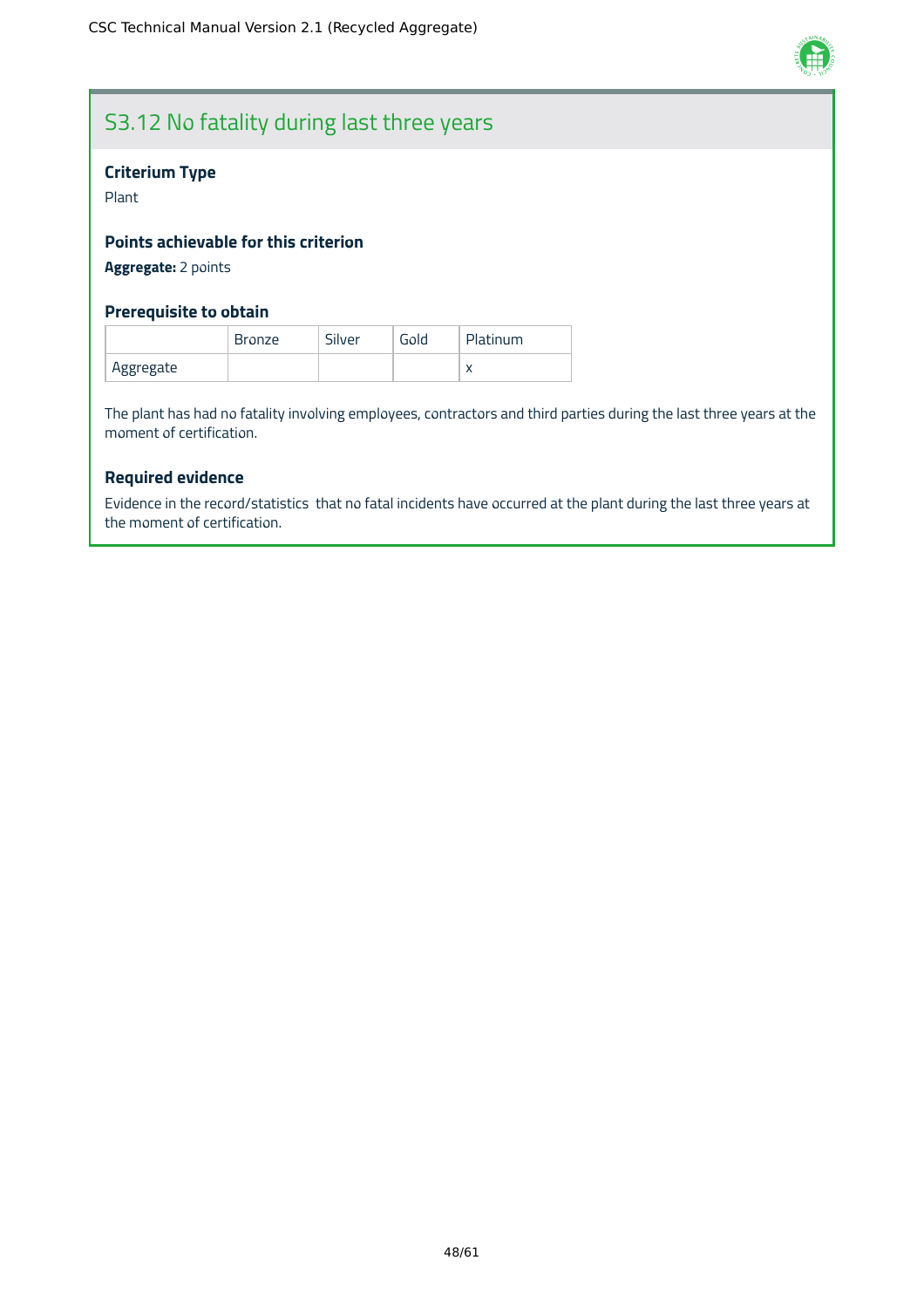

# <span id="page-49-0"></span>**S4 - Labor Practices**

# **Aim**

To ensure the fair and equitable treatment of workers.

# **Total points achievable for this credit**

**Aggregate:** 8 points (+1EP)

# S4.01 Policy on social protection

# **Criterium Type**

Company

#### **Points achievable for this criterion**

**Aggregate:** 1 point

Where changes in operations would have major employment impacts, the company has a written commitment to provide reasonable notice to the appropriate authorities and representatives of the workers so that the implications may be examined jointly to mitigate any adverse impact to the greatest possible extent.

#### **Required evidence**

Copy of a formal document containing this commitment OR local law in case this fulfills the requirement.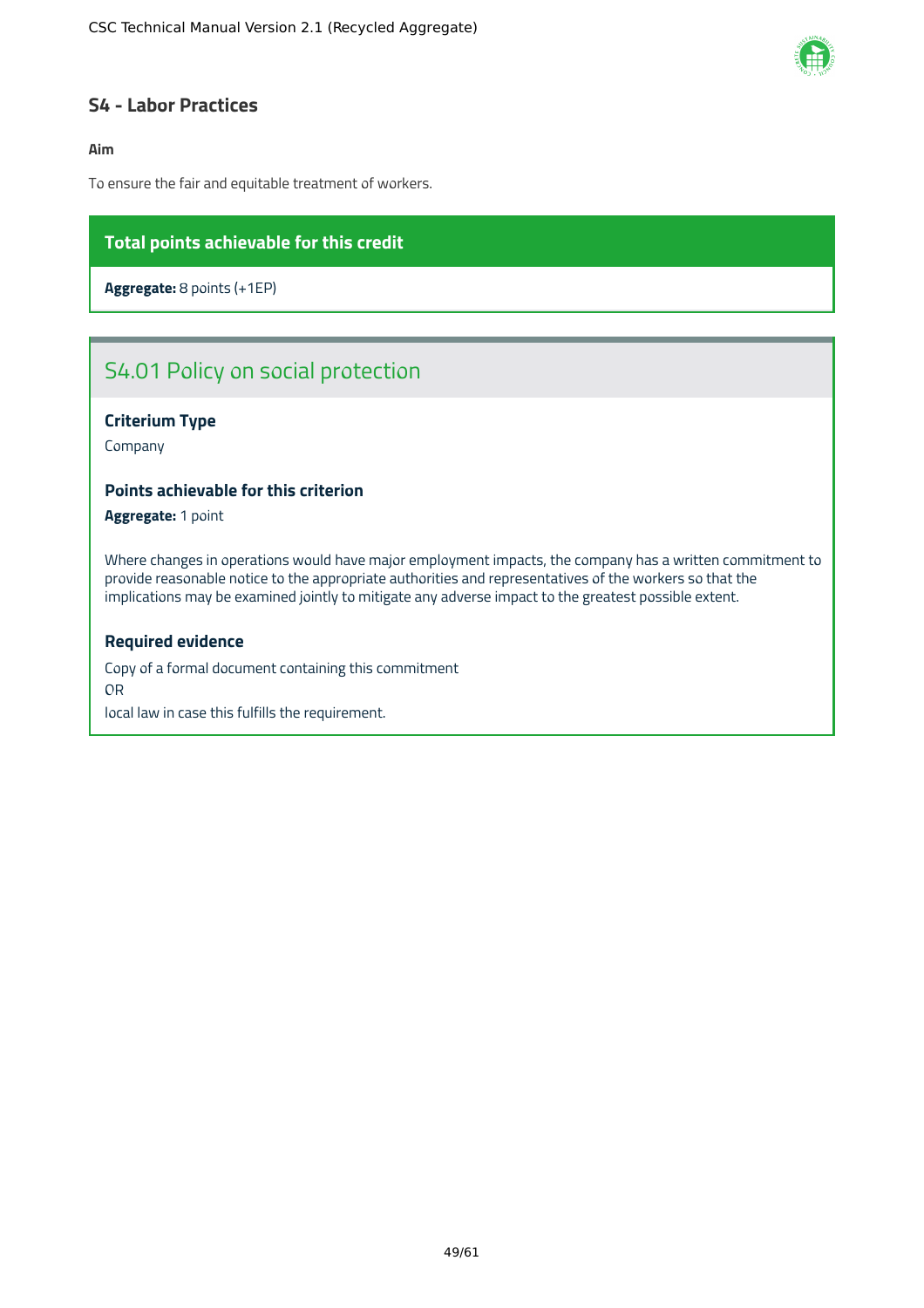

# S4.02 Personal record for all employees

# **Criterium Type**

Company

# **Points achievable for this criterion**

#### **Aggregate:** 1 point

Every employee has a personal record dossier with proof of education and safety training relevant to the tasks the employees perform.

AND

All personal data and the privacy of the workers are protected against unauthorized access.

# **Required evidence**

Evidence of the existence of personal records for all employees, for example a picture of the cover of the records of different people with different functions, or a letter signed by the person responsible for human resources that explains that records

are kept for all employees.

OR

Relevant local laws.

Explanation, where possible supported by photographic evidence (e.g. a locked room, filing cabinet or password protected program), of how personal data is protected.

OR

Relevant local laws.

# S4.03 Access to personal record for all employees

### **Criterium Type**

Company

### **Points achievable for this criterion**

**Aggregate:** 1 point

All employees are granted access to their personal record upon first request.

### **Required evidence**

Copy of a formal document containing this right to access. OR Relevant local laws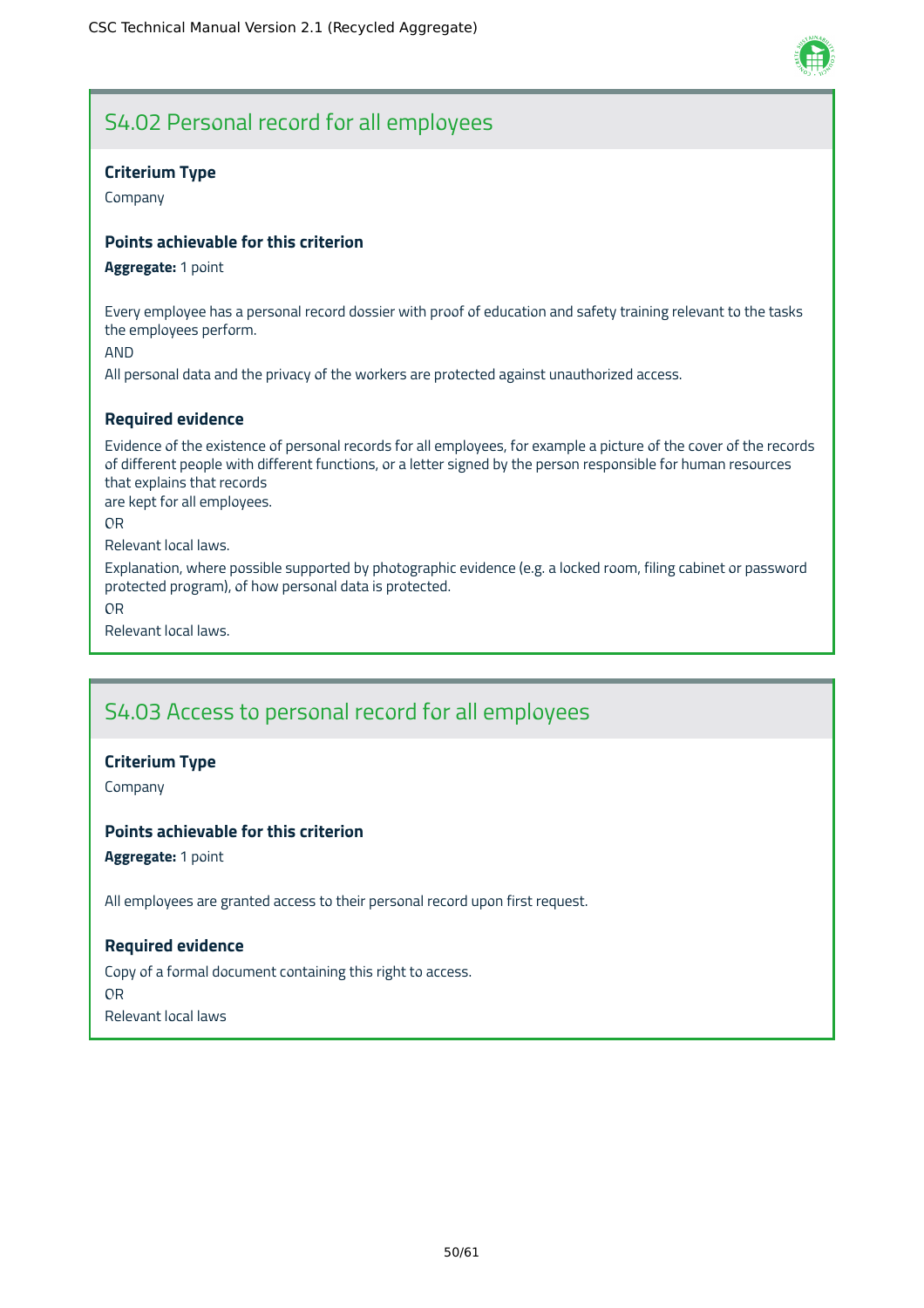# S4.04 Personal evaluation

# **Criterium Type**

Company

# **Points achievable for this criterion**

**Aggregate:** 1 point

An appraisal procedure is in place which foresees regular evaluation meetings with the employee; the results of the meeting being signed off by the employee.

# **Required evidence**

Representative sample of cover sheets of current evaluation reports for different employees with different functions

AND

A copy of the appraisal procedure.

# S4.05 Availability of job profiles

# **Criterium Type**

Company

# **Points achievable for this criterion**

**Aggregate:** 1 point

A profile has been made for every job

# **Required evidence**

A copy of a number of representative function profiles.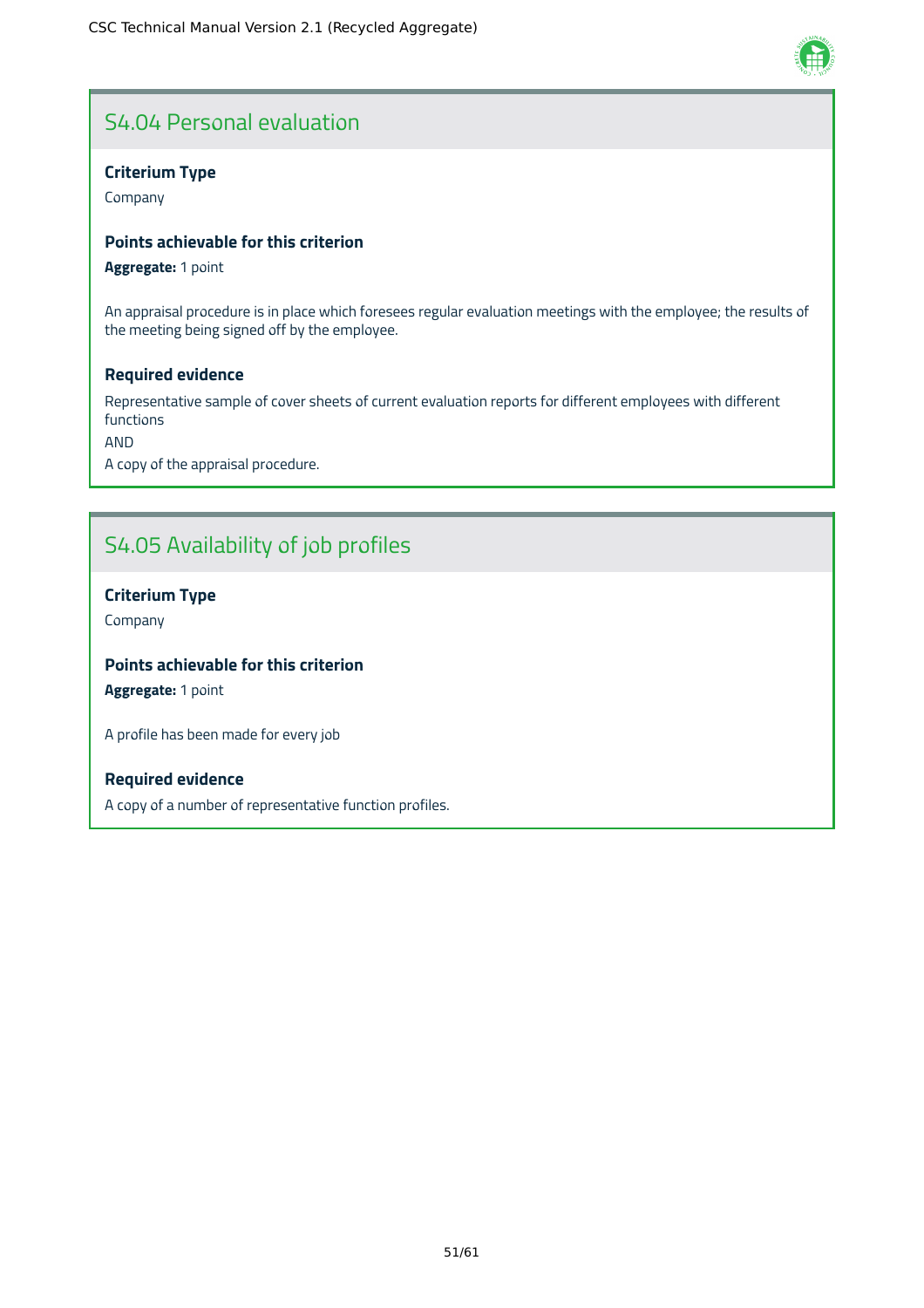

# S4.06 Skills development in the workplace

# **Criterium Type**

Company

# **Points achievable for this criterion**

**Aggregate:** 1 point

# **Prerequisite to obtain**

|           | <b>Bronze</b> | Silver | Gold      | Platinum  |
|-----------|---------------|--------|-----------|-----------|
| Aggregate |               |        | $\lambda$ | $\lambda$ |

All workers at all stages of their work experience are provided with access to skills development, training and apprenticeships, and opportunities for career advancement.

# **Required evidence**

Evidence of access to skills development

# S4.07 Preventive medical examination

# **Criterium Type**

Company

# **Points achievable for this criterion**

**Aggregate:** 1 point

Regular preventive medical examination is offered to all employees at no cost at least every three years as recommended in the GCCA health management handbook.

### **Required evidence**

Evidence of preventive medical examination no older than three years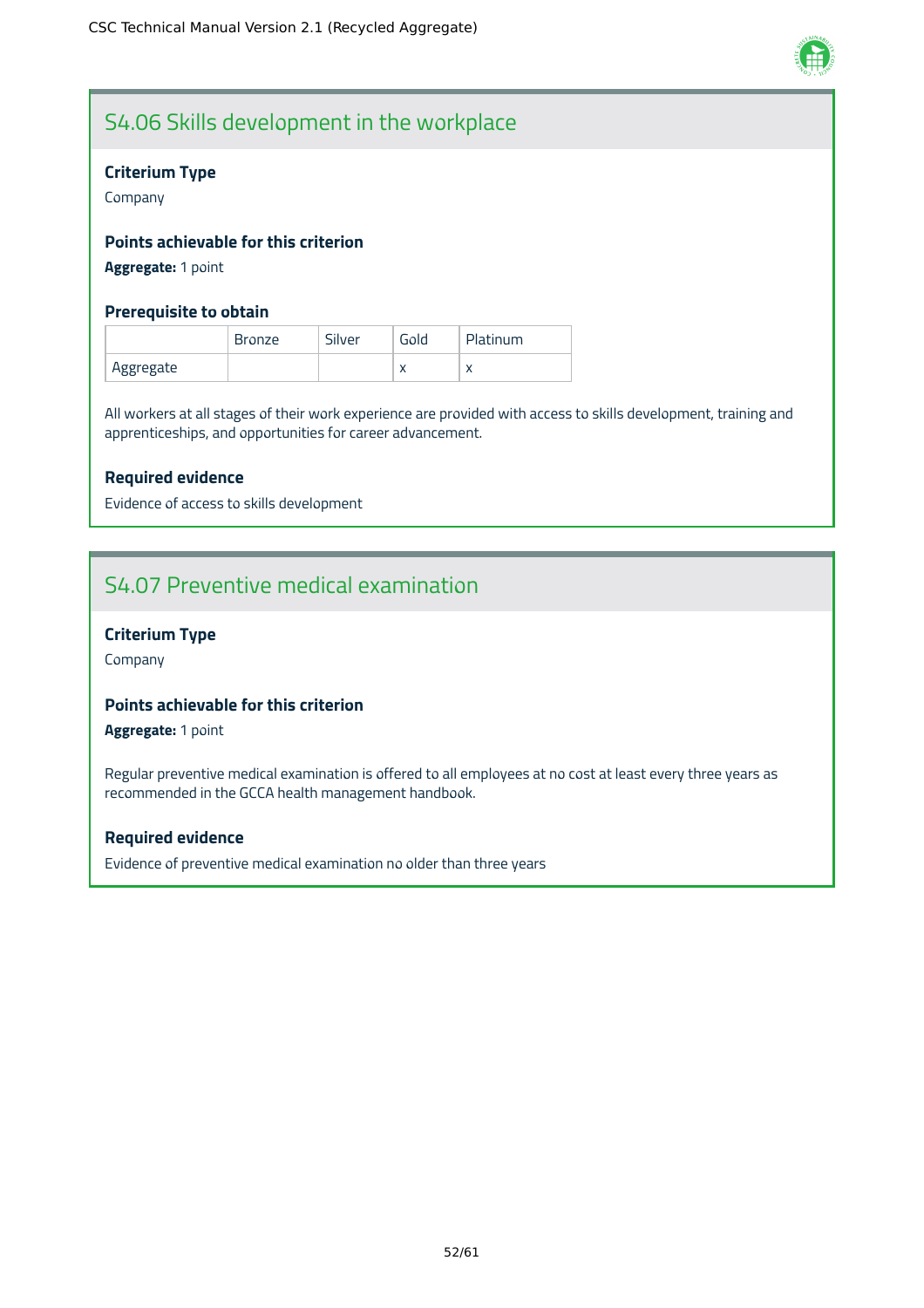

# S4.08 Work-life balance

# **Criterium Type**

Company

# **Points achievable for this criterion**

# **Aggregate:** 1 point

### **Prerequisite to obtain**

|           | <b>Bronze</b> | Silver | Gold      | Platinum |
|-----------|---------------|--------|-----------|----------|
| Aggregate |               |        | $\lambda$ |          |

Work-life balance in terms of reasonable working hours, parental and family leave opportunities, overtime voluntary, overpaid and infrequent, and other social services.

Conditions of work permit work-life balance in terms of reasonable working hours (overtime is voluntary and infrequent), parental leave and child care, and other services.

# **Required evidence**

Evidence that choices in work-life balance are possible, such as evidence of facilities, voluntary contractual agreements

OR

Evidence (e.g. exemplary time sheets), that working hours comply with contract or locals laws

OR

Reference to local law (where applicable).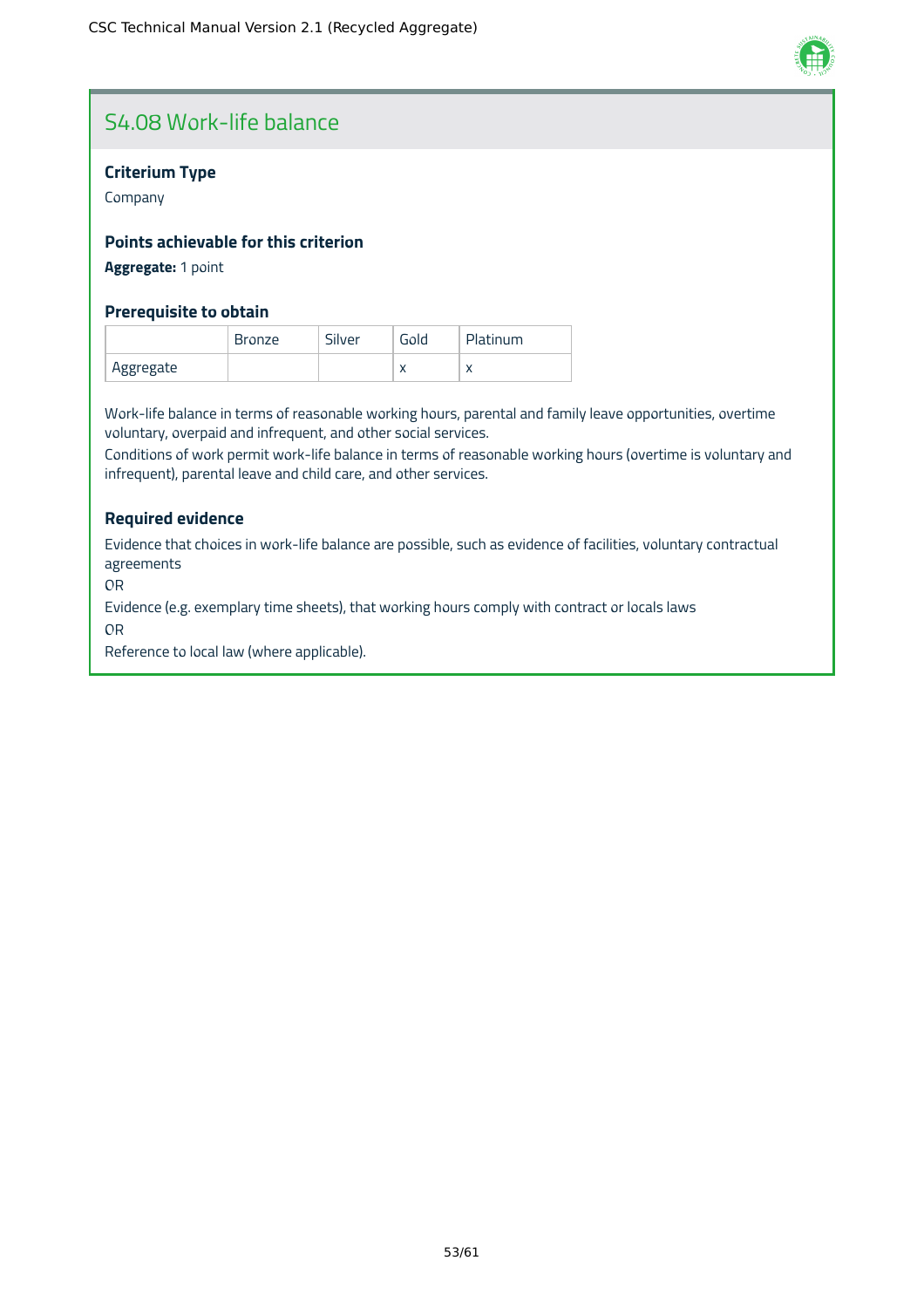

# S4.09 (EP) External control of social standards and compliance with human rights

# **Criterium Type**

Company

# **Points achievable for this criterion**

**Aggregate:** 1 point

Exemplary Performance criteria:

There is a reasonable level of external control of social standards and compliance with human rights via a dedicated external adequacy audit (see the annex).

# **Required evidence**

Adequacy investigation comprising the following elements of human rights management:

- 1. Culture (includes "tone from the top")
- 2. Objectives
- 3. Risks (includes risk assessments, reporting, KPIs)
- 4. Programme (includes policy, whistleblowing, case management, sanctions)
- 5. Organisation
- 6. Communication (includes communication concept and trainings)
- 7. Controls (including audits)

(for adequate evidence see the annex)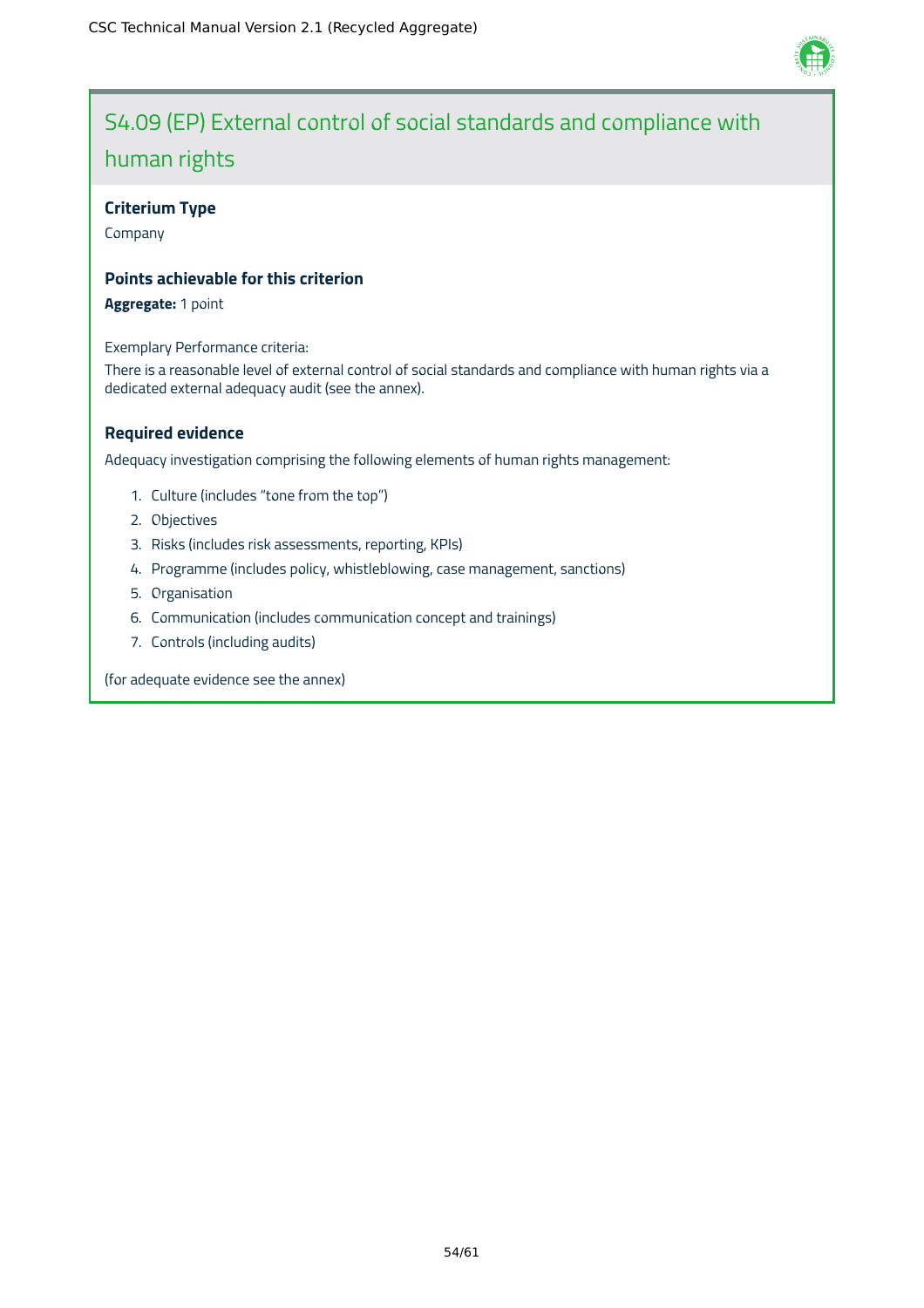# <span id="page-55-0"></span>**Economics**

# <span id="page-55-1"></span>**B1 - Local Economy**

# **Aim**

To promote the adoption of practices for the economic benefits of the local community.

# **Total points achievable for this credit**

**Aggregate:** 4 points

| <b>B1.01 Local Economy</b>           |               |        |      |          |  |
|--------------------------------------|---------------|--------|------|----------|--|
| <b>Criterium Type</b><br>Plant       |               |        |      |          |  |
| Points achievable for this criterion |               |        |      |          |  |
| Aggregate: 4 points                  |               |        |      |          |  |
| <b>Prerequisite to obtain</b>        |               |        |      |          |  |
|                                      | <b>Bronze</b> | Silver | Gold | Platinum |  |

| The plant serves the needs of- and supports the local economy. |  |  |
|----------------------------------------------------------------|--|--|

Aggregate  $\vert x \vert x \vert x \vert x \vert x$ 

# **Required evidence**

Evidence where the local economy is supported, e.g. by local hire, local training, local suppliers, involvement of local businesses etc., taking into account the legal boundaries.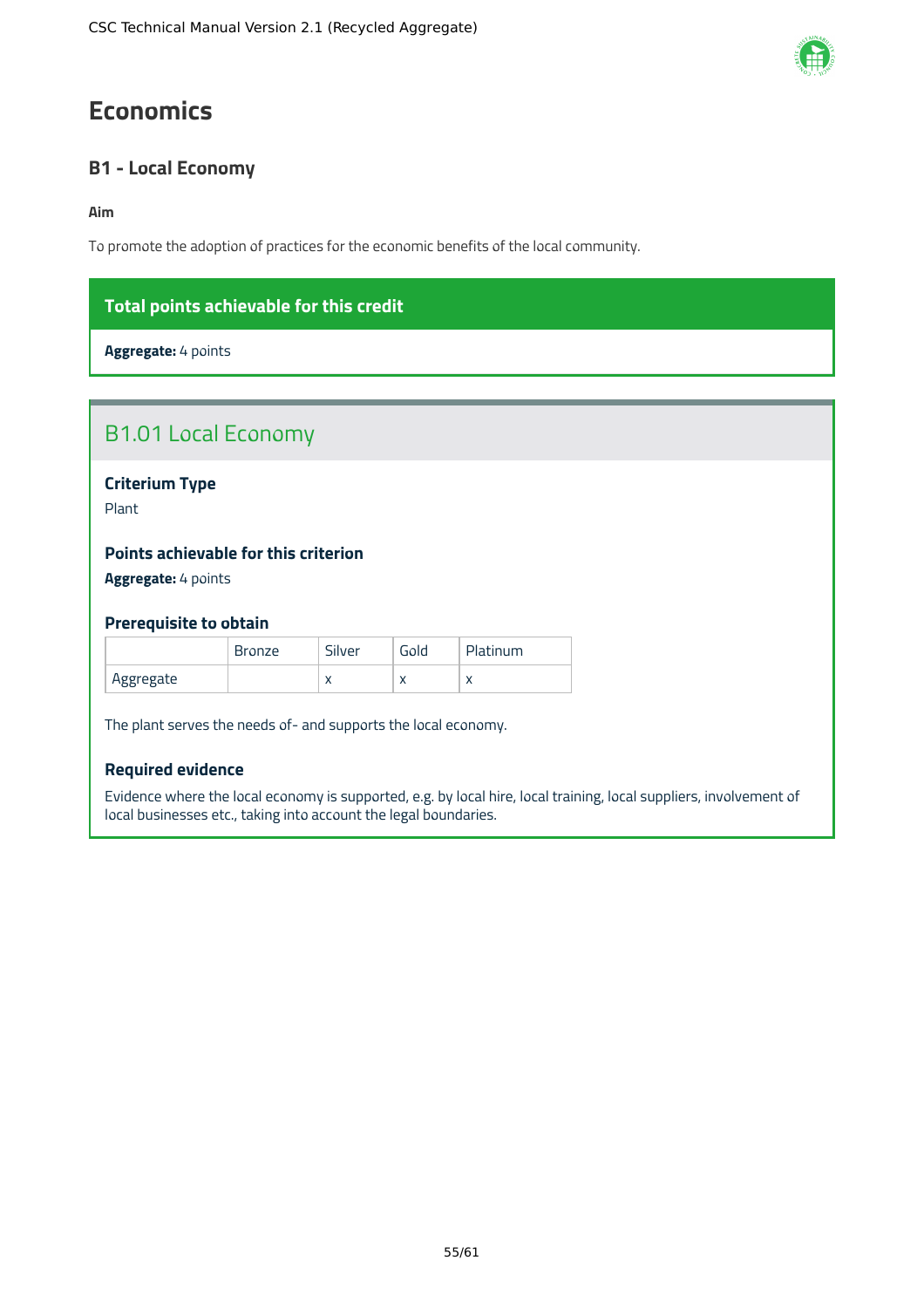

# <span id="page-56-0"></span>**B2 - Ethical Business**

# **Aim**

To operate the business in a fair and ethical manner.

# **Total points achievable for this credit**

**Aggregate:** 9 points

# B2.01 Ethical risk assessment

### **Criterium Type**

Company

# **Points achievable for this criterion**

**Aggregate:** 3 points

#### **Prerequisite to obtain**

|           | Bronze | Silver    | Gold      | Platinum |
|-----------|--------|-----------|-----------|----------|
| Aggregate |        | $\lambda$ | $\lambda$ |          |

The company conducts and documents risk assessments of its operations focused on the avoidance of bribery and corruption, fair marketing, and respect of property rights, with maximum intervals of three years.

# **Required evidence**

Evidence that a risk assessment has been performed less than 3 years before; this can be a confirmation that the auditor has seen the assessment or a copy of the assessment

# B2.02 Policy or code for ethical business

#### **Criterium Type**

Company

# **Points achievable for this criterion**

# **Aggregate:** 3 points

The company has a policy (or a number of policies) or code of business ethics (or a number of codes) in place. The policy (policies, code/codes) includes procedures that cover anti-corruption, fair competition and marketing, respect for property rights, responsible political involvement and confidential investigation.

#### **Required evidence**

A copy of the code, proving that suppliers are within the scope.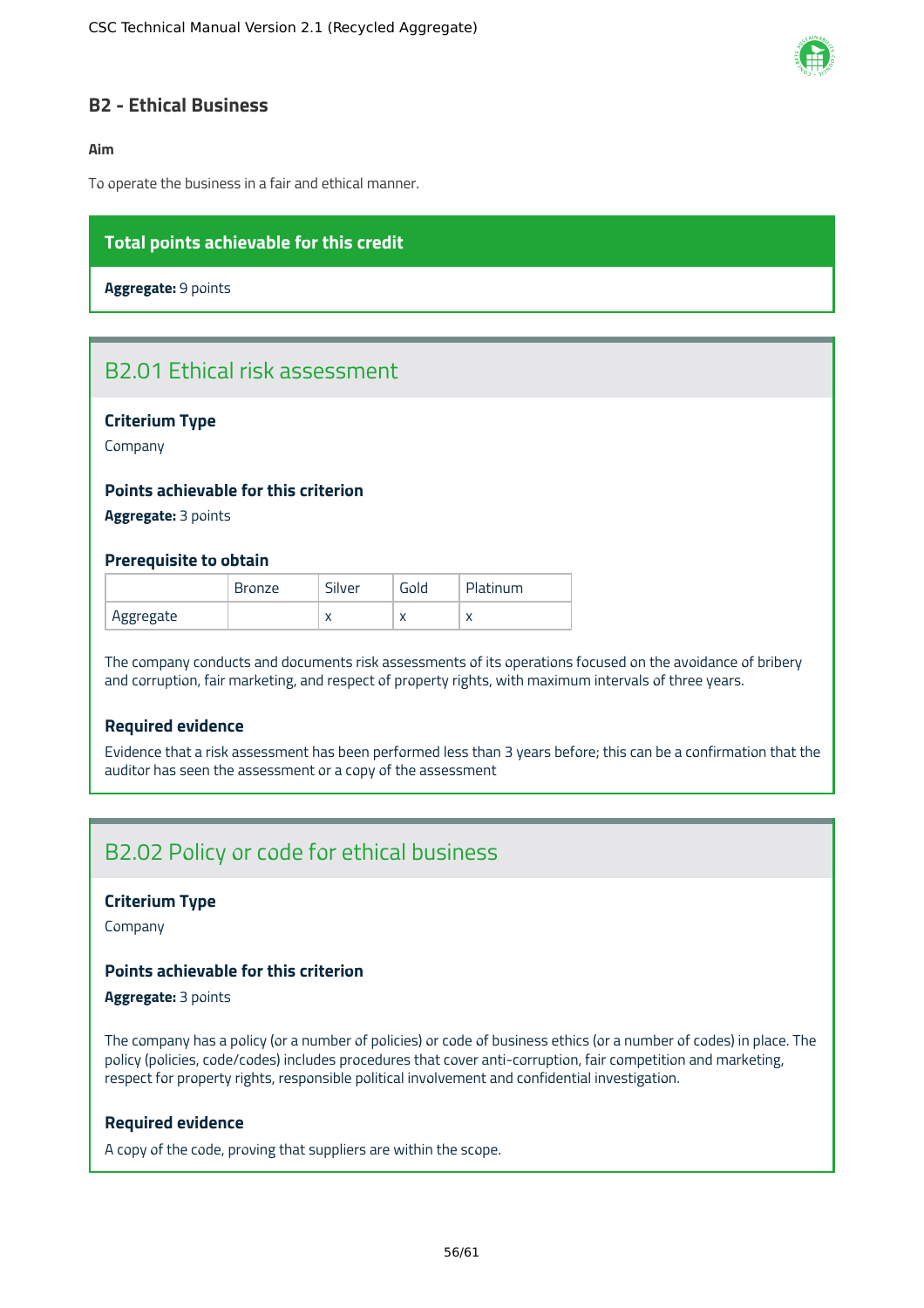

# B2.03 Confidential investigation

# **Criterium Type**

Company

# **Points achievable for this criterion**

# **Aggregate:** 1 point

### **Prerequisite to obtain**

|           | <b>Bronze</b> | Silver | Gold      | <b>Platinum</b> |
|-----------|---------------|--------|-----------|-----------------|
| Aggregate |               |        | $\lambda$ | $\lambda$       |

The organization has a mechanism for confidential investigation, resolution and reporting of suspected cases of bribery and/or corruption in place.

### **Required evidence**

Evidence that a mechanism for confidential investigation (on company level) is in place. E.g.:

- a company hotline
- a publicly available telephone number to submit a complaint

# B2.04 Responsible political involvement

# **Criterium Type**

Company

# **Points achievable for this criterion**

**Aggregate:** 1 point

The company has training in place to secure the ethical business behaviour of its relevant employees.

### **Required evidence**

Evidence of the training procedure, program, exemplary certificates or similar.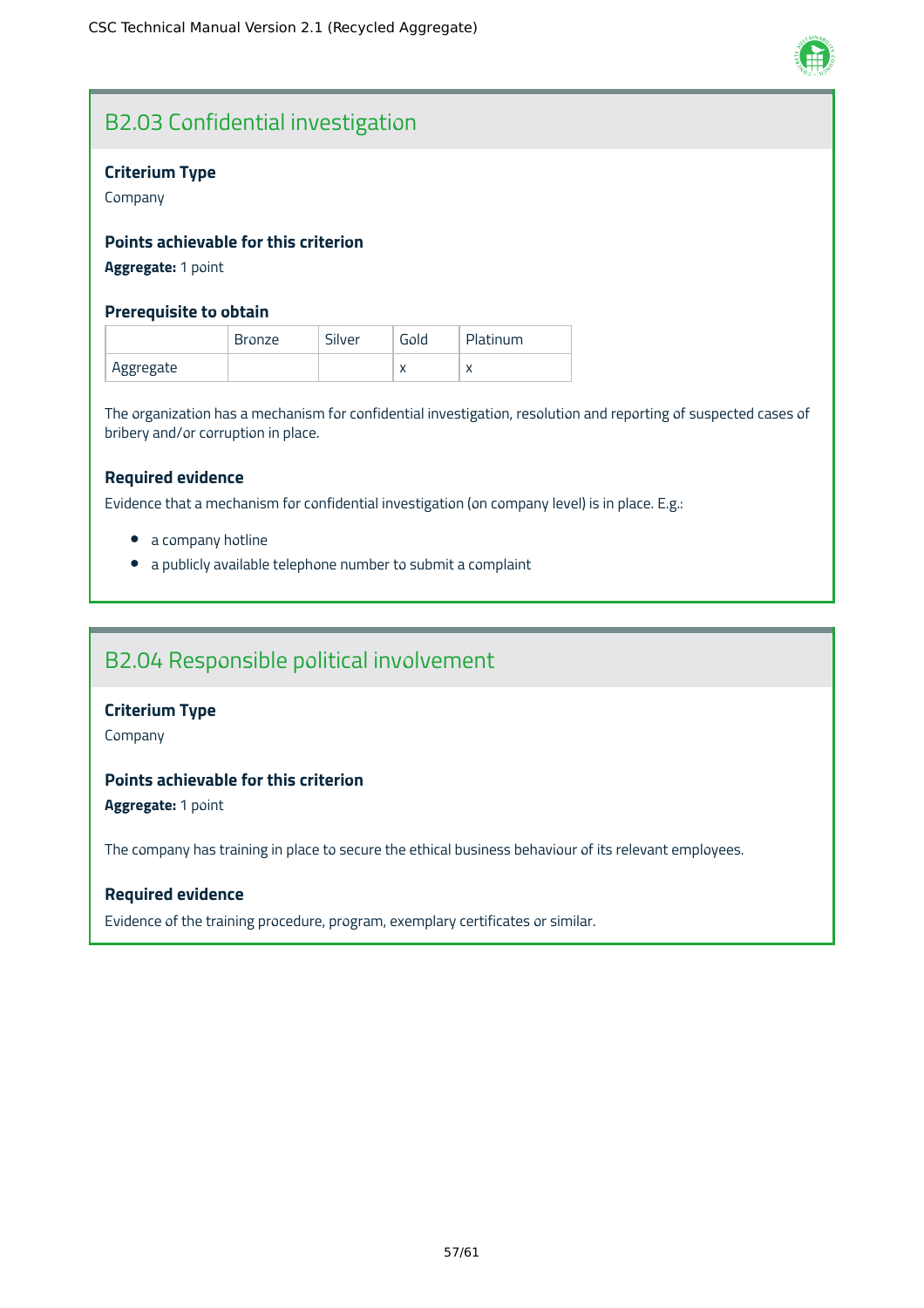

# B2.05 Respect for property rights

# **Criterium Type**

Company

# **Points achievable for this criterion**

# **Aggregate:** 1 point

The company recognizes property rights, both physical and intellectual.

# **Required evidence**

A policy or statement addressing respecting property rights.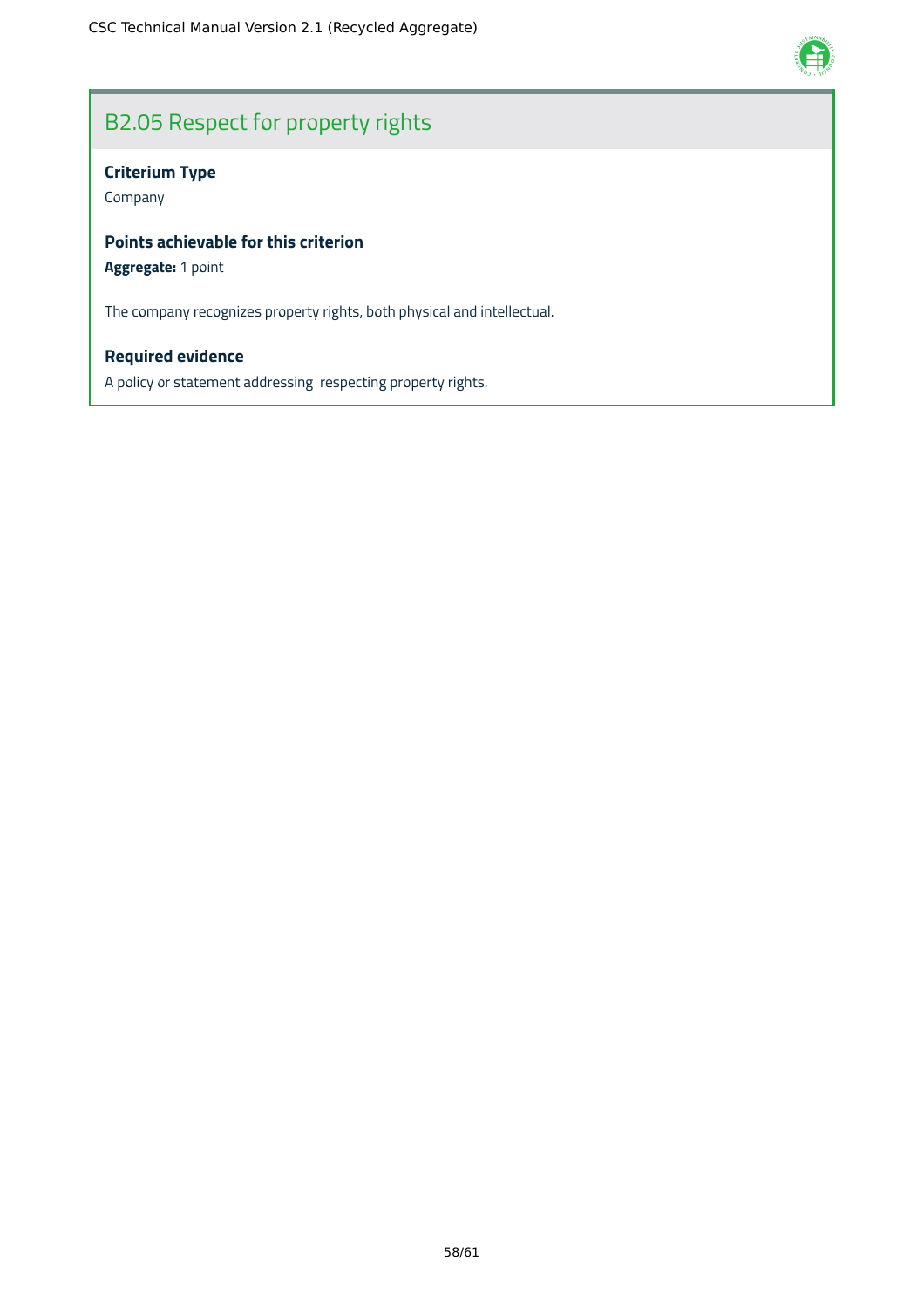

# <span id="page-59-0"></span>**B3 - Innovation**

# **Aim**

To stimulate

- the development and implementation of new solutions that contribute to the sustainability of the operations, its products, its suppliers or other parts of the value chain,
- execution of best practices in the field of sustainability that are not covered by this certification systems, and
- exemplary performance under any criterion in this system.

# **Total points achievable for this credit**

**Aggregate:** 9 points

# B3.01 Innovative solutions and/or exemplary performance

# **Criterium Type**

Company

# **Points achievable for this criterion**

#### **Aggregate:** 9 points

The company develops, tests and/or implements innovative practices/products or demonstrates exemplary performance in the field of responsible sourcing in the sense of this CSC system and beyond.

### **Required evidence**

The approval letter of the Innovation Committee, including the number of points to be awarded for the innovation or exemplary performance.

The formal process of applying for the Innovation Credit is described in the Innovation Credit Guidelines (see the annex).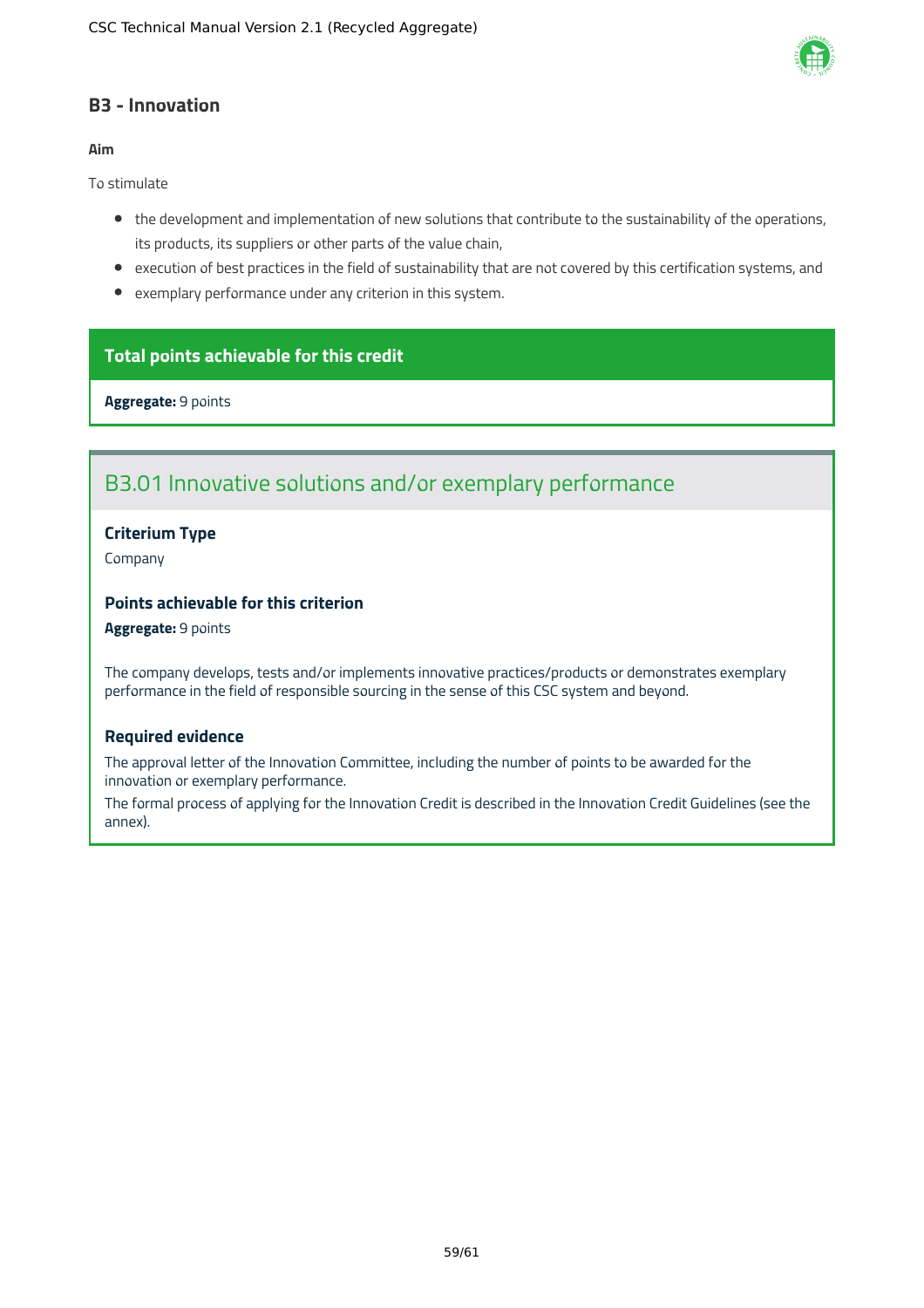

# <span id="page-60-0"></span>**B4 - Feedback Procedure**

# **Aim**

To establish a channel that allows the local community, employees and customers to provide feedback to the company.

# **Total points achievable for this credit**

**Aggregate:** 3 points

# B4.01 Feedback and complaints procedure for the local community

# **Criterium Type**

Plant

# **Points achievable for this criterion**

**Aggregate:** 1 point

# **Prerequisite to obtain**

|           | <b>Bronze</b> | Silver | Gold      | Platinum  |
|-----------|---------------|--------|-----------|-----------|
| Aggregate |               |        | $\lambda$ | $\lambda$ |

A feedback and complaint procedure and complaint facility is in place for the local community.

# **Required evidence**

Link on website OR phone number OR Email address OR contact details of a responsible person to handle the complaints. The contact can also be on company level, as long as it covers local complaints/grievance.